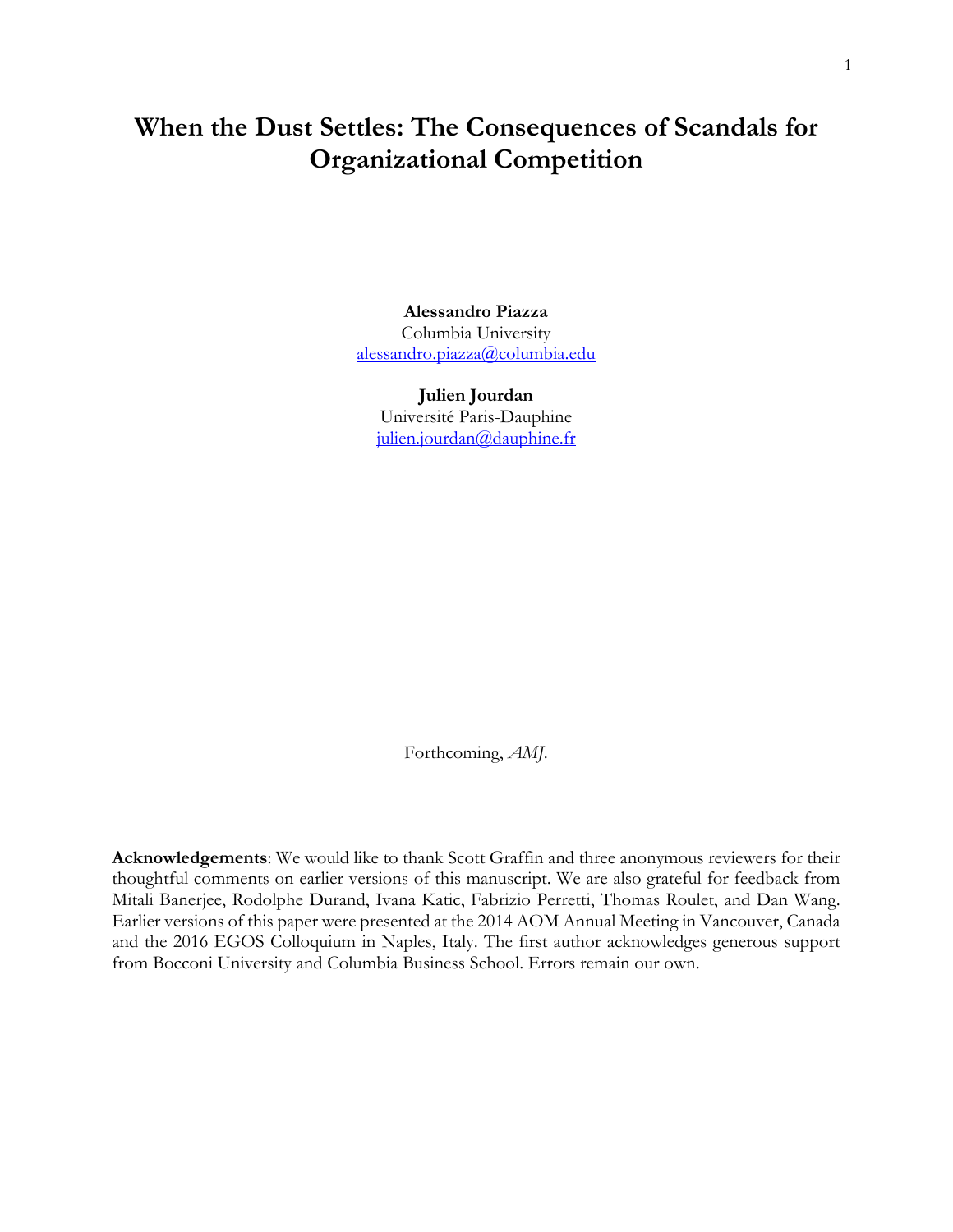# **WHEN THE DUST SETTLES: THE CONSEQUENCES OF SCANDALS FOR ORGANIZATIONAL COMPETITION**

## **ABSTRACT**

Recent works have documented the dark side of scandals, revealing how they spread, contaminate associated organizations, and taint the perception of entire fields. We complement this line of work by exploring how scandals durably affect competition within a field, translating into relative advantages for certain organizations over others. First, scandals may benefit organizations that provide a close substitute to the offerings of the implicated organization. Second, scandals pave the way for moralizing discourses and practices, shake taken-for-granted assumptions about the conduct of organizations, and result in a shift in the criteria used to evaluate organizations within the field. Our arguments suggest that organizations whose offerings are most similar to those of the implicated organization, yet perceived as enforcing stricter standards of conduct, are likely to benefit the most from a scandal. We find support for these arguments in a county-level study of membership in the Catholic Church and sixteen other Christian denominations in the United States in the wake of a series of sex abuse cases perpetrated by Catholic clergy between 1971 and 2000. This study contributes to our understanding of the competitive effects of scandals on organizations, and carries important implications for the management of organizations in scandal-stricken fields.

**Keywords:** Catholic Church, competition, scandals

Scandals—broadly defined as publicized transgressions that run counter to established norms—are ubiquitous phenomena across social worlds, and their unfolding is often momentous enough to become engraved in the collective imaginary in indelible ways (Adut, 2005). Organized life is certainly no exception. Media outlets are in fact rife with news of scandals that are centered on organizations, from corporations such as Enron and WorldCom (Jensen, 2006) to political entities such as the British Parliament (Graffin, Bundy, Porac, Wade, & Quinn, 2013), and religious organizations like the Catholic Church (Keenan, 2011). The nascent organizational literature on scandals largely highlights the latter's negative effects on organizations. More specifically, a growing body of literature posits a contamination effect, whereby the evaluation of the individuals, organizations, and institutions directly or indirectly involved in scandals is tarnished (Graffin et al., 2013; Sullivan, Haunschild, & Page, 2007; Wiesenfeld, Wurthmann, & Hambrick, 2008). Past studies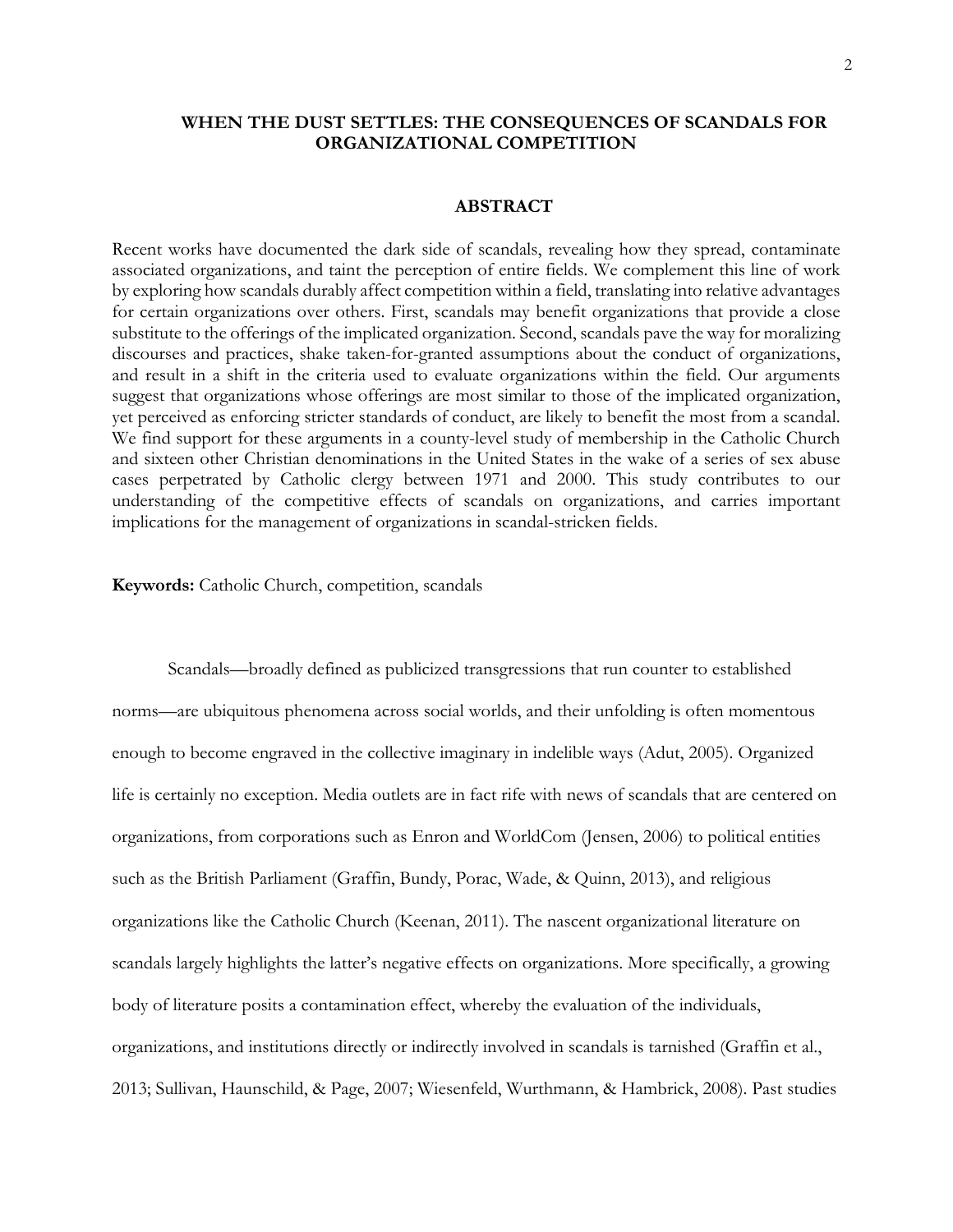reveal how the fallout of scandals undermines the evaluation of perceived violators and spreads to bystander actors—i.e., belonging to the same category—for instance through association (Pontikes, Negro, & Rao, 2010; Vergne, 2012), or labeling and stereotyping (Jonsson, Greve, & Fujiwara-Greve, 2009; Paruchuri & Misangyi, 2015). Viewed in this light, turmoil diffuses through the social space, progressively contaminating those actors that are involved in the scandal (or perceived as such) and tainting the image of bystanders, particularly affecting visible, high-status members (Adut, 2005; Graffin et al., 2013). Eventually, large scandals tarnish entire industry categories in the eyes of external evaluators (e.g., investors), harming the "intangible commons" of all their members (Barnett & King, 2008; Paruchuri & Misangyi, 2015).

With only a narrow set of cases and outcomes studied so far, the literature provides critical yet limited insights into the competitive consequences of scandals *within* a field. Jonsson et al. (2009: 221), for instance, show how two scandals involving Skandia AB, a Swedish insurance firms, led individual investors to withdraw from transactions with similar organizations during "periods of high media attention". In a recent study of corporate misconduct—an antecedent of scandal— Paruchuri & Misangyi (2015) reveal how market investors variously discounted bystander organizations operating in the same industry category during the days following the disclosure of an event. With their focus on short-term reactions to scandals, these studies do not say much, however, about long-term effects—that is, when the dust raised by a scandal settles. These cases have also limited generalizability in that the market investors being studied have low switching costs and many available investment options. Other key organizational audiences with stronger ties to the implicated organization, such as members and—in some instances—clients, might have more a limited set of alternatives, mediating how they react to scandals.

In this paper, we study how scandals durably affect the competition among organizations within a scandal-stricken field. Although scandals may have an overall negative effect on a field, the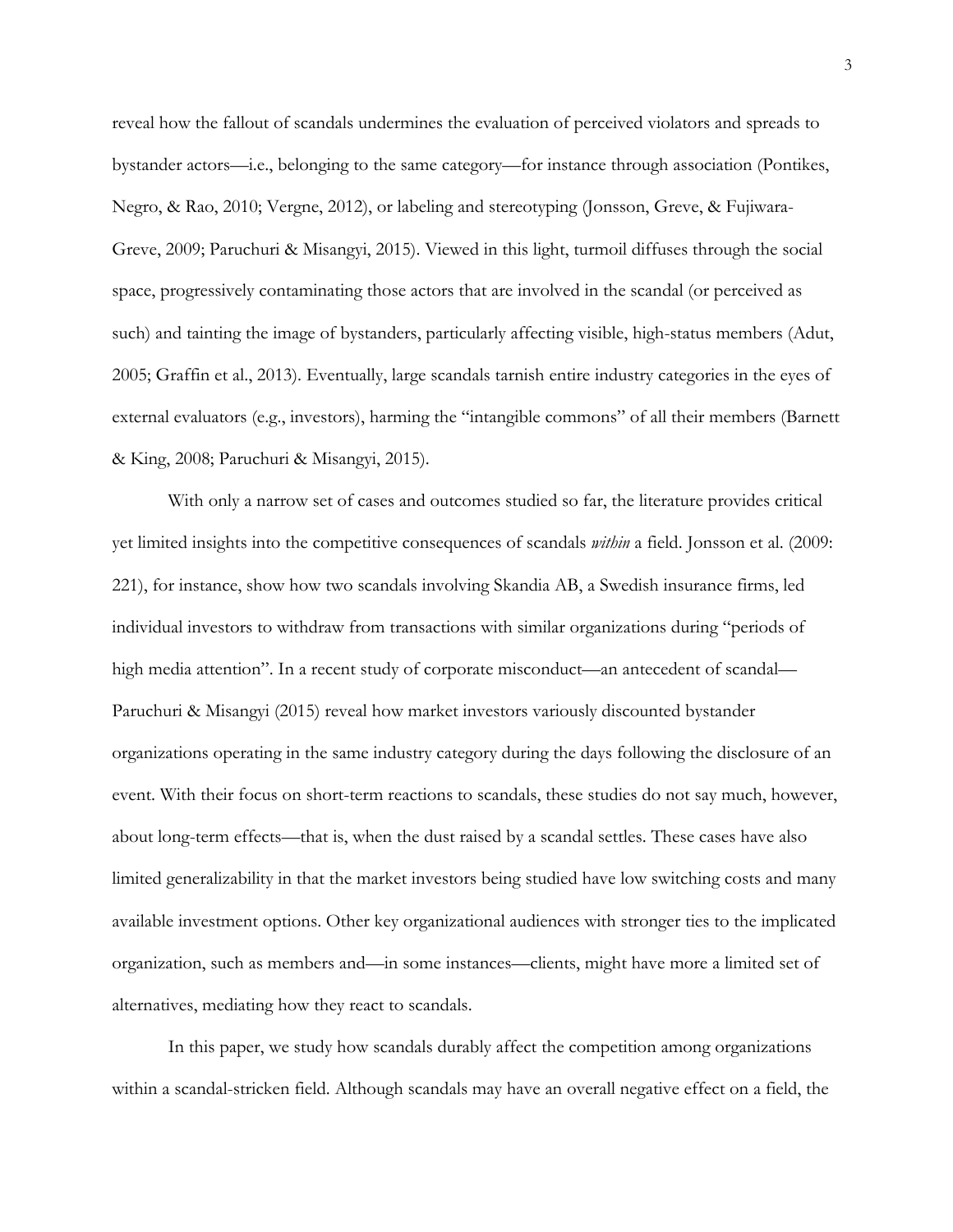magnitude of the effect may vary across firms, leading some organizations to enjoy a *relative* advantage—either a benefit or a smaller penalty—over others. We complement prior works by advancing three key arguments. First, we argue that the magnitude of the penalties suffered by the scandal-tarnished organization will be proportional to the publicity that the scandal receives, as misconduct alone is of no consequence for organizations unless it is widely made public (Adut, 2005, 2008). Second, we highlight a substitution effect likely to improve the relative competitive positioning of organizations that provide close alternatives to the offerings of the implicated organizations. For all the turmoil it triggered in the audit industry (e.g., generalized public suspicion, tainted public image of the profession, stricter regulation and control), for instance, the Enron scandal benefited the service firms that managed to attract former Arthur Andersen clients (Jensen, 2006). Substitution is likely to occur when a scandal does not fully undermine the legitimacy of an offering (e.g., auditing is still a legitimate activity), and is particularly pronounced when only limited alternatives are available (e.g., the "Big Four" accounting firms). Third, we build on the idea that scandals are critical events (Hudson, 2008; Sewell, 1996) that deeply transform the social structure of a field and have long-lasting consequences on the criteria audiences use to evaluate organizations (Lamont, 2012; Zuckerman, 2012). Following a scandal, we argue, organizations perceived as enforcing tighter norms of conduct, are likely to be evaluated more positively and gain a relative advantage over their competitors. In combination, these arguments suggest that scandals durably reshuffle competitive positions within a field in favor of organizations able to provide a close substitute to the offerings of the implicated organization(s), while being perceived as enforcing stricter norms of conduct.

We explore the above ideas by examining the impact of scandals on organizational membership. Members are "individuals who, in return for a variety of inducements, make contributions to the organization" (Scott, 1981: 16). Because they are critical to the functioning and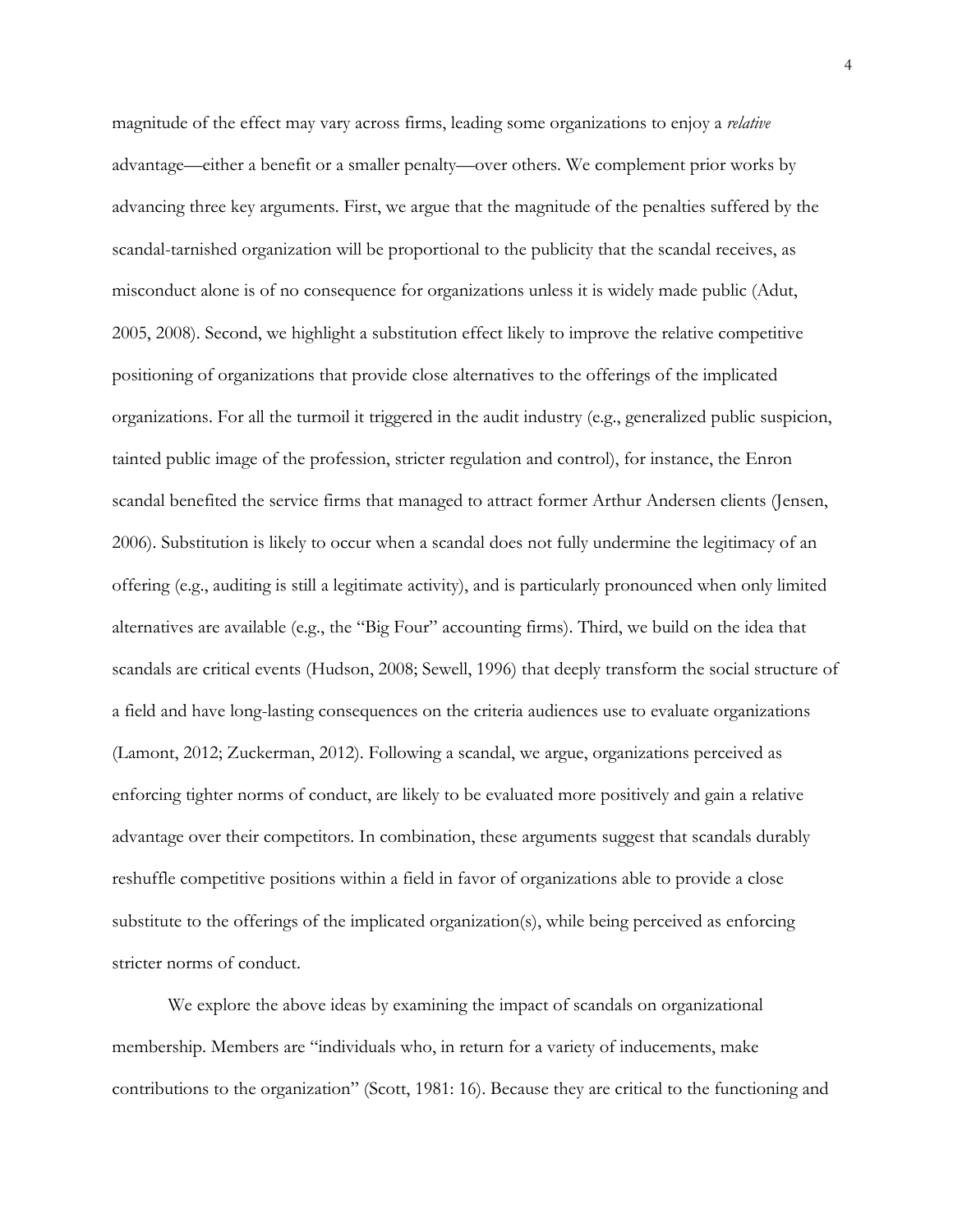survival of organizations, members represent a critical resource organizations overtly compete for (Hatch & Dyer, 2004). With respect to market investors, organizational members typically have a strong, often exclusive, tie to an organization that shapes their social identity (Tajfel & Turner, 1986), and mediates how they react to scandals. Unlike investors who may react quickly—and rather coldly—to a scandal, organizational members are likely to take time to reevaluate their membership and consider potential alternatives before committing to exit and possibly join another organization. These features make membership an ideal object of study to explore the lasting competitive consequences of scandals on organizations.

Empirically, we build on quantitative evidence on sex abuse scandals in the U.S. Catholic Church. Because we are interested in the effects of scandals on organizational competition within a field, we leverage a panel-type dataset that tracks the variation in membership for the Catholic Church and sixteen other Christian organizations across geographic locations and over time. In line with our theoretical arguments, we find evidence that scandal publicity has deleterious effects on the implicated organization. Further, we show that Christian denominations close to the Catholic Church in terms of faith and practice, yet perceived as enforcing stricter norms of conduct benefited the most from the scandals in terms of membership. By highlighting the previously overlooked competitive consequences of scandals, our work contributes to the nascent literature on scandals in organizational fields, and more generally, to the scholarly understanding of competition between organizations. Our study also has implications for the management of organizations operating in scandal-stricken fields.

## **SCANDALS IN ORGANIZATIONAL FIELDS**

A scandal can broadly be defined as a publicized instance of transgression which runs counter to social norms, typically resulting in condemnation and discredit (Adut, 2005). In his detailed treatment of the subject, Adut (2008) characterizes scandals as moral phenomena which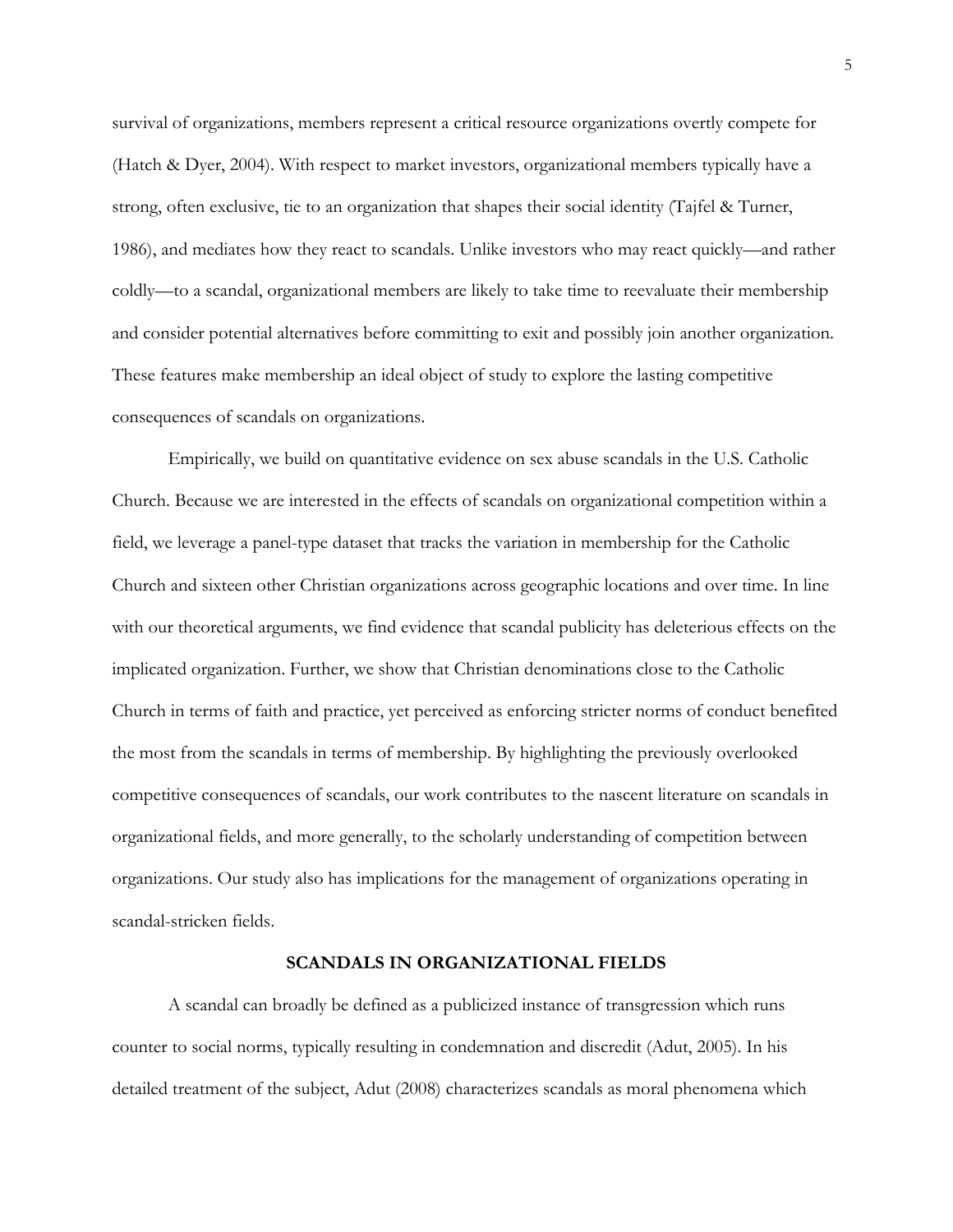originate from a transgression, either real or alleged. Transgressions can be acts of wrongdoing (Palmer, 2012), instances of gross incompetence, or even the mere release of information about past actions that are inconsistent with a social actor's public image. Although necessary, a transgression may not however be sufficient to trigger a scandal. Publicity is another requirement, in that it allows information about the scandal to be broadcast (Thompson, 2000). Even when the transgression is already widely known, publicity acts as a focusing device that makes it difficult to ignore. In modern societies, the media serve a particularly prominent function in ensuring publicity (Gamson, Croteau, Hoynes, & Sasson, 1992; Jonsson & Buhr, 2010). Their role, however, is not simply accessory, but often a necessary requirement for a scandal to occur: in fact, by covering the scandal they also enable it; moreover, the choice of topics and the tenor of coverage can also amplify or dampen the magnitude of a scandal.

A defining feature of scandals is their ability to contaminate select others, with particular reference to "those associated personally, institutionally or even categorically with the suspect" (Adut, 2008 : 24). Extant research on scandals emphasize the dynamics of *contamination* (Hudson & Okhuysen, 2009; Pontikes et al., 2010), i.e. the idea that social actors can be affected (Devers, Dewett, Mishina, & Belsito, 2009) by mere association with a tainted alter (Pontikes et al., 2010). Such instances of contamination (Adut, 2008)—typically known as stigma by association in psychology (Pryor, Reeder, & Monroe, 2012) and in the organizational literature (Hudson & Okhuysen, 2009)—have the capacity to substantially amplify the pervasiveness of scandals. A tie between social actors need not exist, however, in order for contamination to occur: in their study of the scandal surrounding a Swedish insurance firm, Jonsson et al. (2009) in fact found that other insurance firms were cognitively categorized as similar—and thus penalized—because they share a common set of features with the focal firm. A key mechanism for contamination through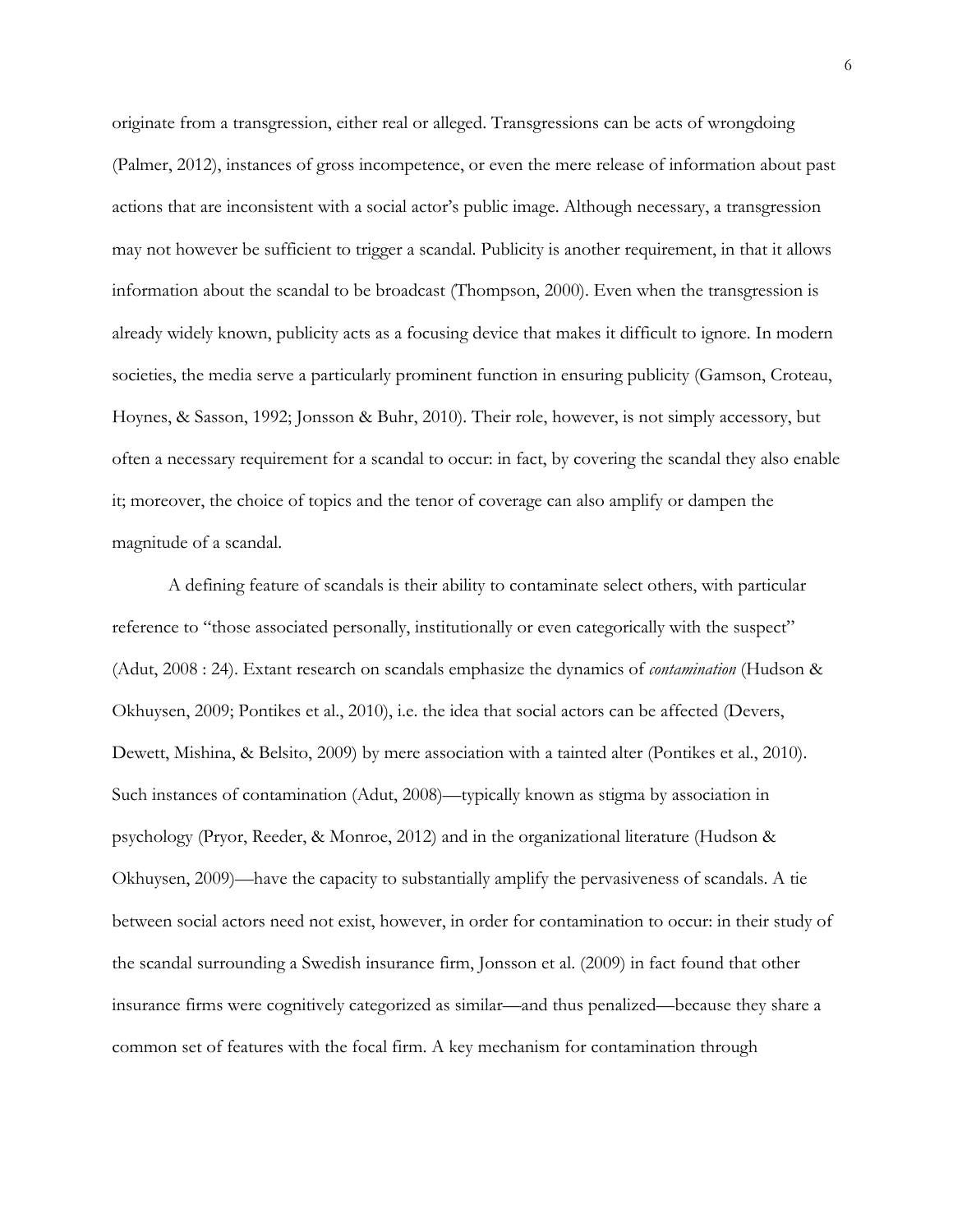categorization or association is generalization of culpability (Paruchuri & Misangyi, 2015): actors perceived as being similar, and associates, become themselves suspects.

Although the study of scandals is predominantly rooted in sociology, the organizational literature is rife with examples of scholarship addressing the topic (see Greve et al., 2010 for a review). Scholars in this tradition, however, have mostly framed the problem in terms of organizational wrongdoing, with the aim of explaining how it originates (Mishina, Dykes, Block, & Pollock, 2010; Palmer, 2012; Palmer & Yenkey, in-press), how it might spread (Pierce & Snyder, 2008), and what organizations can do to regain their social standing in its wake (Pfarrer, Decelles, Smith, & Taylor, 2008). However, while the organizational wrongdoing perspective has been instrumental in enhancing our understanding of how transgressions are linked to the emergence and diffusion of organizational disapproval, it is also limited in three major ways.

First, most extant research has studied unethical acts without properly appreciating the boundary conditions that make them relevant. In fact, if transgressions went unreported, they would most likely be unproblematic; indeed, many transgressors are never caught (Margolis & Walsh, 2003), or if caught much later (as in our empirical setting). And even when a transgression is publicized it might still not result in sanctions, unless it runs counter to the expectation of a negatively-oriented audience (Adut, 2008). In short, any act of misconduct is not *per se* conducive to negative outcomes in the absence of the appropriate context (Desai, 2011).

Second, and as previously noted, the nascent literature on the topic has only examined a narrow range of outcomes, which a focus on short-term market investors' reactions; examples include cumulative abnormal returns (CAR) in the short-time window following a scandal (Paruchuri & Misangyi, 2015), and individual investors' transactions during periods of high media exposure (Jonsson et al., 2009). Little attention has been devoted to understanding the effect of scandals on other audiences, more specifically how scandals might affect the core constituents of organizations,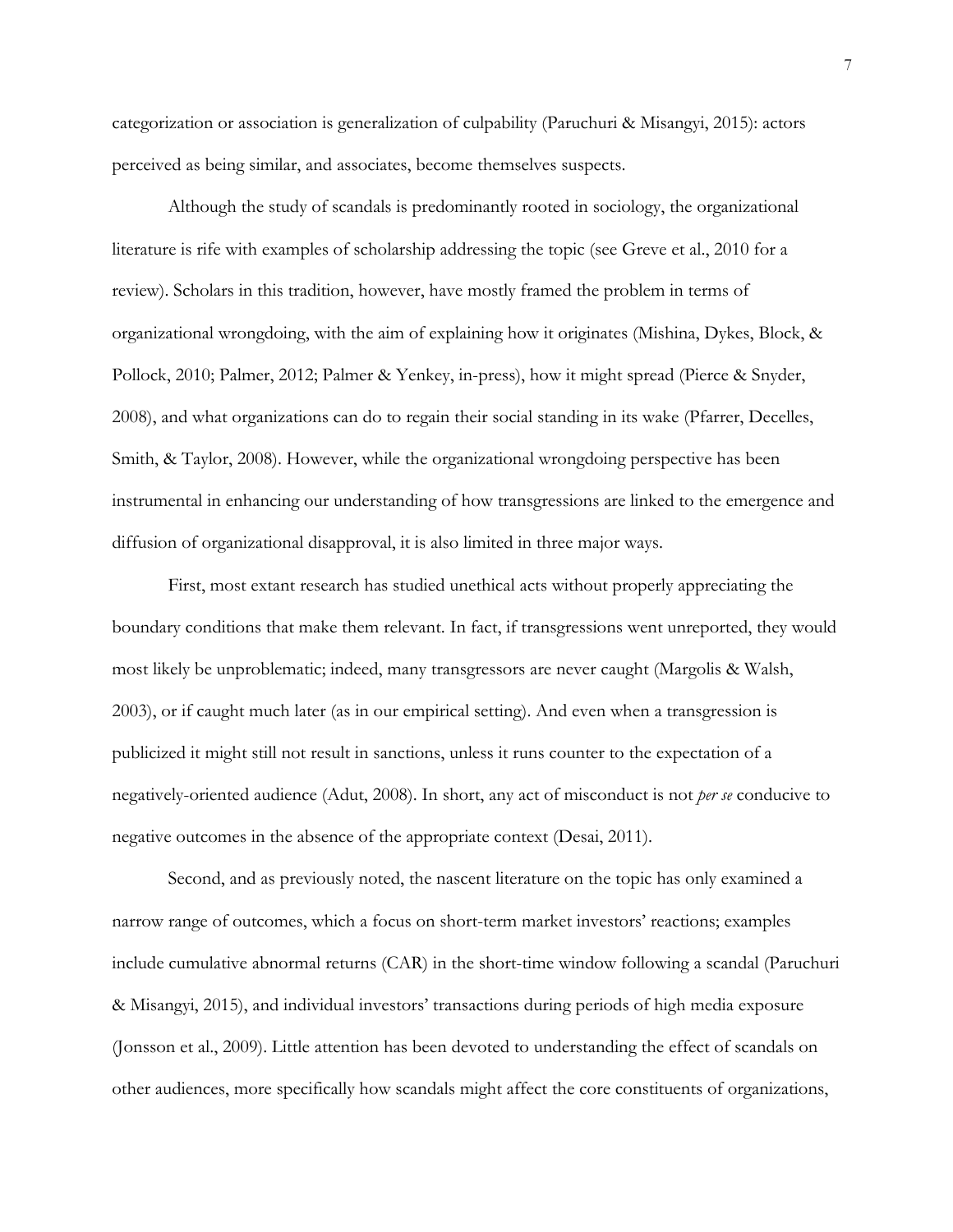i.e. their members. Yet, there is good reason to believe that the occurrence of scandals might have a bearing on the capacity of organizations to retain their existing members and attract new ones; in turn, these factors frequently represent key drivers of organizational performance and survival (Hatch & Dyer, 2004).

Third, and critically, the literature on organizational misconduct has predominantly been concerned with the consequences for implicated organizations, overlooking the broader competitive consequences of publicized transgressions within a field. Even though a handful of studies have now begun exploring this topic (Jonsson et al., 2009; Paruchuri & Misangyi, 2015), they are largely focused on the negative spillovers of transgression, without investigating the possibility that disapproval affecting some organizations might translate into relative advantages for other actors (e.g. Helms & Patterson, 2014). In what follows, we introduce our empirical setting and explain how it allows us to address the above mentioned limitations of the organizational literature on scandals.

## **EMPIRICAL SETTING**

Aside from the general scholarly reluctance to tackle topics that might be seen as contentious, controversial or "taboo" (Hudson & Okhuysen, 2014), there are several methodological barriers to the quantitative study of scandals. First of all, scandals tend to be both idiosyncratic and heterogeneous, which has made the design of a quantitative, regression-based study problematic up to this point. Other issues stem from data availability, in that it is inherently challenging to collect information about multiple transgressions as well as the amount of publicity they received, so as to obtain a large enough sample. In all, this state of affairs has resulted in scandals being used more as exogenous shocks—useful for investigating other phenomena—than as objects of inquiry in their own right. This is for instance the case of Graffin et al.'s (2013) study of the British MP expense scandal and Jonsson et al.'s (2009) article on the scandal surrounding the Swedish firm Skandia,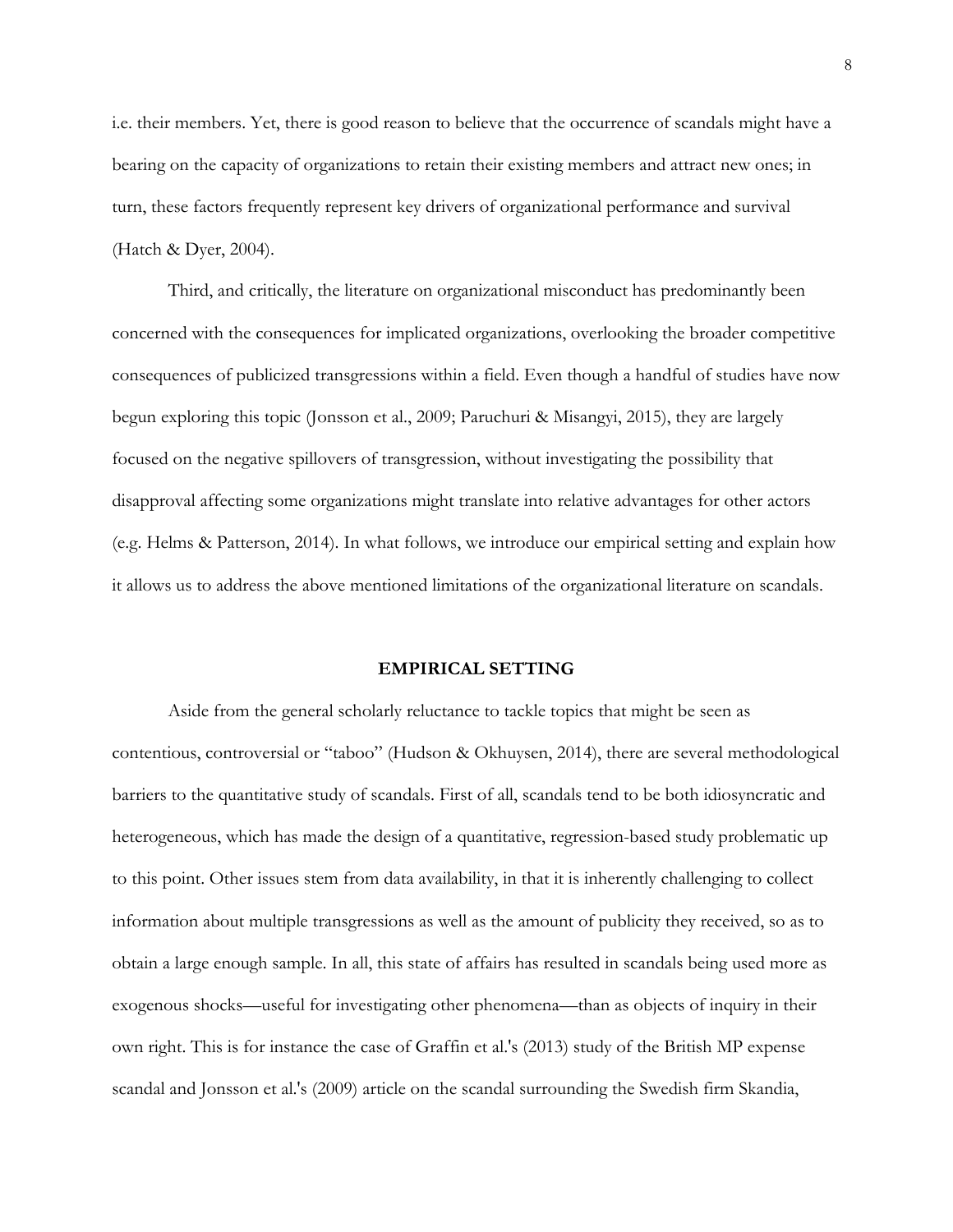among others. Yet, most of the above problems can be overcome through a careful choice of empirical setting; we discuss the main features of ours below.

**Christian denominations in the United States.** Christianity was introduced to the Americas in the 16th and 17th centuries, and it still constitutes the most popular religion in the United States: in a 2012 survey, approximately 73 percent of polled Americans identified themselves as Christian. While in most European countries Christians generally belong to a single denomination, religion in the United States is highly fragmented, with over 200 established denominations and countless independent churches. Although Protestant denominations collectively accounted for a majority of U.S. Christians, Roman Catholicism was the largest individual denomination at 23.9 percent and with almost 70 million members in 2012. On the other hand, the second largest denomination—the Southern Baptist Convention, a Protestant group—only had about 16 million, while the total number of Christians in the country is estimated to be in excess of 220 million. This suggests that the religious landscape is highly fragmented.

Because of their nationwide character, Christian churches cannot be readily assimilated to single-unit organizations. Rather, major denominations more closely resemble multi-unit organizations with individual congregations acting as local "branches" (Goldstein & Haveman, 2013). For churches, membership is typically one of the most valuable organizational resources: because they are almost exclusively reliant on the time, effort and financial support of their members, it is mainly their involvement that allows religious organizations to function and grow (Iannaccone, Olson, & Stark, 1995). Viewed from this perspective, church growth is essentially a resource mobilization problem (Goldstein & Haveman, 2013; McCarthy & Zald, 1977).

Churches in the United States are also rather fluid organizations. Data from the U.S. Religious Landscape Survey, conducted in 2007, suggests that 28 percent of American adults have transitioned from one faith to another at least once; among Protestants, this number raises to 44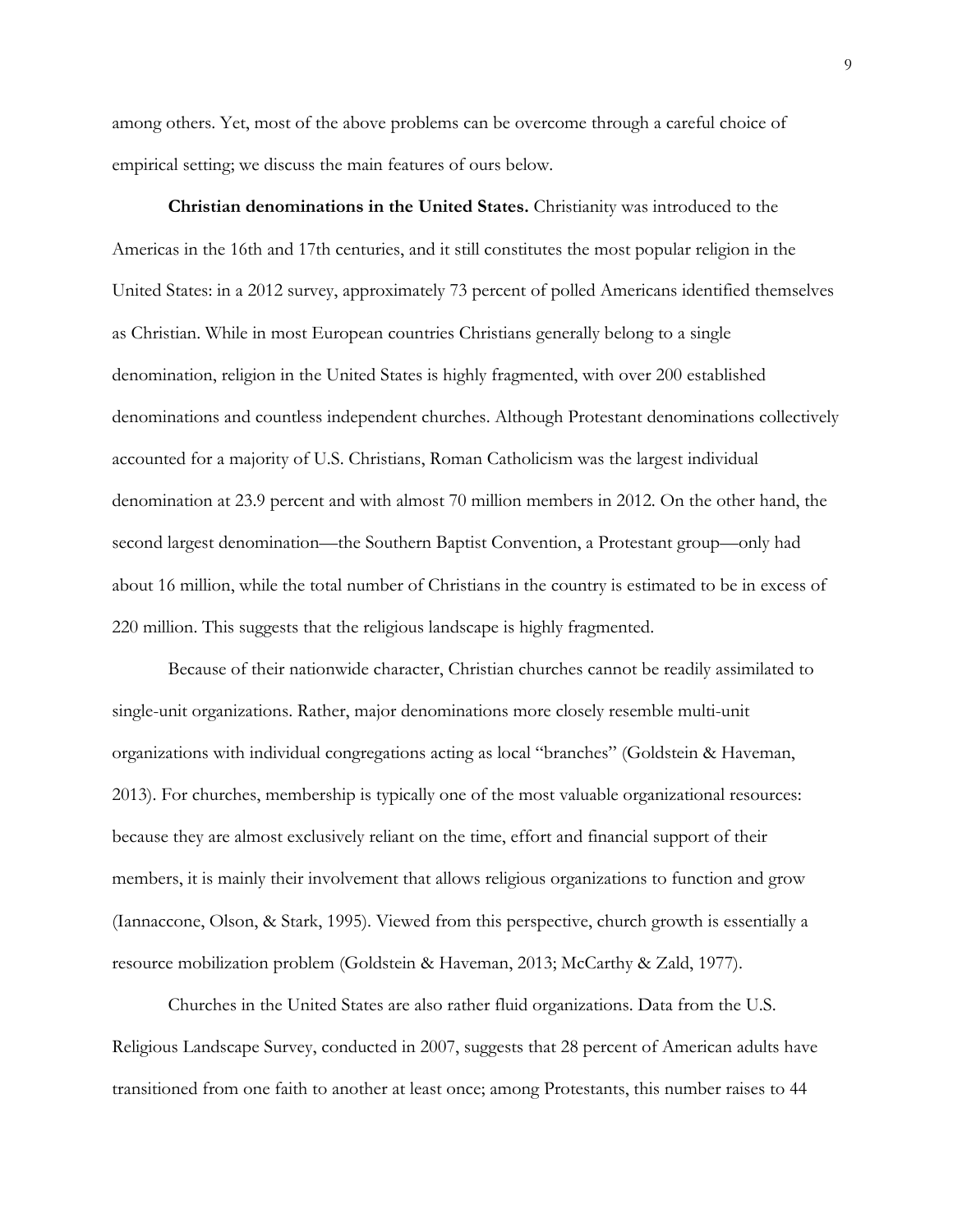percent (Pew Forum, 2007). And while denominations might exhibit steady number of adherents over years or even decades, church membership typically experiences some degree of churn: members move away, shift to another denomination, or become unaffiliated, while new converts join the church. In all, church growth can thus be seen as being driven by a denomination's combined capability to retain its members and attract new ones.

Finally, while Christian denominations in the United States differ in a wide variety of ways, social scientists have traditionally classified them based on the so-called *church-sect typology* (Johnson, 1963; Troeltsch, 1950). The theory holds that religious denominations can be placed on a strictness continuum ranging from church-like to sect-like (Barros & Garoupa, 2002; Iannaccone, 1988). Church-like denominations' members exhibit distributions of religious beliefs and practices that are comparable to those of the population as a whole—they are, therefore, less distinctive. On the other hand, sect-like denominations exhibit beliefs and practices associated with an established religious tradition, but with more onerous requirements concerning group membership as well as greater involvement and participation from members (Iannaccone, 1994). Table 1 presents a selection of Christian denominations that are active in the United States, ranked from the least strict to the strictest.

------------- Insert Table 1 about here ----------------

**Sexual abuse in the U.S. Catholic Church.** Among Christian denominations, the Catholic Church has a well-documented history of sexual abuse around the world (Keenan, 2011), with cases in the United States having gained particular prominence in recent years. Most allegations involved misconduct by members of the clergy, often perpetrated on minors, and historically these mostly received coverage from small local newspapers. It was not until 2002 that the Boston Globe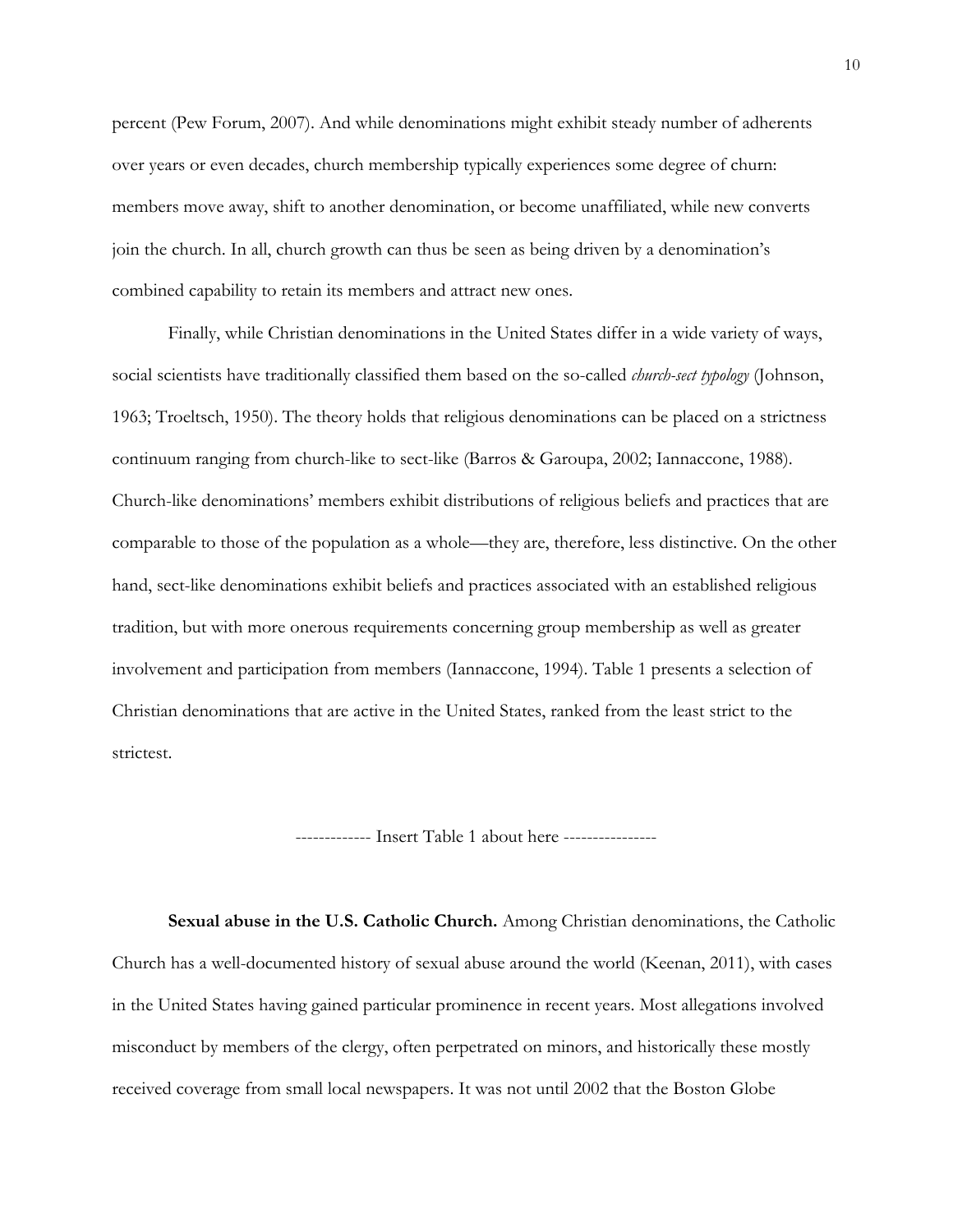coverage of a series of criminal prosecutions of five priests thrust the issue of sexual abuse of minors by Catholic clergy into the national debate, which resulted in further allegations, lawsuits, and criminal cases. To date, over 3,000 civil lawsuits have now been filed against the Catholic Church in the United States alone, with some of them resulting in substantial monetary settlements. In response to the scandals, the United States Conference of Catholic Bishops commissioned the John Jay College of Criminal Justice in New York to conduct a survey-based study of individual dioceses. The resulting John Jay Report, published in 2004, indicated that 4,392 priests in the United States had been accused and approximately 11,000 distinct allegations had been made. Otherwise stated, about 4 percent of the priests who had served during the period covered by the survey (1950–2002) were the target of allegations, and over 90 percent of Catholic dioceses in the country had at least one case.

While the overall number of clergy members against whom allegations were made is sizeable, most of them have actually been publicly accused in the past two decades. Hungerman (2013) shows that most clergymen were accused in 2002 or later: indeed, less than 150 accusations per year were made between 1988 and 2001, while their number spiked to almost 1,000 in 2002. The number of newspaper articles covering sex abuse cases follows a similar pattern: less than 50 articles were published on sex abuse cases in the 1970s, rising to a few hundred in the 1980s and almost 2,000 in the 1990s; yet in the following decade—and largely because of the phenomenon having achieved nationwide prominence—over 18,000 articles were published. These trends suggest that there was a clear discontinuity in how myriad local scandals that developed independently over decades coalesced into a nationwide one after 2002, resulting in a surge of allegations, media coverage, and legal proceedings. Figure 1 and 2 depict the temporal trends of both instances of misconduct and scandal publicity.

------------- Insert Figures 1 and 2 about here ----------------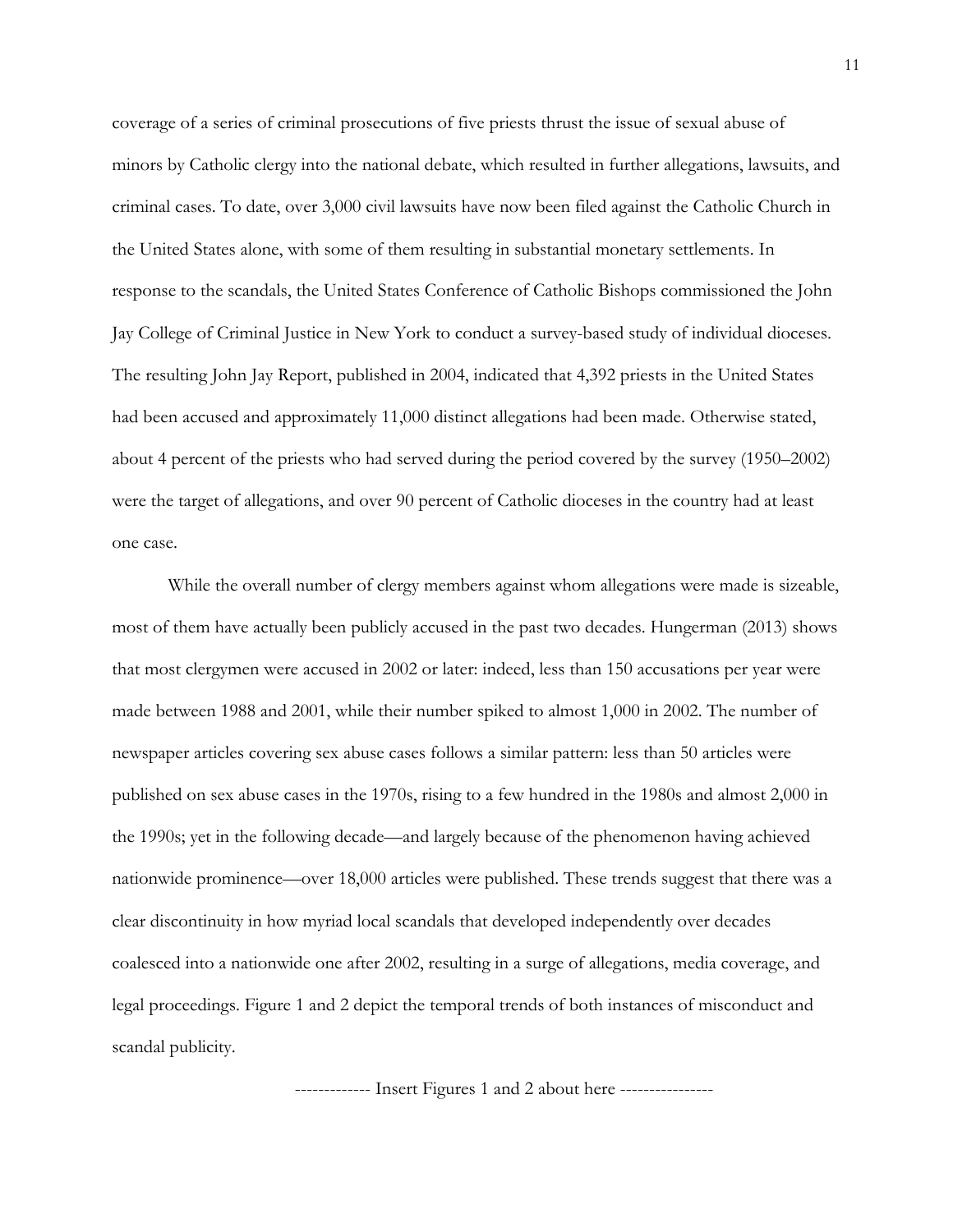This feature of our empirical setting is particularly attractive for the purposes of our analysis, in that it provides us with a well-defined time window in which sex abuse scandals unfolded at the local community level and independently of each other, as geographically dispersed allegations against Catholic clergymen had yet to be perceived as a single, nationwide scandal. Another attractive empirical feature of this setting is the pervasiveness of the phenomenon being analyzed: data from the Pew Research Center suggests that the number of adherents that have left the Catholic Church is quite substantial, and that approximately one in ten Americans is a former Catholic (Pew Forum, 2009). While only some of them might have left because of scandals—21% nationwide according to the Pew data and about two million according to Hungerman (2013) further evidence suggests that this number might be much higher in areas with a substantial, documented history of sexual abuse (Merica, 2012). In all, for the Catholic Church the loss of adherents that resulted from sex abuse scandals can be configured as a "hidden exodus" that substantially affected local congregations on a national—if not global—scale.

Given the magnitude of the phenomenon, understanding what happens to former Catholics is of particular interest. In this regard, data from the Religious Landscape Survey conducted in 2007 by the Pew Research Center suggests that among people who reported leaving the Catholic Church for any reason approximately half (46 percent) became unaffiliated, while 19 percent joined mainline denominations and 29 percent joined other Christian denominations, while the remaining 6 percent chose a non-Christian denomination (Pew Forum, 2009). These trends reveal that while the "unaffiliated" category captures a substantial share of former Catholics, suggesting disillusionment with organized religion as the main reason behind the decision to leave, about as many opt to join a different Christian denomination instead. While this might be due to a variety of factors, ranging from getting married to someone of a different religion to dissatisfaction with doctrinal teachings, it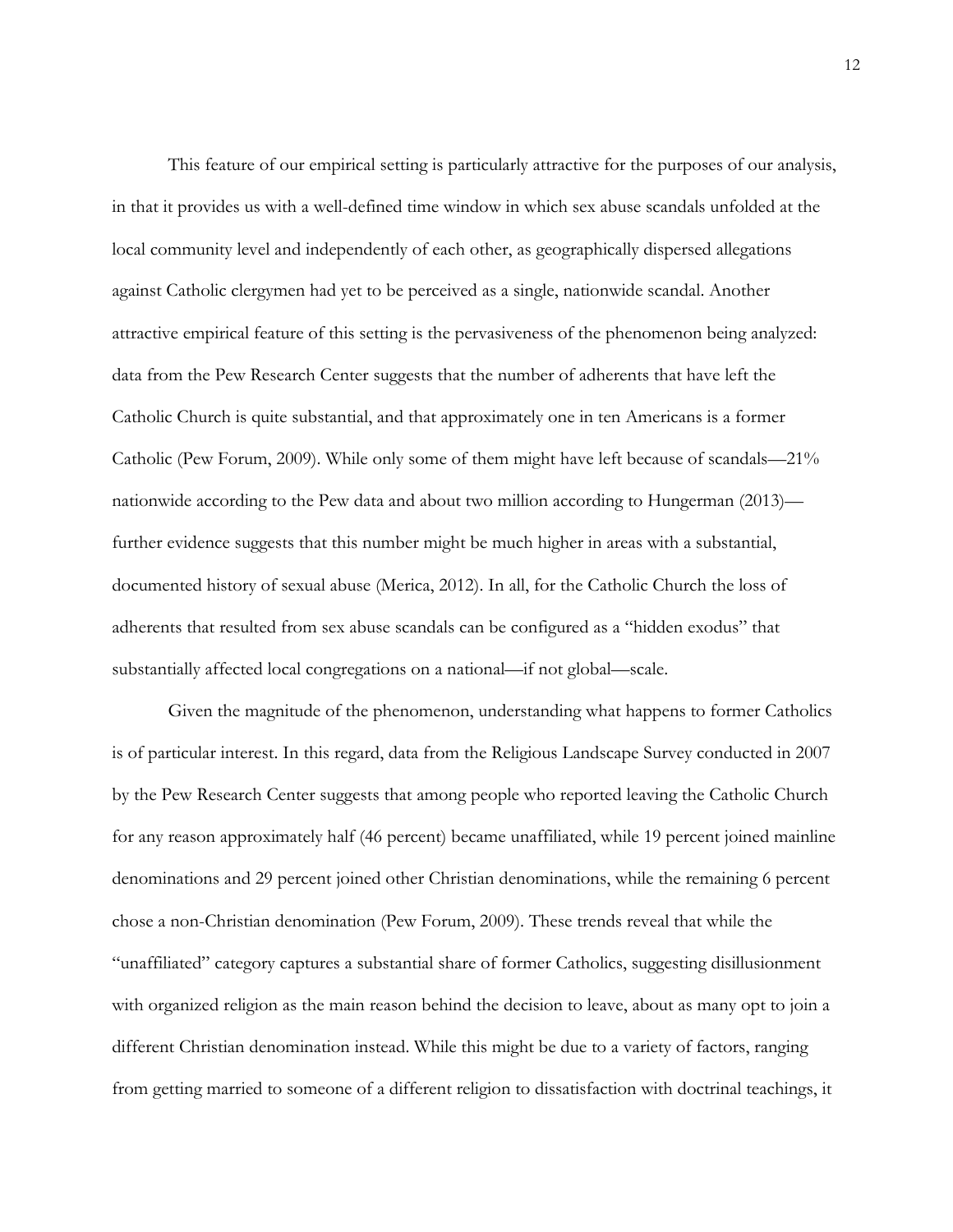stands to reason that scandals could have led some Catholics to leave the Church and join other denominations instead, while affecting Christian denominations' recruitment in general.

#### **COMPETITIVE CONSEQUENCES OF SCANDALS**

**Scandal-driven substitution.** Prior works highlight a number of highly tangible—typically undesirable—consequences of scandals, ranging from bad press (Zavyalova, Pfarrer, Reger, & Shapiro, 2012), the disengagement of key constituencies (Graffin et al., 2013), and the severance of network ties (Jensen, 2006), to decreases in key performance indicators such as sales (Rhee & Haunschild, 2006). Applied to organizational membership, this line of argument suggests that an organization implicated in a scandal may suffer losses in this area as well. While members are tied to their organization, and thus less mobile than external constituents such as market investors, they are likely to react to a scandal. Individuals classify themselves and others into social groups, with a tendency to feel psychologically intertwined with the fate of the group and to partake vicariously of its accomplishments (Tajfel & Turner, 1986). When a social group—in our case, a scandal-stricken organization—is evaluated negatively, individuals that identify with it will experience dissonance due to their positive perception of the social group being challenged (Branscombe, Ellemers, Spears, & Doosje, 1999). When deviant acts occur within organization and are made public, therefore, the discrepancy between the moral beliefs held by its members (Hitlin & Vaisey, 2013) and the negative character of the publicized transgressions makes identification problematic (Dutton, Dukerich, & Harquail, 1994; Elsbach & Kramer, 1996; Ethier & Deaux, 1994), threatening the identity of members (Ellemers, Spears, & Doosje, 2002) and resulting in various reactions, including increased turnover (O'Reilly & Chatman, 1986). In turn, when an individual decides to leave, embeddedness and social contagion dynamics might eventually result in entire groups of members leaving (Bartunek, Huang, & Walsh, 2008; Felps et al., 2009).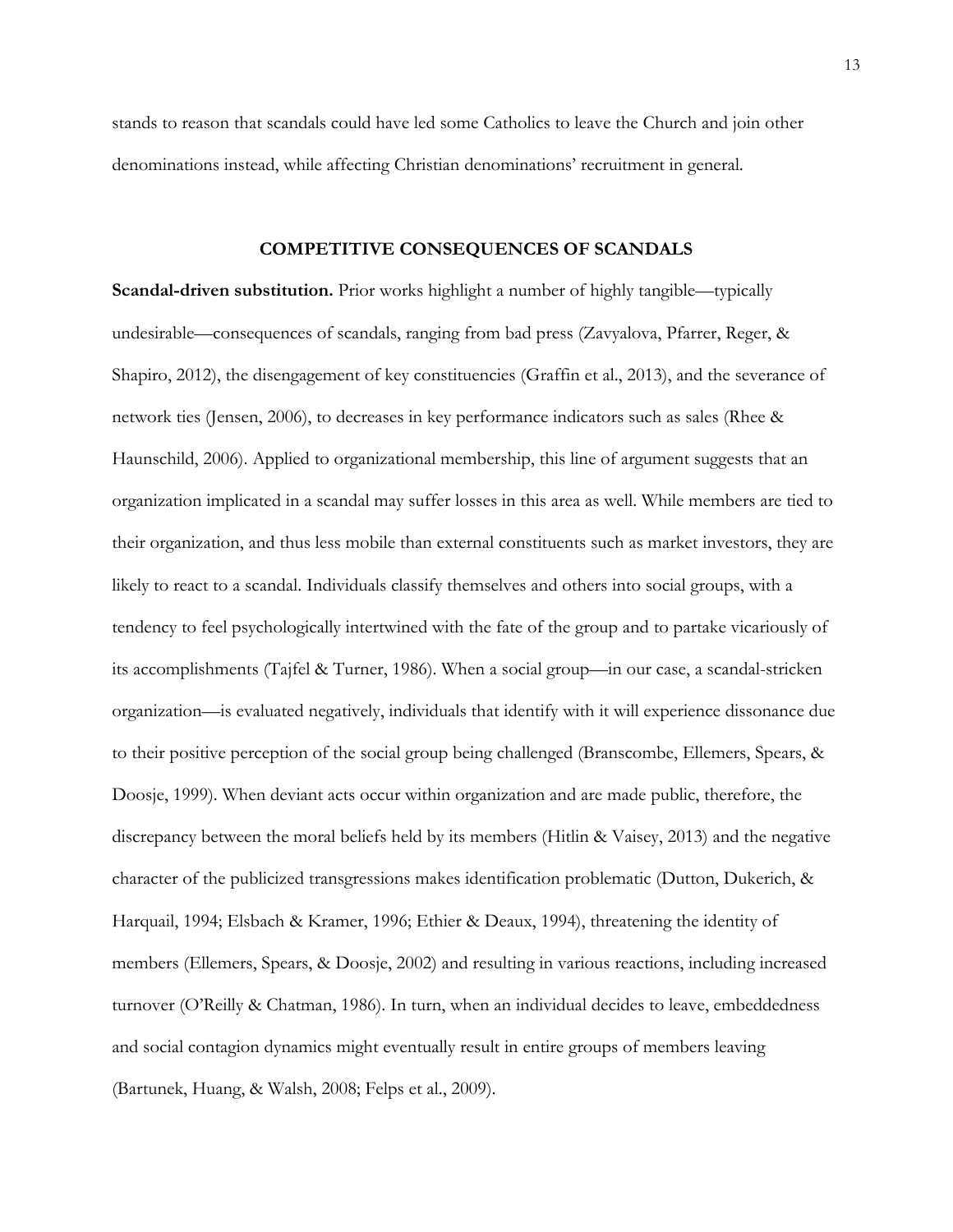Without publicity, however, misconduct may not significantly alter organizational membership. As Adut (2005: 215) points out, a scandal is only such—and thus exerts its effects— "when transgressions are publicized, as opposed to when they are simply known." In the context of sex abuse scandals, transgressions are particularly likely to go unreported because victims are likely to feel ashamed and fear ostracism. As Figure 2 illustrates, many of the allegations that were made against members of the clergy only surfaced years after the associated cases of abuse took place, often decades later, when the media took interest in them. Publicity then turns misconduct—real or alleged—into scandals by unleashing externalities on members, making even oblivious individuals aware of what is going on in their organization (Adut, 2005). The amount of publicity transgressions receive, rather than the violations themselves, is critical because it brings the transgression to the forefront of the debate (Hilgartner & Bosk, 1988), both within the organization and in the broader community, making it "costly for those who would otherwise ignore the transgression to do so" (Adut, 2005: 218). As publicity accumulates, a dark shadow is cast on the organization at large, making members' social identity problematic due to the implications of being associated with a negatively perceived entity (Pontikes et al., 2010; Pryor et al., 2012) and creating pressure to defect (Piazza & Perretti, 2015). Because membership in the Church is an integral part to a Catholic's social identity, and because individuals strive to maintain a positive perception of the groups they belong to, they are likely to experience a sense of threat if these positive perceptions are challenged (Dutton et al., 1994). In turn, identity threat induces dissonance (Festinger, 1957) and creates a state of tension that organizational members try to resolve; in this context, leaving the organization can be seen as an attempt to reduce threat by "cutting off reflected failure" (Snyder, Lassegard, & Ford, 1986). Publicity of misconduct further affects recruitment, as potential new members reluctant to be associated with a "tainted" organization may be discouraged from joining the Church. We thus expect Catholic membership to decrease in the wake of a scandal.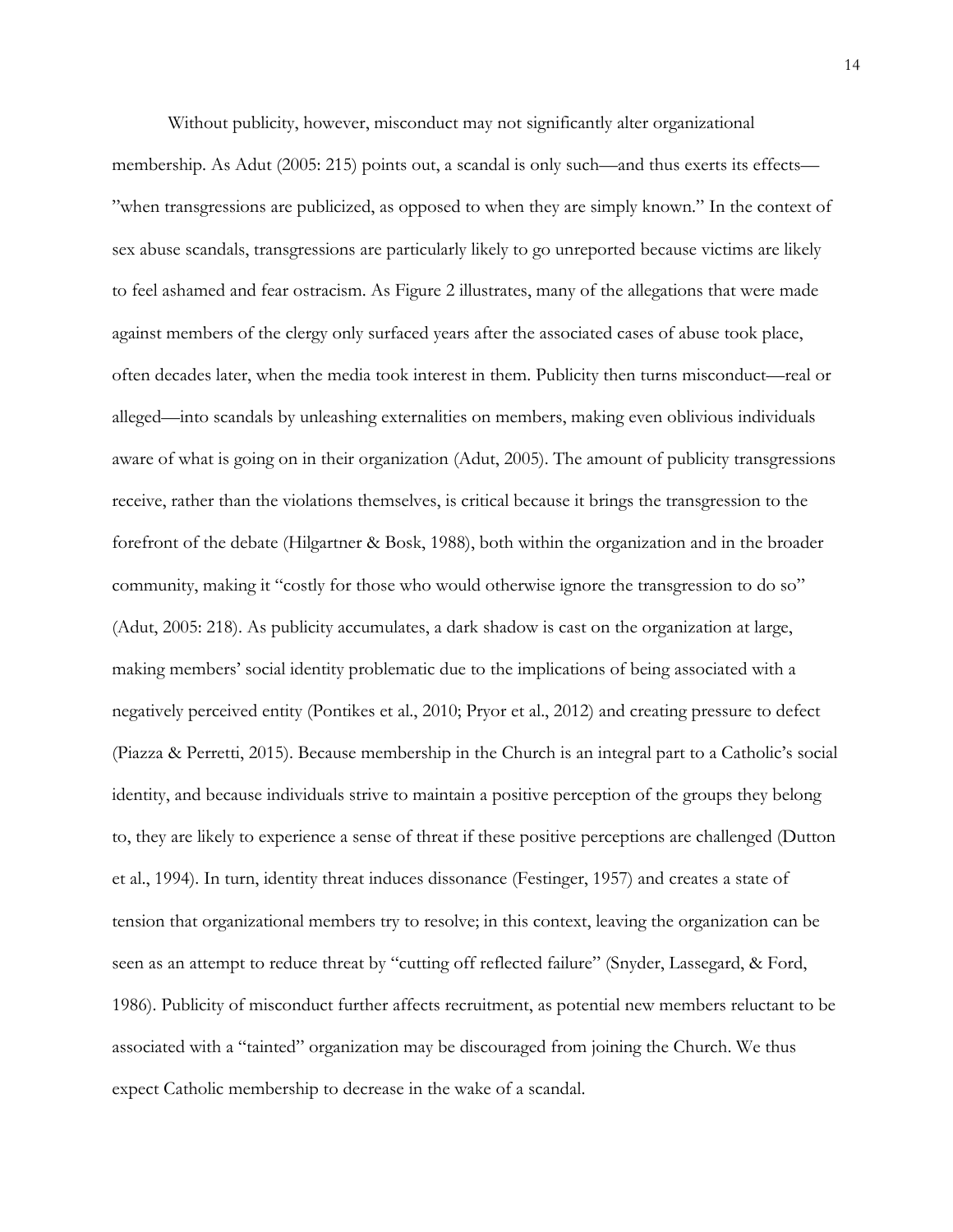**Hypothesis 1.** *There is a negative relationship between scandal publicity and Catholic membership at the local level.*

Whereas the negative effects of scandals have been documented, much less is known about the opportunities scandals may offer competitors. For instance, by undermining the credibility of Arthur Andersen's audit practice and eventually causing its demise, the Enron scandal led client firms to look for alternative service providers, eventually benefitting the remaining major audit companies (Jensen, 2008). To the extent that the offerings of the suspect organization are not fully delegitimized, constituents defecting the tarnished organization will search for alternatives, and the most similar offerings are the most likely to be picked, benefiting competitors offering the closest alternatives. Such substitution effect is likely to unfold in many—if not all—scandals involving organizations that operate in competitive environments.

Although the two mechanisms may occur concurrently, scandal-driven substitution and contamination are conceptually distinct—yielding opposing effects. As previously discussed, the contamination argument posits that external audiences generalize a presumption of culpability to the organization belonging to the same category of or associated with the implicated actor (Paruchuri & Misangyi, 2015), altering how such organizations are perceived and evaluated. The substitution argument is a more functional in nature and also more restricted: it only concerns the actors directly dependent on the implicated organization—or primary stakeholders (Clarkson, 1995) —such as clients or members. Both mechanisms are likely to affect competitive positions in the field when a scandal breaks: organizations belonging to the same category or closely associated with the implicated organization may suffer from contamination; organizations with similar offerings may enjoy substitution benefits.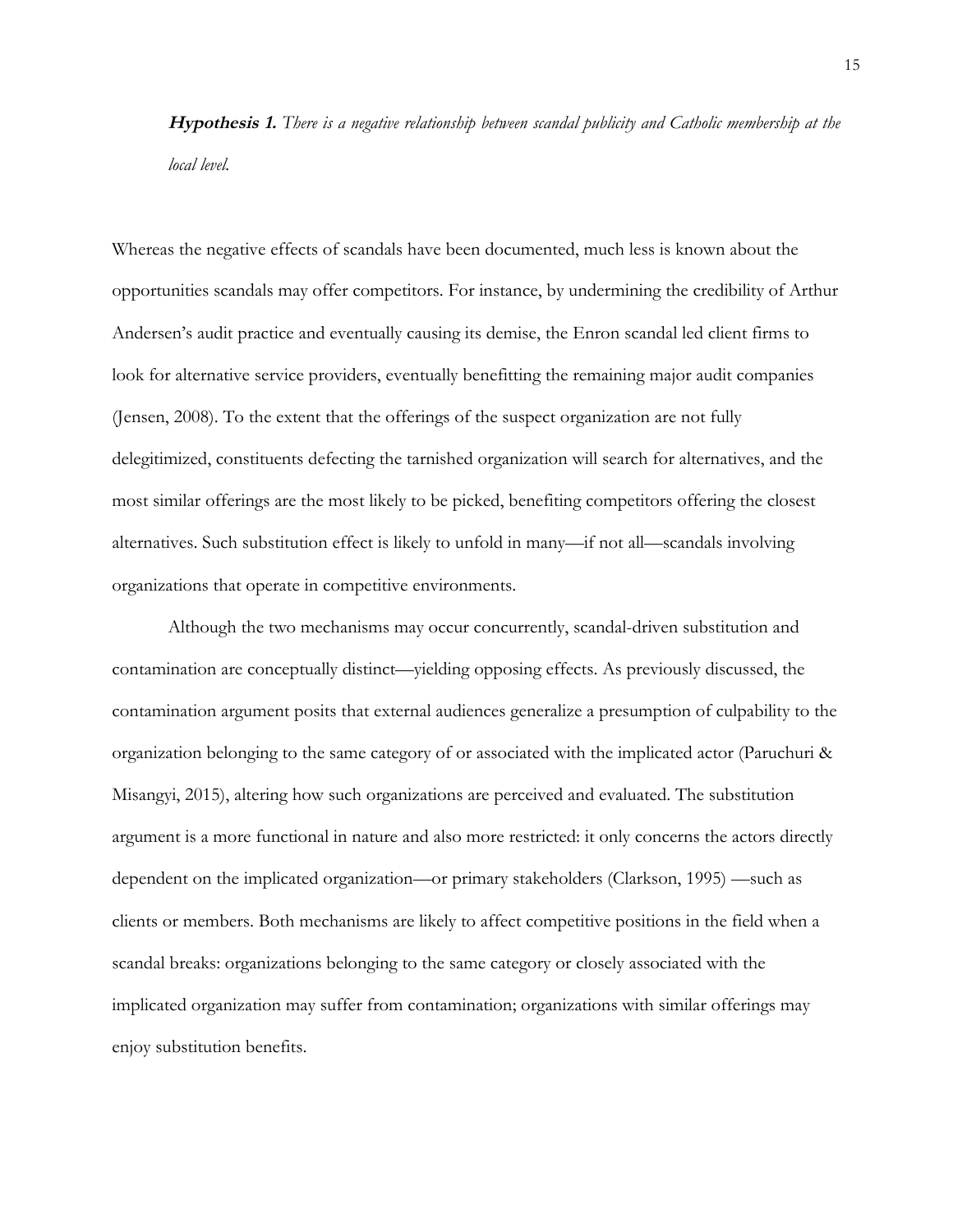Applied to organizational membership, scandal-driven substitution materializes when the implicated organizations lose some of their members, and competitor organizations attract new members, fostering interorganizational mobility. Similarity is key to substitution: similar organizations may benefit the most from this phenomenon because they provide members with an organizational environment that is closest to that of the focal organization; they are also more likely to provide estranged members of the scandal-stricken organization with an opportunity to substantially reaffirm their identity while distancing themselves from the damaged entity (Hudson & Okhuysen, 2009). In the context of this study, Protestant denominations are unlikely to suffer from contamination because they belong to a conceptually distinct category within Christianity. Protestantism historically developed in opposition to Catholicism, starting with the 16th century Reformation movement. Despite all their differences, the various Protestant denominations share a common rejection of core features of Catholicism. In other words, there is an ancient, wellestablished, and strong categorical boundary that shields Protestant denominations from the fallouts of the sex-abuse scandals implicating the Catholic clergy—likely strong enough to prevent contamination in the eyes of the relevant audiences. As a result, we expect non-Catholic denominations to benefit from substitution and gain members as a result of the scandal. We also predict the extent of this effect to be proportional to their similarity to the Catholic Church. By joining a church characterized by similar levels of participation, involvement, and belief strength yet categorically distinct—defecting Catholics may enjoy a comparable religious experience and repair their own identity (Elsbach & Kramer, 1996), while still dissociating themselves from the scandal. At the same time, potential new members who might have considered joining the Catholic Church—had it not been for scandals—are also likely to opt for denominations whose standing within the field is less compromised (Cialdini et al., 1976). Hence: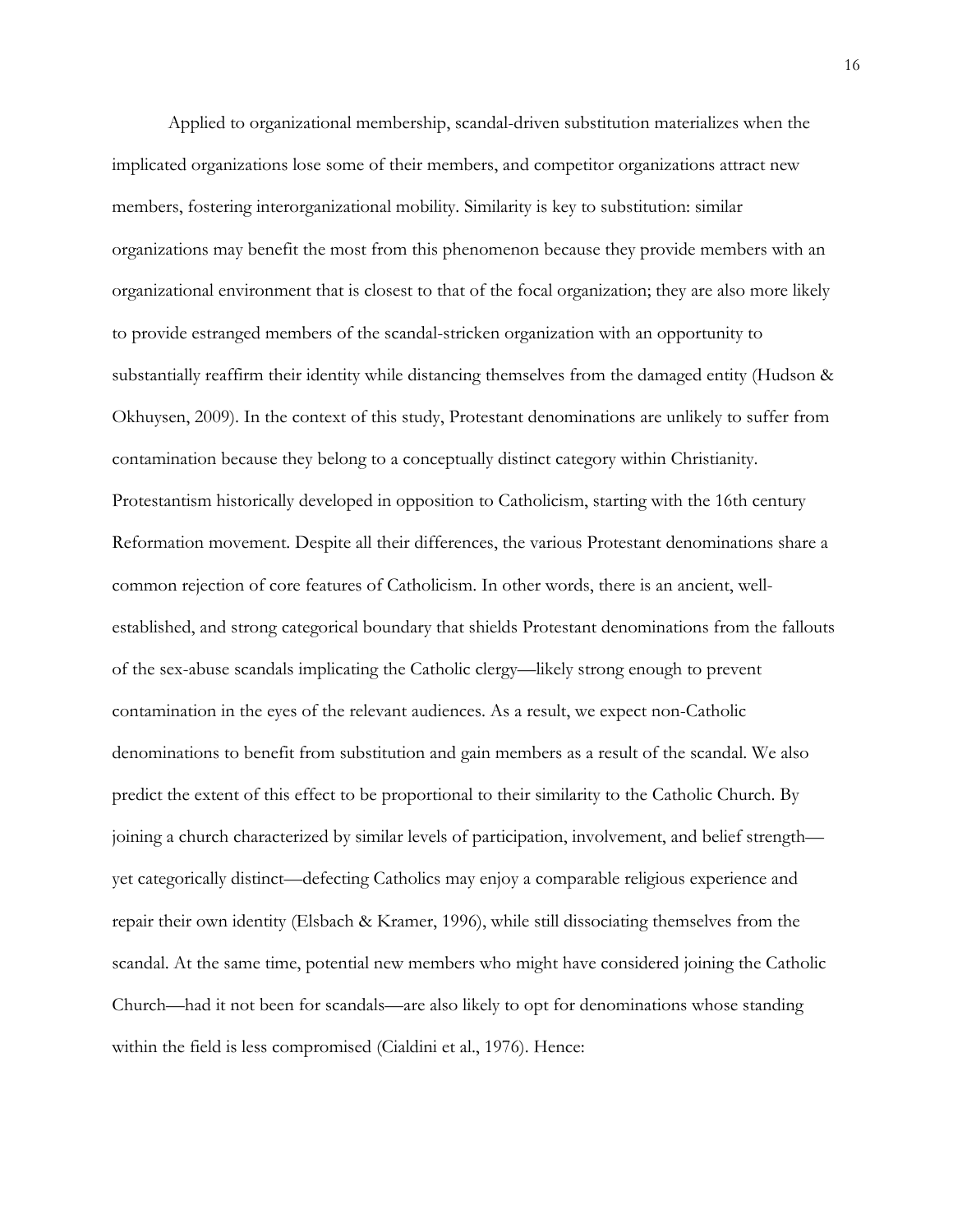**Hypothesis 2a.** *There is a positive relationship between scandal publicity and non-Catholic membership at the local level.*

**Hypothesis 2b.** *The positive relationship between scandal publicity and non-Catholic membership at the local level is lower the more dissimilar the denomination is to the Catholic Church.*

**Scandal-driven evaluative shifts.** Scandals can have long-lasting transformative consequences that go far beyond the circle of directly affected social actors. For instance, the Enron and Worldcom scandals shook the confidence of U.S. investors for years to come, eventually resulting in much tighter regulation of financial reporting for all companies by means of the Sarbanes-Oxley Act of 2002. And more recently, the 2015 Volkswagen's emission test scandal cast a shadow of doubt and suspicion on the practices of the entire global auto industry. As Adut (2008: 35) notes, scandals are "historical events transforming social structures." As critical events (Sewell, 1996), they create a discontinuity in the way social actors are evaluated (Zuckerman, 2012), thereby affecting the social perception of all the organizations in the field (Hudson, 2008). While evaluation criteria may gradually shift, for instance as the result of collective mobilization (Weber, Heinze, & DeSoucey, 2008) or progressive changes in institutional logics (Dunn & Jones, 2010), extant literature supports the idea that they can occasionally be triggered by exogenous shocks that suddenly and durably affect the evaluations underlying cultural schemas (Sewell, 1996).

We further this line of argument to suggest that scandals trigger shifts in the criteria used to evaluate organizations by increasing the amount of attention given to organizational misconduct. A central feature of scandals is that previously committed acts, potentially known by a limited set of actors, become publically denounced for being unacceptable (Adut, 2008). When a scandal breaks out, deviance is made known and denounced, societal structures are reaffirmed and reinforced, while moral boundaries are redrawn (Goode & Ben-Yehuda, 1994). The media and other interested parties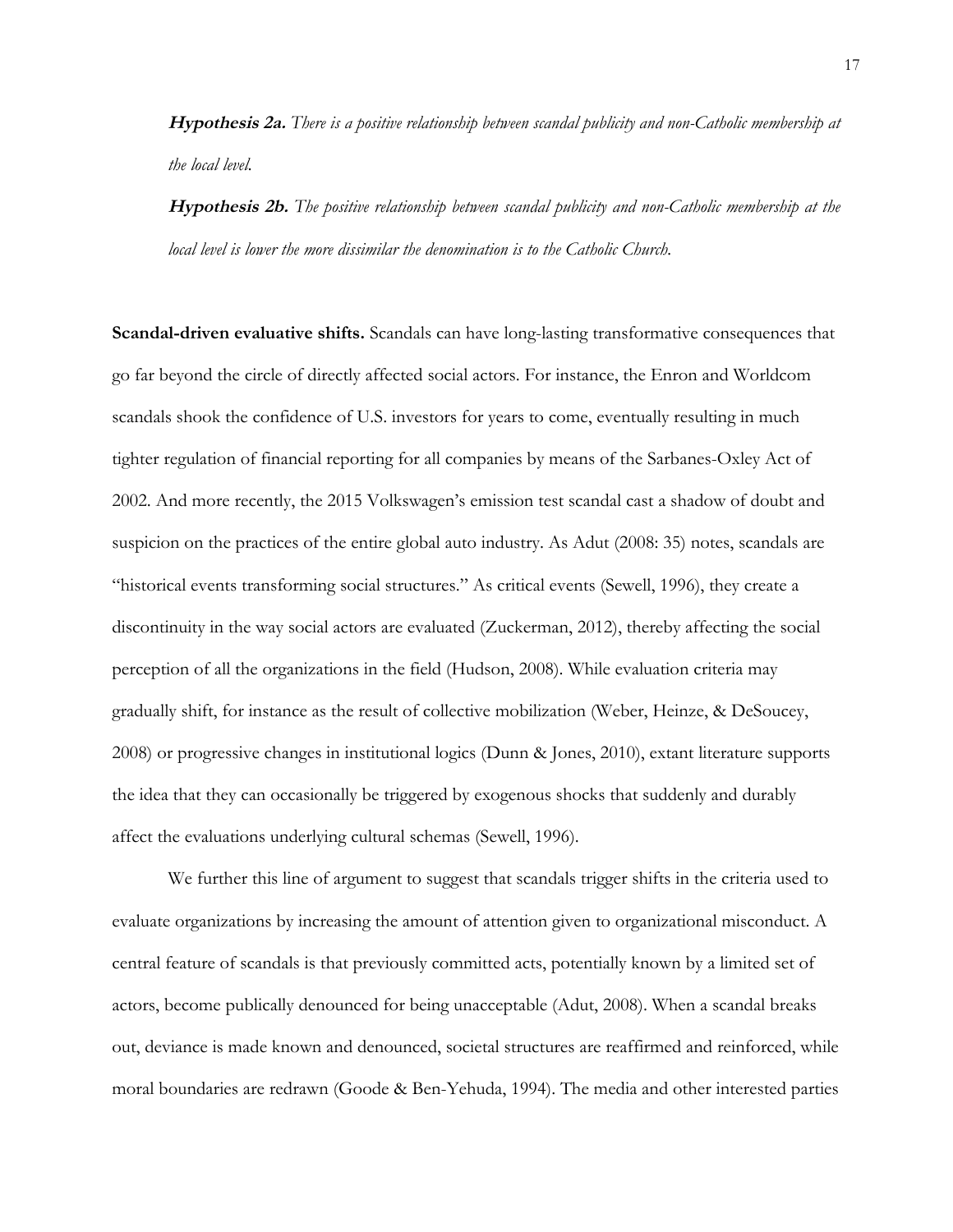(e.g., politicians, activists) pass on judgments about what is good and what is wrong, engaging in moralizing—i.e. the "practice of offering moral lessons" (Hopkins, 2015: 11-12). As a consequence of the scandal, the taken-for-granted assumption that organizations in the field behave in an acceptable and appropriate manner becomes a topic for public debate; in the extreme case, the assumption is reversed, such that all organizations are regarded as potential perpetrators and asked to provide evidence of appropriate conduct. In the aftermath of the 2015 Volkswagen's emission scandal, for instance, investors group turned to all major carmakers, asking them to disclose more detail about their lobbying practices  $(FT, 2015)^1$ . As misconduct becomes a central focus of attention, the enforcement of strict norms of conduct is likely to be regarded as a desirable organizational attribute such that organizations that are perceived as enforcing stronger norms are likely to benefit the most, or suffer the least, from a scandal—thus gaining a relative advantage.

Applying this line of argument to our case, we contend that, in the wake of scandals affecting the Catholic Church, stricter non-Catholic denominations will gain more members than less strict ones. Strict denominations may in fact appeal to estranged Catholics that left the Church following a scandal for several reasons. Strictness results in a tighter enforcement of norms and a low tolerance for deviance and dissent, with the implicit promise of higher standards of organizational conduct and a lower risk of malfeasance (Coleman, 1988; Granovetter, 1985). To estranged Catholics looking for a new church, strict denominations may thus appear relatively safer than laxer alternatives. Further, strictness is typically associated with a general "attitude of ethical austerity" (Iannaccone, 1994: 1192) that may help estranged Catholics repair their self-image and identity, potentially damaged by the scandal (Grandey, Krannitz, & Slezak, 2013). Conversely, the more laissez-faire attitudes permitted by liberal mainline churches may be seen as a sign of looser

 

<sup>1</sup> http://www.ft.com/intl/cms/s/0/16110904-70a1-11e5-9b9e-690fdae72044.html#axzz3ojyQATX3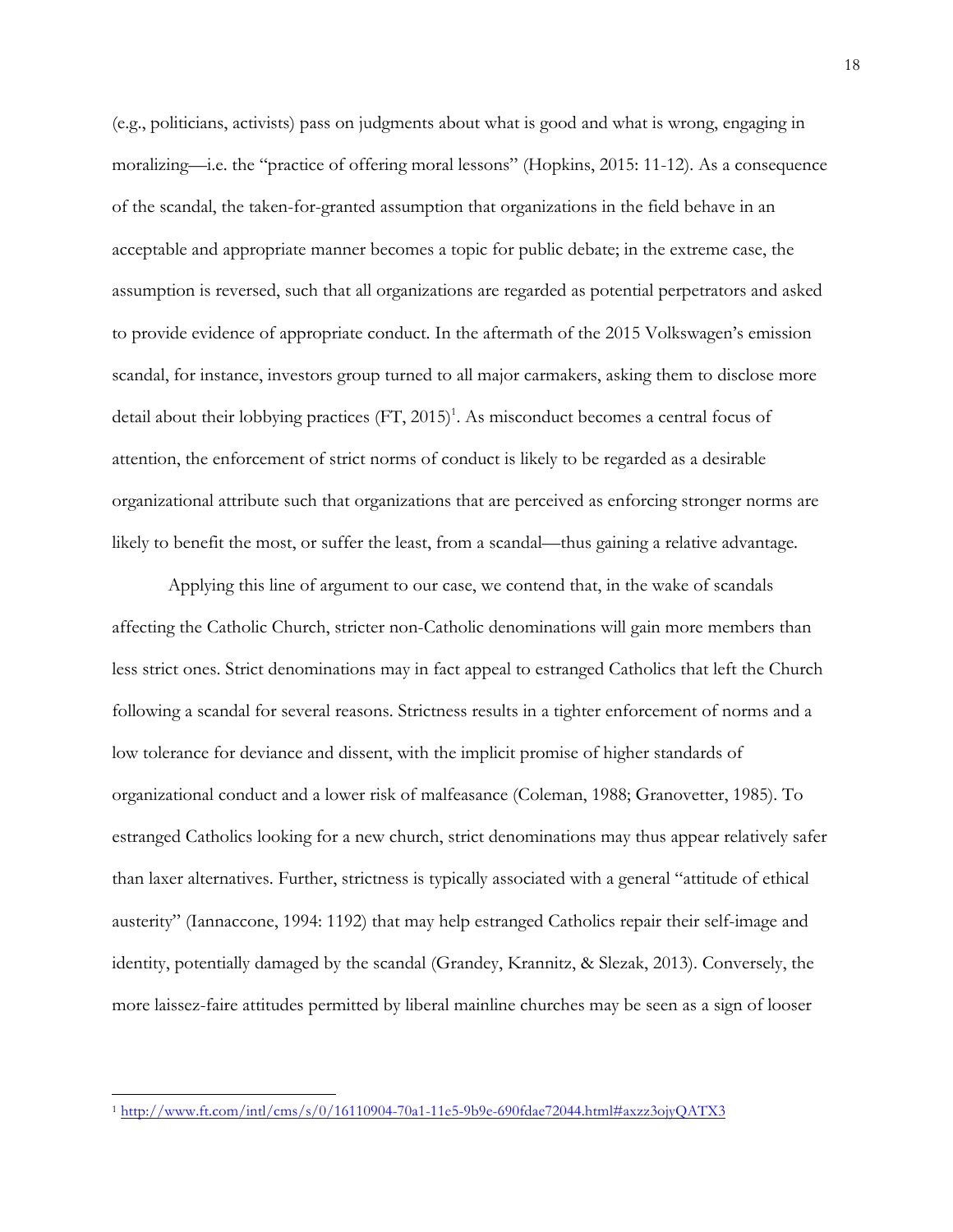norm enforcement and organizational discipline. If this is the case, we would then expect stricter churches to benefit more as a result of Catholic scandals than less strict ones, *ceteris paribus*. Thus:

**Hypothesis 3.** *The positive relationship between scandal publicity and organizational membership at the local level is stronger for stricter non-Catholic denominations than for less strict denominations.*

### **DATA AND MEASURES**

**Dependent variable.** Our dependent variable for this study is the logged number of adherents for the seventeen Christian denominations in our study, including the Catholic Church. We coded it based on information contained in the Religious Congregations and Membership Study, carried out in 2000, and the Churches and Church Membership in the United States study, carried out in 1971, 1980 and 1990. These datasets are maintained by the Association for Religion Data Archives (ARDA), and they include statistics for 149 religious bodies on the number of congregations within each county of the United States. We used the above data to construct countylevel measures of church membership for each of the seventeen Christian denominations in our sample for 1971, 1980, 1990 and 2000. We chose to terminate our analysis in 2000 because sex abuse scandals in the U.S. Catholic Church rose to national prominence shortly after, first in 2002 with the Boston Globe coverage and then with the publication of the John Jay Report in 2004. Conversely, before 2002 sex abuse scandals were predominantly covered by local newspapers, a fact which allows us to examine the effects of scandals on churches at the county level while benefitting from a relatively clean setting.

**Independent variables.** For data on sex abuse we turn to *BishopAccountability.org*, a watchdog website where an accurate record of every Catholic sex abuse case in the United States is kept, Because our main independent variable must model the amount of publicity that transgressions by Catholic Church affiliates receive, for each time period we used this data to construct a measure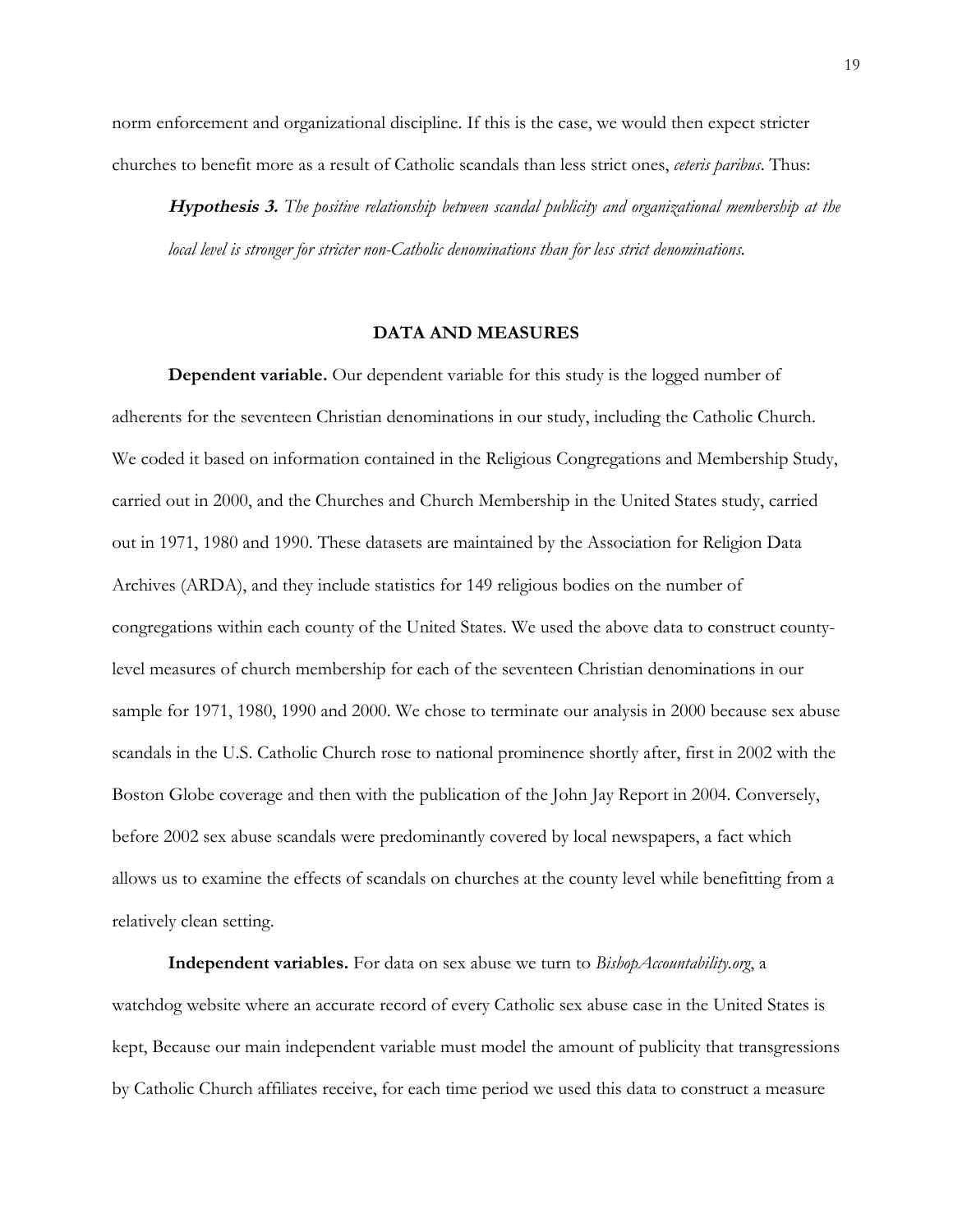of *scandal publicity* for each diocese by means of a count of articles reporting cases of abuse within the diocese during the previous decade; diocese-level information was then matched with the counties each diocese comprises. This variable parsimoniously captures the magnitude of the scandal within a diocese, correlating highly with both the total number of victims ( $\rho = 0.86$ ) and the total number of accused priests within the same diocese ( $\rho = 0.80$ ), while simultaneously ensuring that transgressions are known to both organizational members and the local community.

To differentiate among denominations we took advantage of the strictness measure used by Iannaccone (1994: 1182), which was originally developed by Hoge (1979, see also Table A1 in the Appendix) as part of his multidimensional scale used to classify churches in the United States. In his study of whether church strictness results in increased membership and higher commitment from members, Iannaccone (1994: 1190) leveraged Hoge's (1979) distinctiveness item to place Christian denominations on a strictness continuum based on the degree to which they "emphasize maintaining a separate and distinctive life style or morality in personal and family life, in such areas as dress, diet, drinking, entertainment, uses of time, marriage, sex, child rearing" or whether they "affirm the current American mainline life style in these respects". Table 1 reports the seventeen denominations included in our study with their strictness scores in the first column. With a score of 3.0, the Catholic Church is fairly close to the center of the 1-6 scale. It must also be noted that churches with similar traits also tend to score similarly. For instance, the mainline Protestant denominations (Episcopal, Presbyterian, United Church of Christ, Disciples of Christ, Unitarian, American Baptist, and Evangelical Lutheran) are at the same end of the spectrum; these churches are thus the least strict. At the other end of the spectrum we find sect-like churches—such as the Church of Jesus Christ of Latter-day Saints, Jehovah's Witnesses, Seventh-Day Adventists, and the Assemblies of God—that originated in America in the  $19<sup>th</sup>$  and early  $20<sup>th</sup>$  century due to dissatisfaction with mainline Christianity; these churches are also the strictest.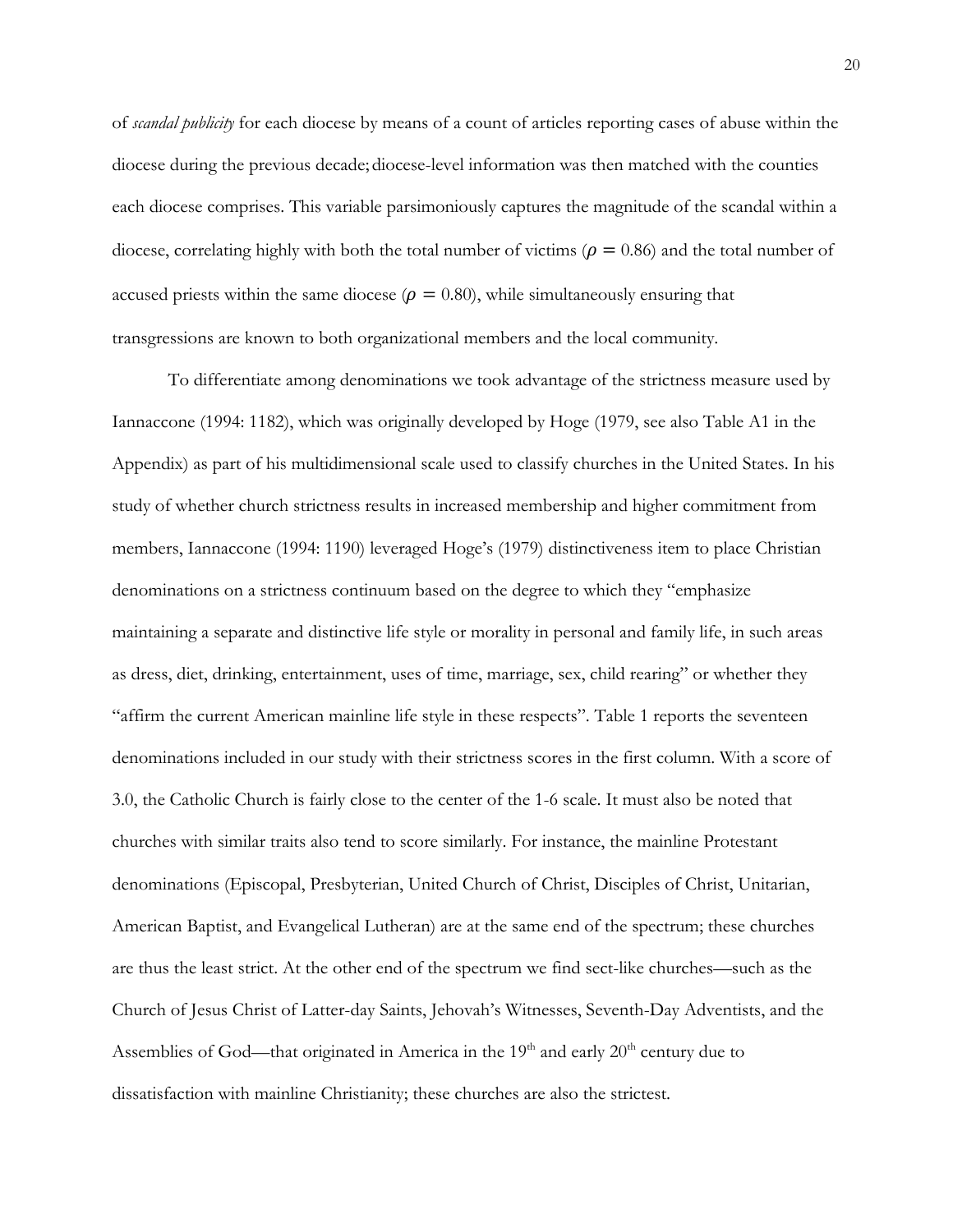It must be noted, however, that churches with similar scores are not necessarily alike in terms of doctrine and rites. Rather, similarity here is to be interpreted as the extent to which two denominations offer analogous religious experiences with respect to the involvement they require of their members, thus providing them with a similarly strong sense of community, identification and moral expectations. For instance, the Episcopal Church overlaps substantially with the Catholic Church as far as beliefs are concerned, yet the two denominations offer remarkably different experiences in terms of the participation they demand, the extent to which they impose stringent behavioral norms on their members, and the openness to different belief systems. In this regard, the Catholic Church is akin to relatively more conservative denominations such as Southern Baptists.

In practical terms, churches with similar scores tend to have equivalent levels of church attendance, charitable giving, involvement in outside activities, integration with the broader society, and so forth. Despite their belief diversity, these churches thus offer their members religious experiences that are behaviorally comparable. Indeed, Iannaccone (1994: 1192-4) finds that churches with similar strictness scores also tend to attract similar adherents; for instance, the strictest denominations are found to have members that "are poorer and less educated, contribute more money and attend more services, hold stronger beliefs, belong to more church-related groups, and are less involved in secular organizations"; because of the above arguments, churches with similar scores "should therefore display fundamental behavioral similarities, despite the peculiarities of their individual histories, theologies, and organizational structures."2

Since one of the goals of our study is to investigate the effects of both strictness and similarity between the Catholic Church and non-Catholic denominations, we use the strictness score to construct two additional independent variables: 1) the absolute value of the difference in

<sup>&</sup>lt;sup>2</sup> To the best of our knowledge, this measure and its associated arguments are fairly well-established in the so-called "new sociology of religion" (Iannaccone et al., 1995; Warner, 1993)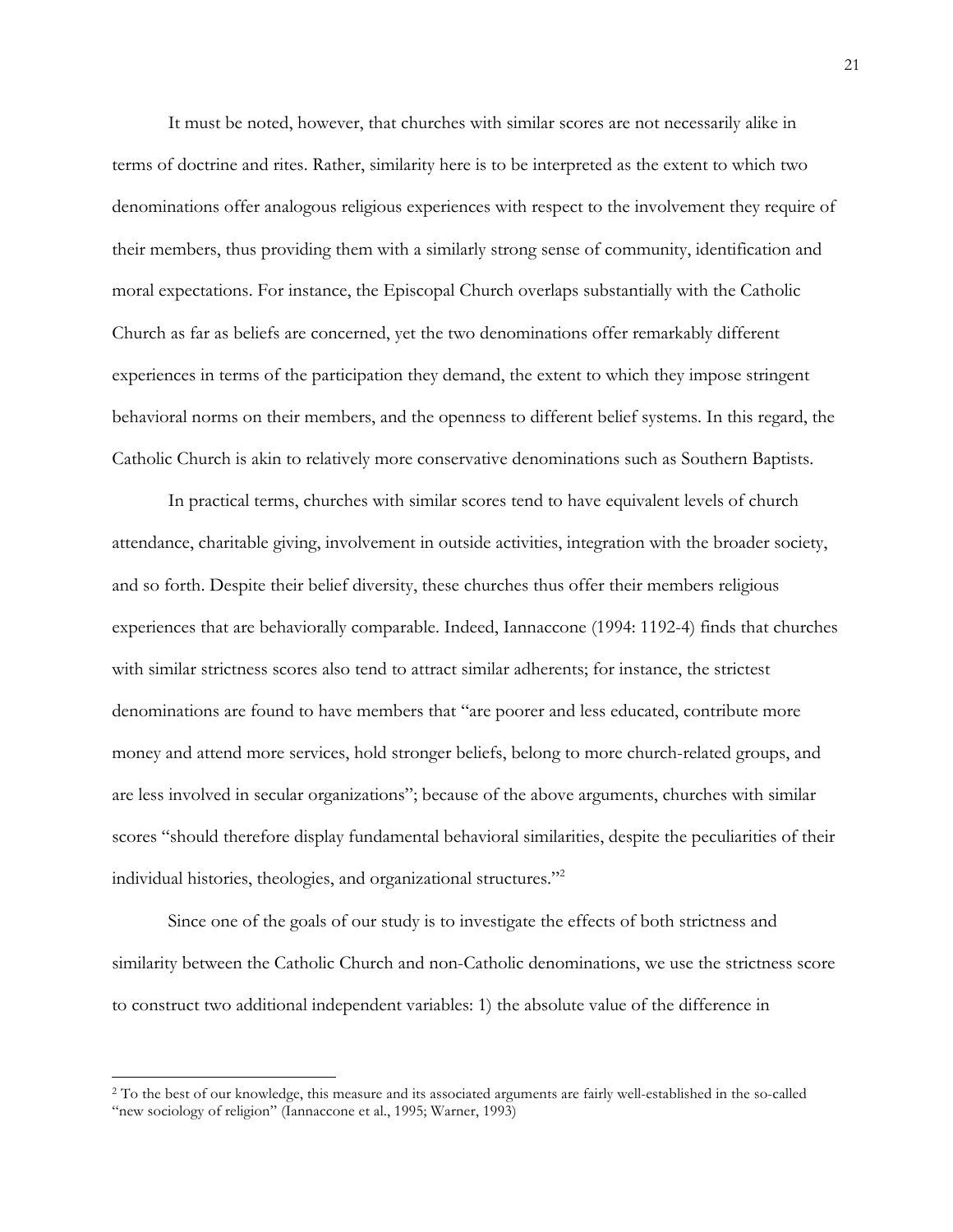strictness between the focal denomination and the Catholic Church, which we label *dissimilarity*; and 2) a dummy for whether the focal denomination is stricter than the Catholic Church, which we also label *strictness* for brevity. These variables—which are assumed to be stable and not to vary over time, and whose meaning is fairly intuitive—are reported in the second and third column of Table 1, respectively. For our study we used all of the eighteen denominations included in Iannaccone (1994) with the exception of Jehovah's Witnesses, which had to be dropped due to insufficient availability of membership data in the ARDA archives, reducing the total number to seventeen. Table 1 also includes some basic statistics about these seventeen religious bodies, which we coded based on ARDA information. Taken together, these seventeen denominations had almost 120 million members in 2009 and represented almost half of all U.S. Christians; the remaining half is distributed across approximately 180 other established denominations as well as an unspecified number of unaffiliated, non-denominational congregations. In light of the available information, these denominations can thus be seen as fairly representative of organized Christianity in the United States.

**Control variables.** We also coded a number of control variables for use in our models. Because some socioeconomic characteristics might affect religious preferences and the likelihood of joining a particular church, we control for the percentage of *individuals of Hispanic descent* and *individuals of African descent* in each county, as well as for the percentage of *individuals below the poverty line*. Similarly, religious adherence is likely to be correlated with population shifts and patterns of increased secularization over time, so we coded the total number of *religious adherents* in the county, as well as the *county population*. <sup>3</sup> Nationwide trends in the growth and decline of individual denominations might also confound our estimates; therefore, we also coded a variable for the

<sup>&</sup>lt;sup>3</sup> Because county population and the number of religious adherents were highly correlated, we orthogonalized them through a Gram-Schmidt procedure implemented by means of the *orthog* command in STATA. In models that include the number of Catholics as a control variable—such as those in Table 5—this latter variable was orthogonalized too.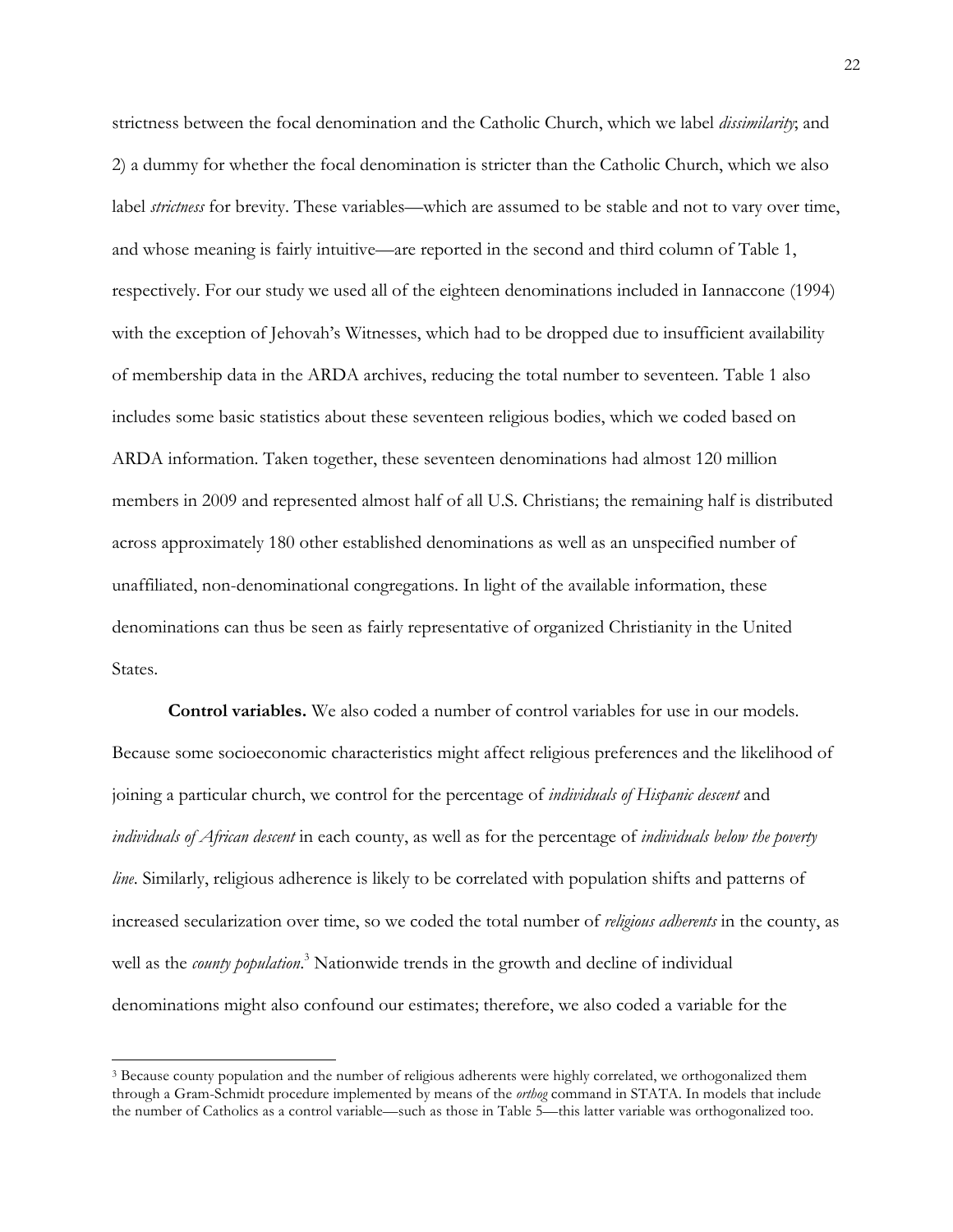number of *focal denomination adherents nationwide*. <sup>4</sup> Finally, the choice of leaving a church and joining a different one might be affected by the availability of alternatives and their relative size. For instance, in counties with substantial religious concentration, estranged Catholic Church members might have a hard time finding a different church offering a religious experience similar to what they are used to; under these circumstances, we might expect a greater share of these alienated members to reluctantly remain in the church or become unaffiliated. We control for this effect through the inclusion of a *Herfindahl-Hirschman index* of religious concentration for each county in our regression models. Additionally, some models—notably those used for testing Hypotheses 2a, 2b, and 3—also include the *number of Catholics* in the county as a control variable. Finally, for each accused priest in the database, we used the BishopAccountability articles to code the decade in which the alleged misconduct took place, and we used this information to construct a measure for the *total number of Church-affiliated individuals accused of misconduct* within the diocese*.* 

#### **MODELS**

------------- Insert Table 2 about here ----------------

In the first part of the study, we model the number of adherents to the Catholic Church across counties and over time to assess the effect on scandal on the focal organization at the local level. Table 2 reports descriptive statistics and pairwise correlations for our variables.<sup>5</sup> Because our data is an unbalanced panel, and because the number of Catholics at time *t* is strongly dependent on the number of Catholics at time *t-1*, our dataset is likely to suffer from serial correlation. Wooldridge's (2002) test rejected the null hypothesis, indicating that this is indeed the case. Dynamic

<sup>4</sup> Including a variable for the total number of adherents in each county is necessary because we only consider seventeen denominations here; as a result, the sum of these denominations' adherents is not equal to the total number of religious adherents.

<sup>5</sup> Being both denomination-specific and time-invariant, the pairwise correlations between dissimilarity and strictness are not shown. However, the two variables were found to be correlated .38.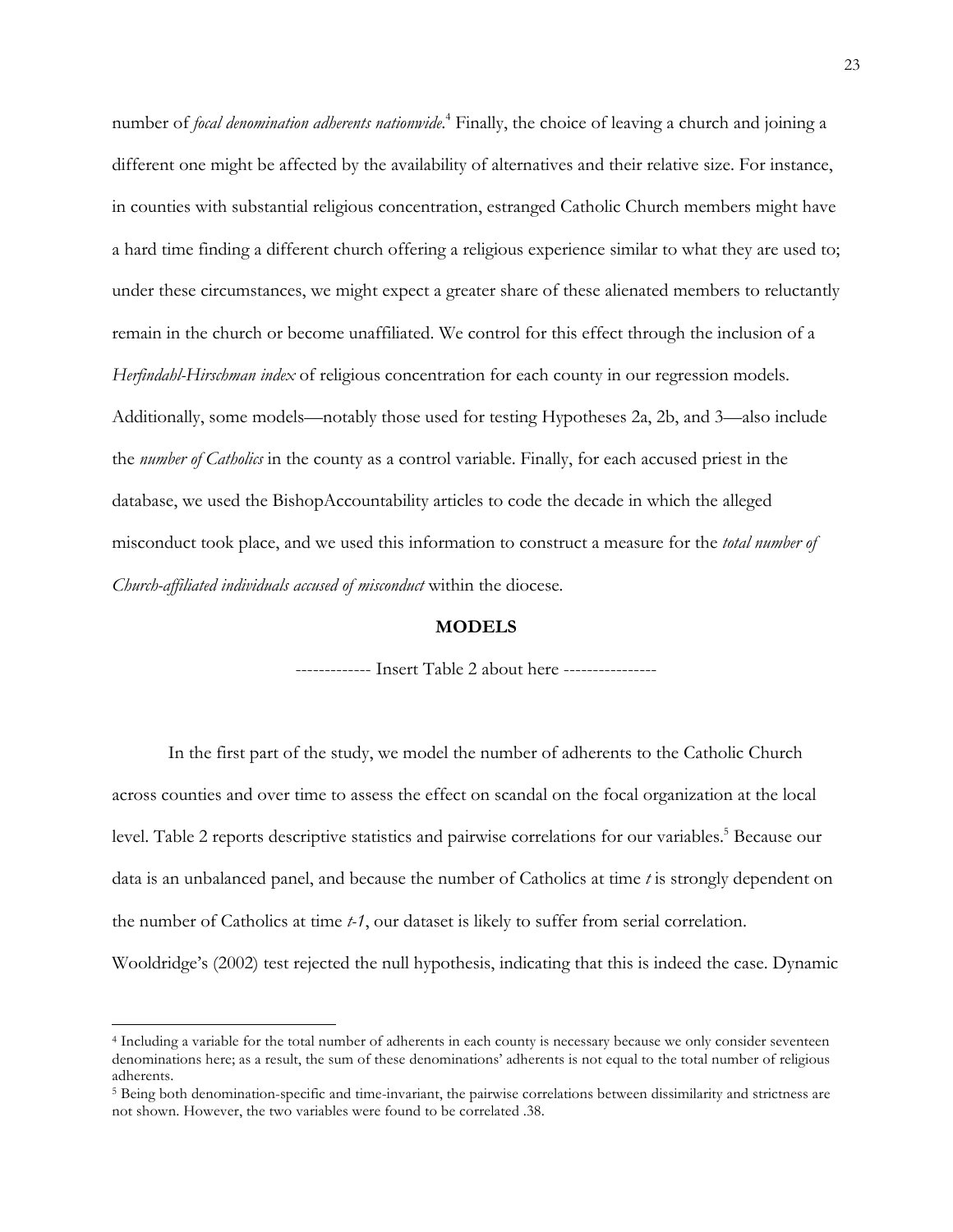panel data analysis typically overcomes this problem through the inclusion of the lagged dependent variable among the covariates; yet this is known to bias OLS results because the lagged dependent variable is typically correlated with the cross-sectional component of the error term. We thus opted for Arellano-Bond generalized method of moments (GMM) estimation (Arellano & Bond, 1991) for our models. Arellano-Bond estimation in fact overcomes this problem by differencing the equation in order to remove the unit-specific effects and by using lagged differences of the endogenous and exogenous covariates as instruments. It must be noted that this technique results in a smaller number of observations because the first time period must be dropped.<sup>6</sup>

In the second part of our analysis, we proceed to examine the effect of scandals on membership for the other sixteen Christian denominations. To do so, we consider the denomination-county dyad as the level of analysis, while retaining a variable for the number of Catholic adherents in each county. Doing so allows us to look for evidence of transfer between the Catholic Church and other churches at the local level. At this stage, however, additional estimation challenges arise: because of the presence of time-invariant covariates such as dissimilarity and strictness, first-differenced models such as Arellano-Bond GMM cannot be used, as the effects of such variables would be differenced away. Furthermore, the number of adherents to a given denomination in a given county is likely to be once again serially correlated over time. We therefore chose generalized estimating equations (GEE)—after Liang & Zeger (1986)—to estimate our models, specifying an exchangeable correlation structure.7 This family of models has several desirable properties: in particular, it accommodates correlation across time periods and it provides consistent estimates even when the correlation structure is misspecified, while allowing for time-

<sup>6</sup> Using generalized estimating equations (GEE) for these models generated a similar pattern of results.

<sup>7</sup> The models were found to be robust to alternative specifications for the correlation structure.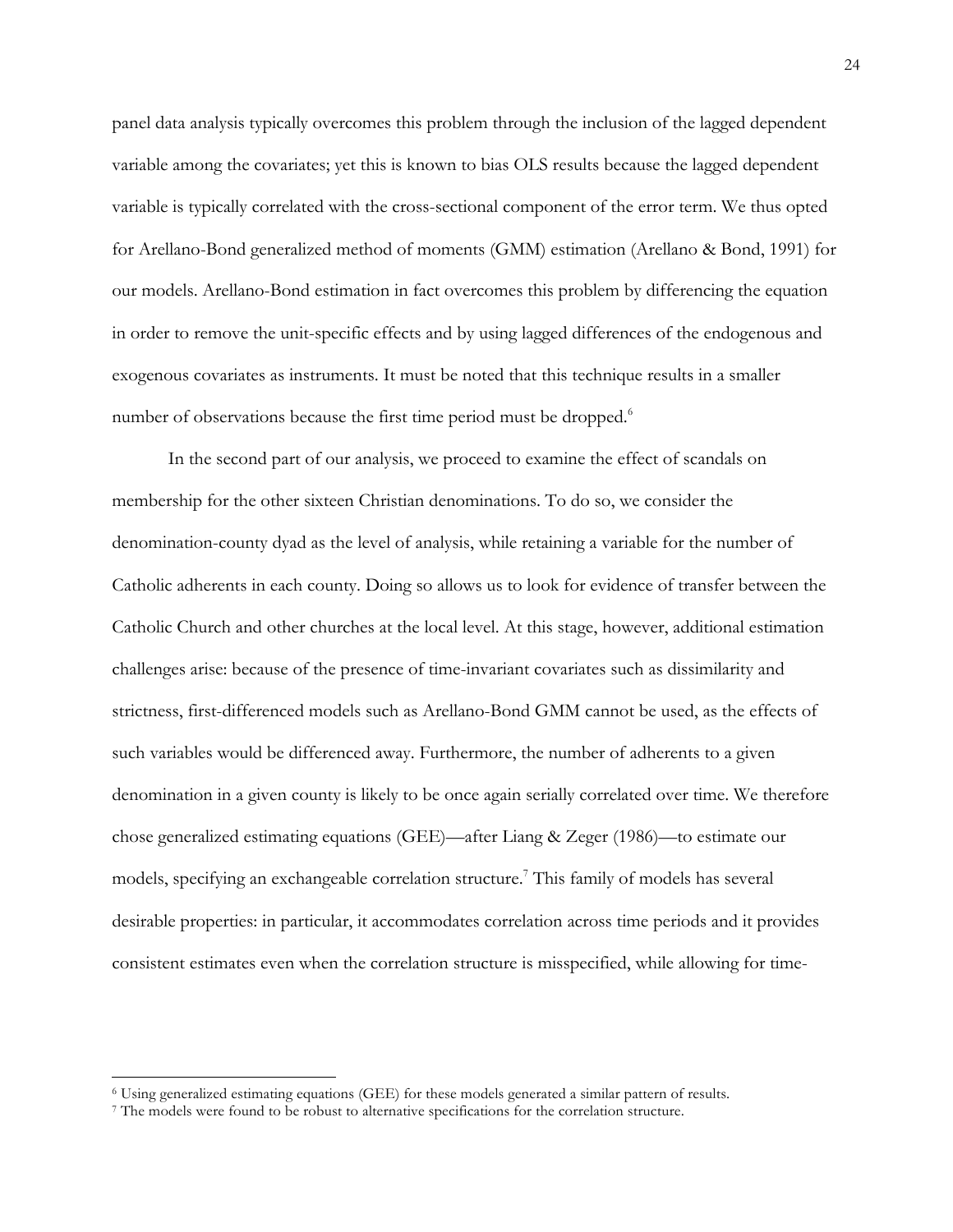invariant covariates. Finally, we applied Huber-White estimators so as to obtain robust standard errors in both parts of the study (White, 1980).

## **RESULTS**

------------- Insert Table 3 about here ----------------

Table 3 presents Arellano-Bond GMM estimates of the number of adherents to the Catholic Church in every county of the United States between 1971 and 2000, with spells of approximately ten years (1971, 1980, 1990, and 2000). Model 1 includes just control variables and the lagged dependent variable, while Model 2 adds time dummies, Model 3 adds the misconduct measure, and Model 4 is our full model inclusive of the main independent variable, logged scandal publicity. The coefficient for the misconduct variable is marginally significant in Model 3 and not significant in Model 4; considering the fact that both coefficients are very small and lack statistical significance, this suggests that there is no appreciable effect of misconduct on membership rates. Further, the coefficient for logged scandal publicity in Model 4 is negative and significant, indicating support for Hypothesis 1; in terms of effect sizes, a one percent increase in scandal publicity is associated with a 0.116 percent decrease in number of Catholics in the county. This means that if cumulative scandal publicity were to double (a 100 percent increase), we would see Catholic membership fall by 11.6%.

------------- Insert Table 4 about here ----------------

Table 4 reports the results of a set of GEE models estimating the number of adherents to non-Catholic denominations only. Once again, the level of analysis here is the denomination-county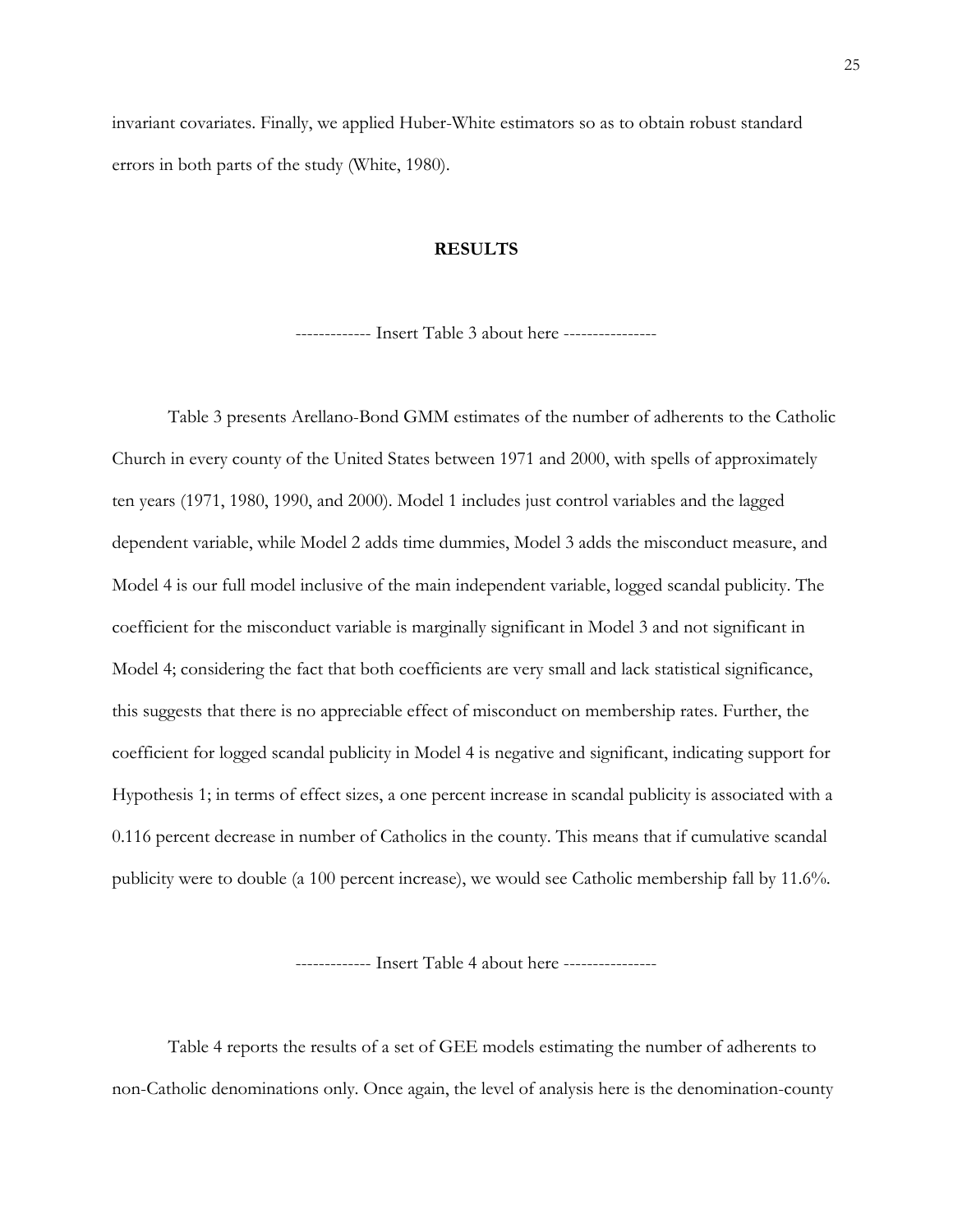dyad, resulting in 50,276 observations whose evolution we follow over time. Here, Model 5 is our basic model with control variables, while Model 6 adds logged scandal publicity; Models 7 and 8 include state and time dummies, respectively; Model 9 and 10 add the two interaction effects separately, while Model 11 is our full model with the interaction effects between scandal publicity and: 1) dissimilarity, i.e. the extent to which the focal denomination differs from the Catholic Church; 2) strictness, a dummy for whether the focal denomination is stricter than the Catholic Church. The effect of Catholic membership is negative and significant in all models, indicating the tendency for non-Catholic denominations to gain members in areas where the Catholic Church loses members. Moreover, Models 7–11 show a positive and significant effect of Catholic scandal publicity on non-Catholic denominations, which is robust to the inclusion of time and state dummies to control for unobserved geographical and year-specific characteristics, providing support for Hypothesis 2a. According to Model 8, a one percent increase in scandal publicity results in a 0.029 percent increase in membership for non-Catholic denominations; otherwise stated, if scandal publicity were to double (a 100 percent increase) we would expect individual non-Catholic denominations to gain 2.9 percent more members on average. It is also worth noting that the coefficient for dissimilarity is positive and significant in all models, indicating that the most dissimilar denominations tend to gain the most members over time; this is consistent with the available empirical evidence, because the two most dissimilar denominations—Seventh-Day Adventists and Church of Jesus Christ of Latter-day Saints—are also the fastest growing nationwide.

------------- Insert Figure 3 about here ----------------

Both interactions included in Model 11 are statistically significant. The first one, graphically depicted in Figure 3, shows that logged scandal publicity has a significant and positive effect on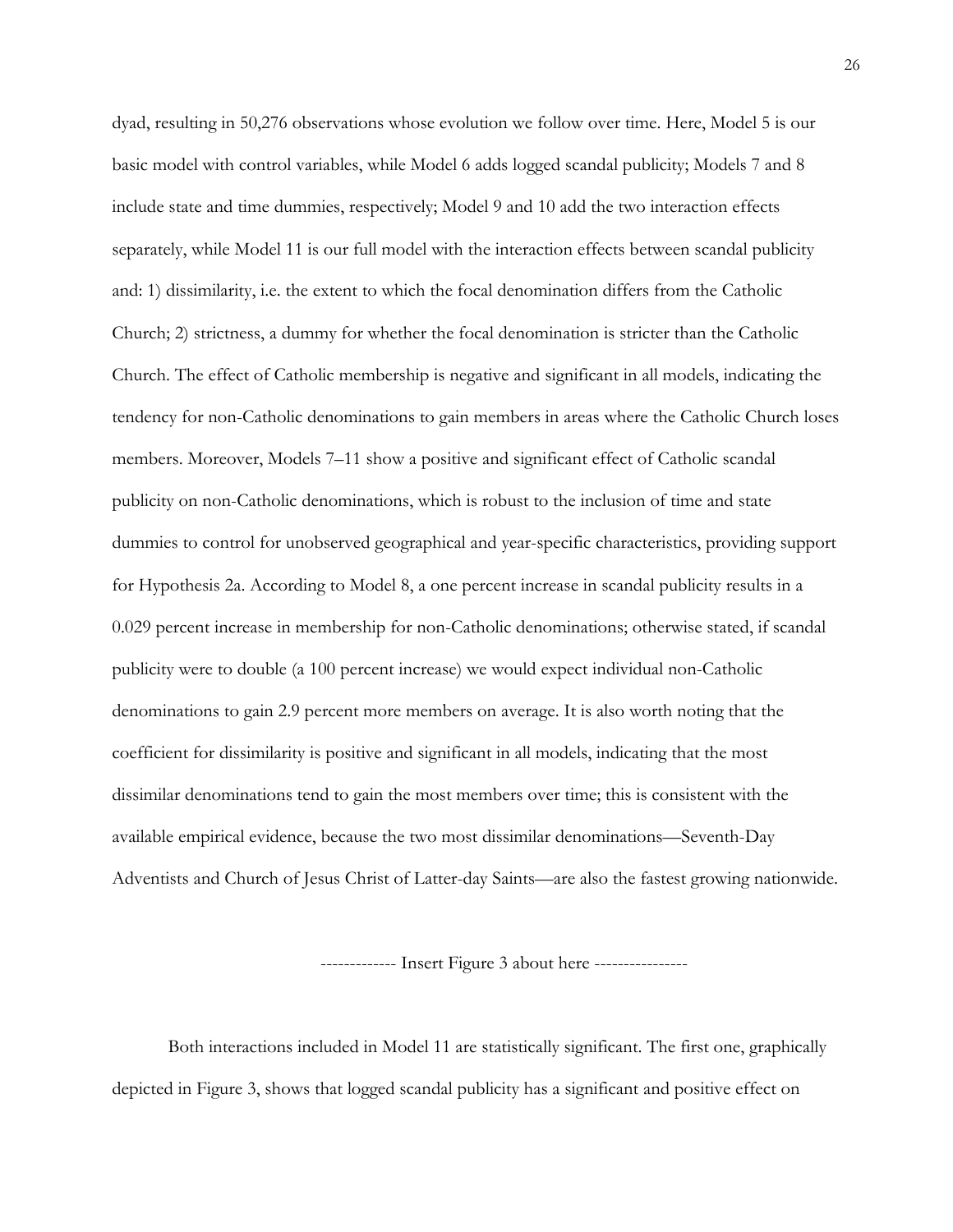denominations that are closer to the Catholic Church, with the most benefits accruing to the closest denominations, in line with Hypothesis 2b. Conversely, for the most dissimilar denominations the effect becomes non-significant. As for the second interaction—the one between logged scandal publicity and the strictness dummy—it is positive and significant, indicating support for Hypothesis 3. To gauge the relative effect size for the two groups, we split our sample into stricter and less strict denominations and we ran Model 8 again on the two subsamples.<sup>8</sup> A one percent increase in logged scandal publicity was found to result in a 0.1 percent increase in membership for stricter, non-Catholic denominations and in a 0.01 percent increase for less strict denominations. Otherwise stated, the effect size is on average ten times larger for stricter denominations, further corroborating Hypothesis 3.

**Further analyses.** While the evidence we have gathered so far might be compelling, drawing inferences about individual behavior from aggregate membership data is often challenging. In fact, because church membership is fluid and a certain degree of turnover is normal, we cannot be sure that increases in membership for churches that are similar to the Catholic Church are actually due (at least in part) to an influx of former Catholics. To be certain, we would need some kind of information about the religious choices of individuals, and specifically of individuals that left the Catholic Church due to scandals. To achieve this, once again we leverage data by the Pew Research Center. The Faith in Flux Survey (FFS), conducted in 2009, identified 802 former Catholics out of a sample of 2,867 respondents: of these, 401 had become unaffiliated, 39 joined a non-Christian denomination and 362 joined a different Christian denomination (Pew Forum, 2009). Among the latter, 68 specifically mentioned sex abuse scandals as a reason for leaving the Catholic Church; their breakdown by denomination at the time of the survey is reported in Table 5.

 

<sup>8</sup> These models are not reported for the sake of brevity and are available from the authors upon request.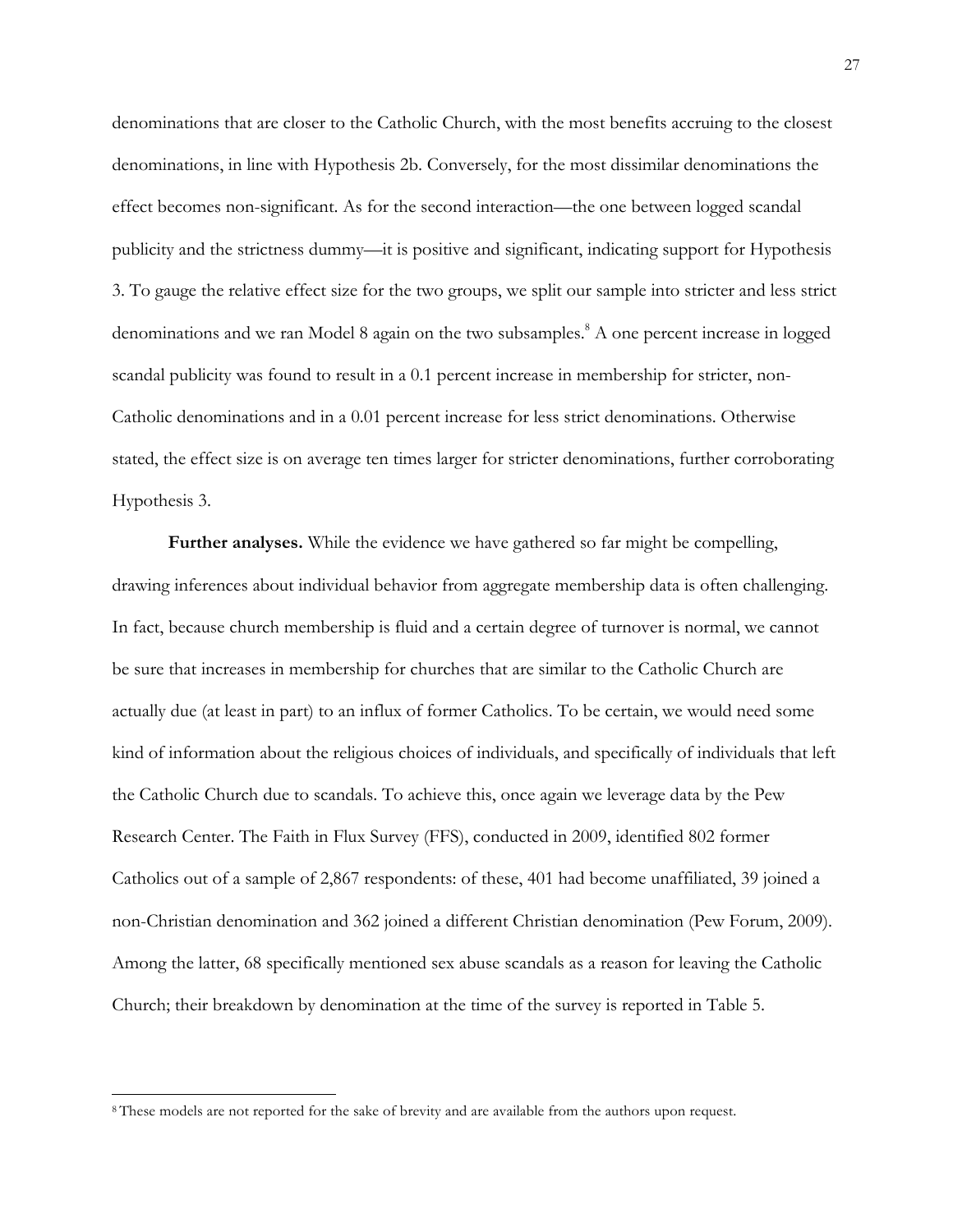------------- Insert Table 5 about here ----------------

Although the classification scheme used in the Faith in Flux Survey is different from the one used in our study, we can nonetheless leverage this data to draw a few conclusions. First of all, we divide our sixteen non-Catholic denominations in two groups based on their dissimilarity score: the eight most *similar* (Methodist, Disciples of Christ, American Baptist, Evangelical Lutheran, Reformed Church, Missouri Synod Lutheran, Southern Baptist and Quaker) and the eight most *dissimilar* (the remaining churches). Looking at the categories in Table 1, Lutheran (encompassing Evangelical Lutheran and Missouri Synod Lutheran), Baptist (comprising American Baptist and Southern Baptist), Quaker, Methodist, Reformed Christian and Disciples of Christ all fall within the former category, while Presbyterian, Episcopalian, United Church of Christ, Adventists and Church of Jesus Christ of Latter-day Saints fall within the latter category. Adding up the number of former Catholics within the two categories, we observe that 24 individuals (i.e. 35 percent) chose similar denominations, while 12 (i.e. about 18 percent) chose dissimilar denominations.<sup>9</sup> Otherwise stated, twice as many former Catholics chose similar denominations over dissimilar ones; this provides further support for Hypothesis 2b.

Our results concerning Hypothesis 3 face similar challenges: it might simply be that the variance in membership for individual denominations over time is a spurious byproduct of serial correlation or the result of some unobserved, time-invariant characteristics we cannot control for, rather than relative strictness. If this was the case, the validity of our conclusions might be called

<sup>9</sup> The remaining 47 percent chose Christian denominations not included in our study, for which similarity to the Catholic Church cannot be determined; this figure is consistent with the fact that our 17 denominations taken together only account for about half of the Christian denominations in the United States. Denominations labeled as "other" include: nondenominational Christian, Pentecostal, Holiness Christian, Evangelical or Fundamentalist Christian, generic Protestant, Orthodox Christian, Anabaptists, Pietists, and Jehovah's Witnesses. However, we might take "Holiness Christian" to stand for the Church of the Nazarene, the largest Holiness denomination; similarly, "Pentecostal" might refer to the Assemblies of God. Even when these two are included in the dissimilar category, however, we still find that a relative majority of former Catholics choose to join similar churches over dissimilar ones (among those that are included in our study).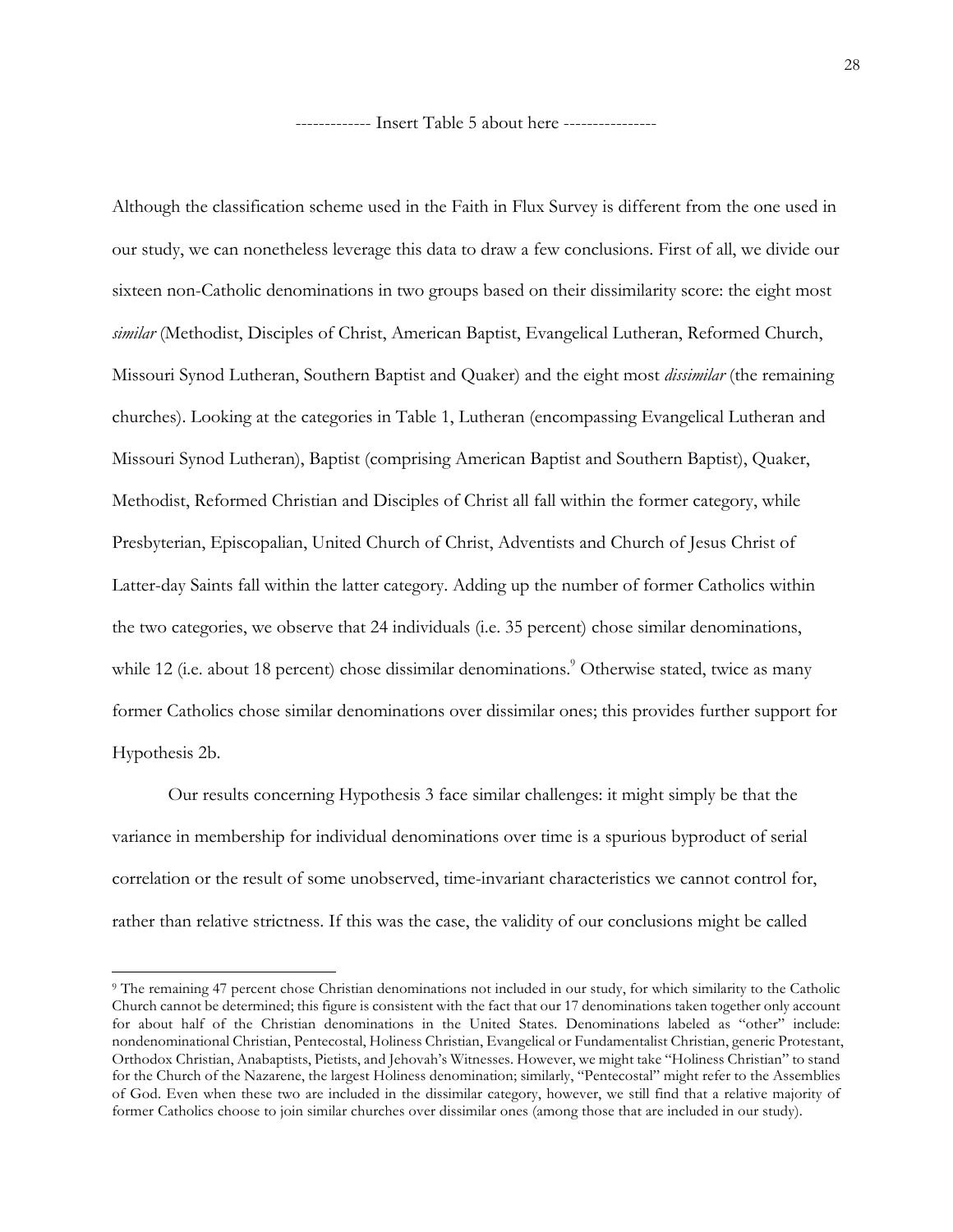into question. Unfortunately, Pew survey data does not allow us to test Hypothesis 3 further, because some of the denominations in our study are conflated in the FFS data.<sup>10</sup> We can however set up a relatively simple empirical test of whether Catholic scandal publicity actually results in membership gains for strict churches, independently of time effects and denomination-specific factors. To this end, we run two separate ordinary least squares (OLS) models to estimate the logged number of adherents to stricter and less strict denominations; moreover, since most of the scandal publicity occurred between 1990 and 2000, to keep the model as simple as possible and to rule out time effects, we restrict our analysis to the last time period, while controlling for prior coverage.

------------- Insert Table 6 about here ----------------

Table 6 reports estimates for our OLS models, which include denominational dummies to control for unobserved, time-invariant heterogeneity within individual churches, as well as a variable for the number of denomination members nationwide to account for country-level trends of growth and decline. Model 10 shows no significant effect of scandal publicity in the 1990-2000 period on less strict churches as a whole, while Model 11 shows that the effect is positive and significant for stricter denominations, corroborating Hypothesis 3. Further, we ran a Z-test to compare the coefficients for scandal publicity between the two models (Clogg, Petkova, & Haritou, 1995). We found the p-value to be 0.037, and we can therefore reject the null hypothesis that the two coefficients are equal.

**Robustness checks.** In order to further corroborate our findings, a handful of issues that might potentially invalidate our results still need to be addressed. The first one is *spatial autocorrelation*,

<sup>10</sup> For instance, "Baptists" likely include both American Baptists and Southern Baptists, while "Lutheran" encompasses both Evangelical Lutheran and Missouri Synod Lutheran.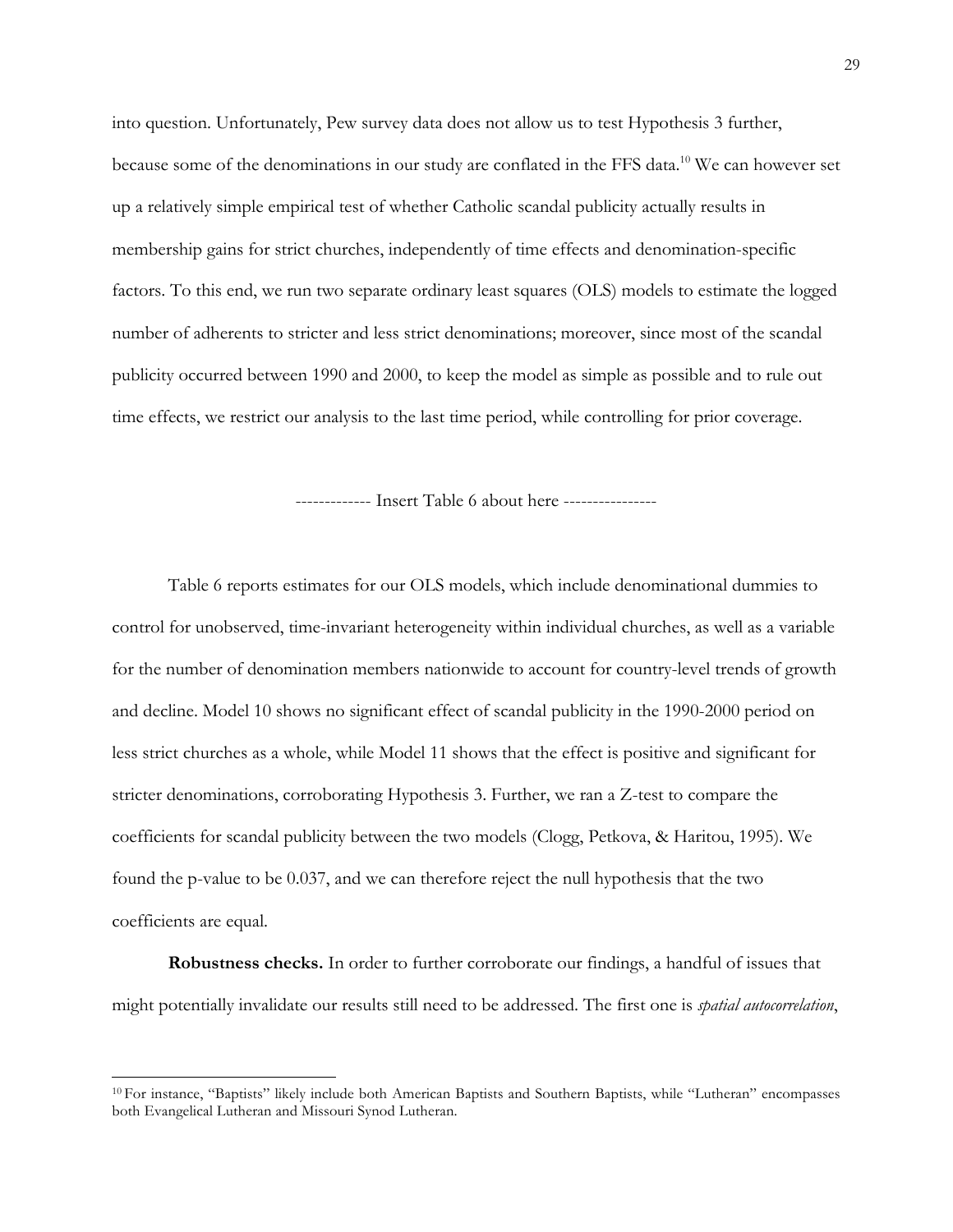i.e. the possibility that observations referring to counties that are geographically proximate might not be independent, thereby violating one of the key assumptions of regression analysis. More specifically, media coverage of a scandal occurring within a given diocese might have effects on church membership patterns in other, neighboring dioceses. This is of particular concern because our measure of scandal publicity is based on local newspapers, which can often have statewide circulation. To control for this, we re-estimate our models reported in Tables 4 and 5 while including a variable for *scandal publicity in other dioceses within the same state.* The results—available from the authors—show that our findings are unaffected when accounting for spatial autocorrelation, at least as far as scandal publicity is concerned.

Another issue of concern is the content validity of our dissimilarity measure. The use of this measure hinges on the assumption—common in economic and sociological studies of religion—that churches occupying similar positions on the church-sect continuum offer a comparable religious experience. For instance, Barros & Garoupa (2002: 562) assume that "preferences can be represented by a unidimensional variable that we have defined as religious strictness. In other words, the church's decision-making problem is solved by defining a position in that unidimensional space. It seems to us that such assumption is at least as compelling as the usual assumption in political science that parties choose a political platform from left to right." Churches that are similarly on a strictness continuum should therefore be similar in other ways, as well, and offer comparable religious experiences. We believe this assumption to be reasonable; however, if it were to prove untrue, our arguments would be invalid.

To test whether this assumption actually holds, we implement two distinct robustness checks. First, we examine whether our unidimensional measure is indeed representative of several facets of religious life. To do this, we went back to Hoge (1979), in which religious denominations in America are categorized based on eight dimensions: ethnic identity, conservative/liberal,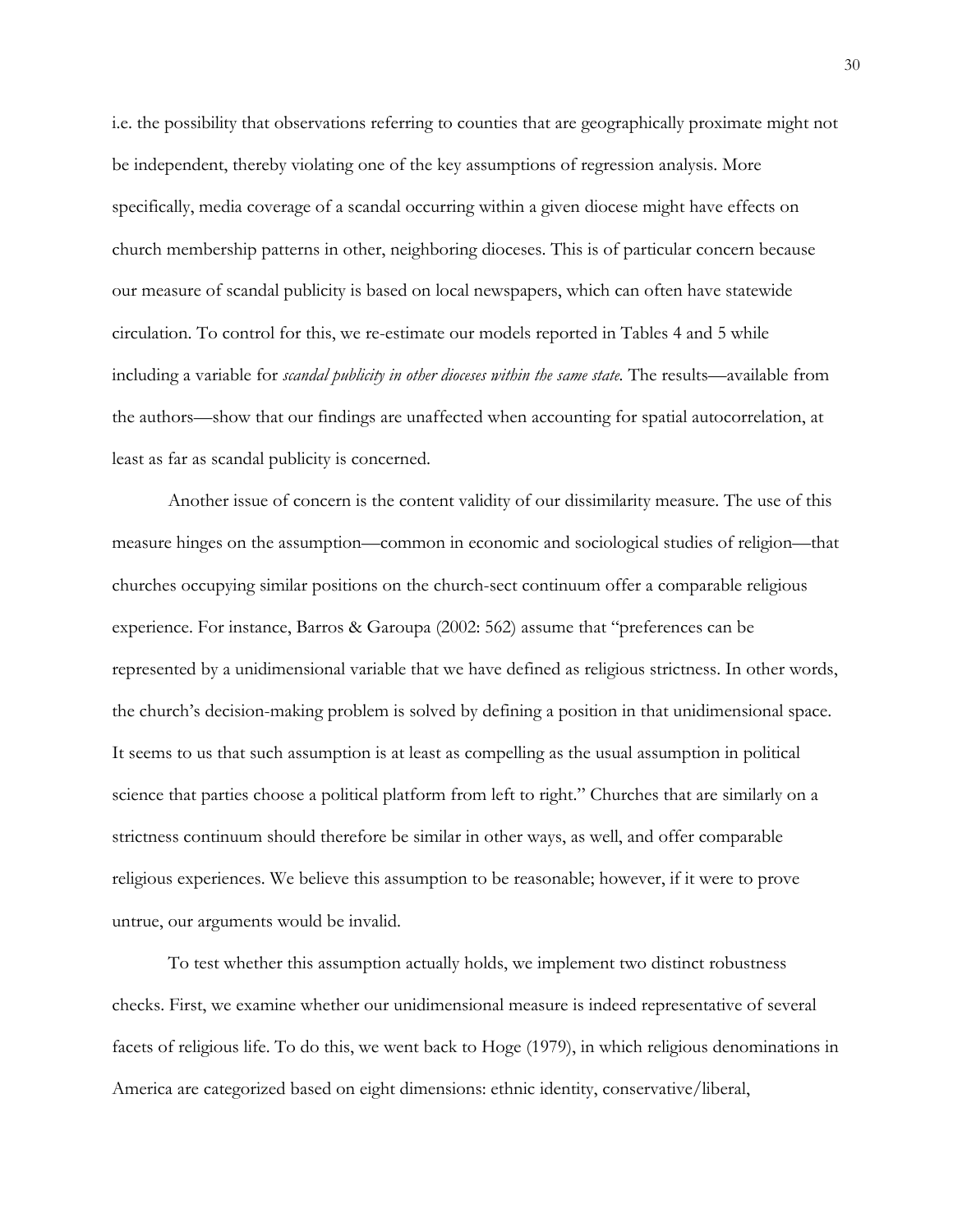ecumenism, polity, distinctiveness, evangelism, social action, and pluralism. A panel of 21 experts was asked to rate each denomination on a 1-7 Likert scale for each dimension, and the results were then averaged. Hoge's data contains information for 14 of the 17 denominations included in our study, reported in Table A1. For each pair of denominations, we built a cosine similarity measure across all eight dimensions to operationalize dissimilarity. For each of the 91 resulting pairs, we then compared this measure with our original measure—the absolute value of the difference in strictness—using a simple correlation coefficient, whose value turned out to be 0.89 ( $p < .001$ ). The fact that these two measures are strongly correlated adds support to Iannaccone's core argument: churches that are similar in strictness are also similar in other core dimensions of religious life.<sup>11</sup>

As a further robustness check, we also devised an alternative similarity measure based on pooled data from the General Social Survey. Following Smith (1990), we created a dataset of all respondents affiliated with one of the 17 denominations in our study between 1984 and 2014 (Protestant denominations were not individually coded before 1984). We then used the survey items suggested by the author to set up a multidimensional analysis analogous to the one described in the previous paragraph. The items were: feelings about the Bible; frequency of prayer; church attendance; belief in the afterlife; views on homosexuality, abortion and premarital sex, free speech for atheists. Running our models once more while using this alternative variable generates results which do not differ in any substantial manner from those previously reported.<sup>12</sup>

Our strictness measure, which we derive from Iannaccone (1994) and Hoge (1979), is also a potential source of concern in that it is based on a single item; the validity of single-item measures especially in the case of ambiguous constructs—has often been called into question. To address this concern, we leveraged data from the National Congregations Study Panel Dataset obtained from the

<sup>11</sup> We could not employ this measure in regression models as it does not cover all denominations in our study.

<sup>12</sup> These results are also available from the authors.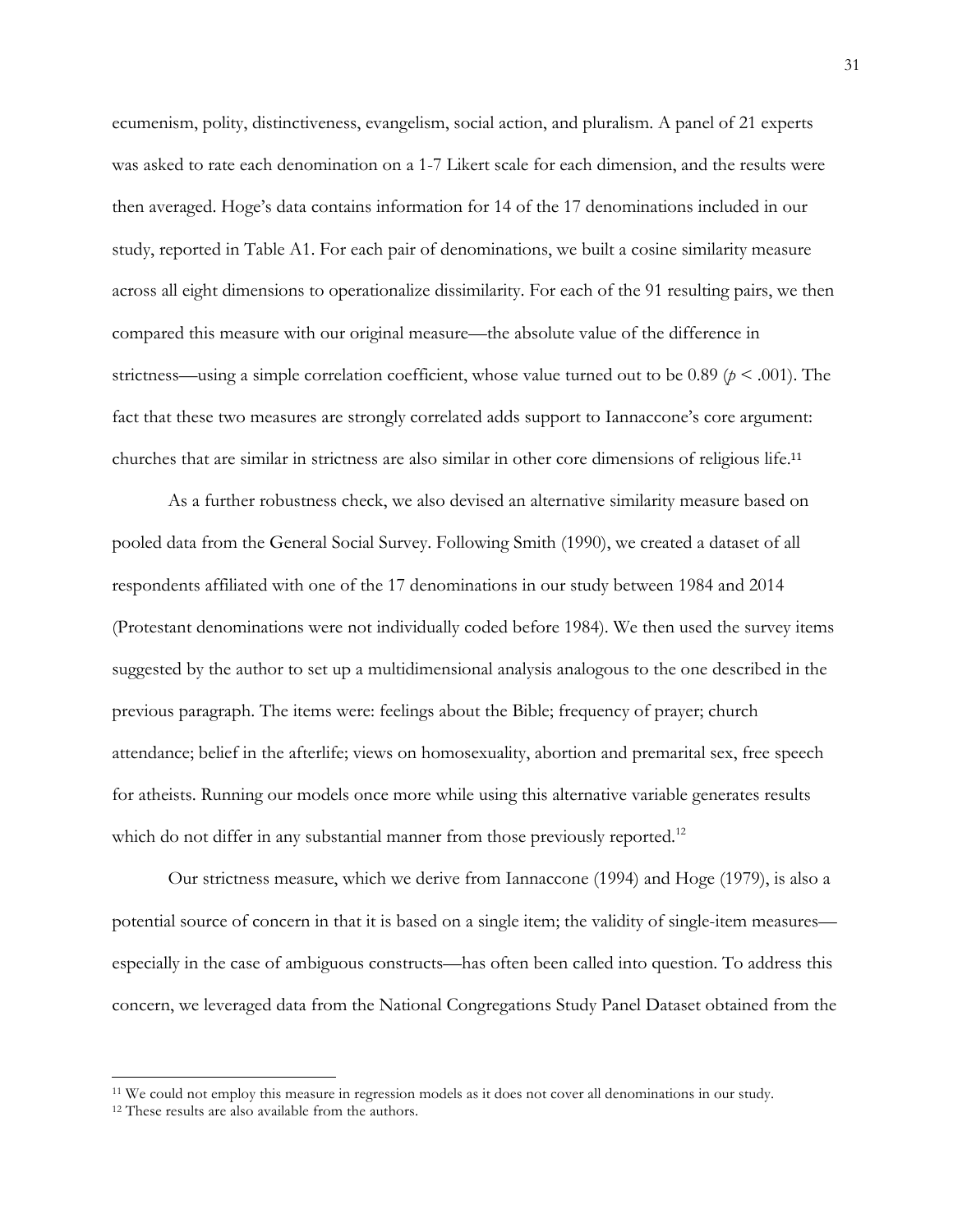Association of Religion Data Archives (ARDA), which contains nine items on behavioral norms that can be assembled to create a multi-item measure of strictness: alcohol use, cohabitation of unmarried adults, dancing, diet, smoking, dating, homosexuality, membership requirements, and charitable giving. Using these 9 items, we constructed a strictness measure on a 0-1 interval, and we compared it to our measure for each of the denominations included in our study. We found that the strictness measure thus obtained is correlated 84% with our pre-existing, single-item measure, which is highly suggestive of convergent validity.<sup>13</sup>

A final issue of concern has to do with a limitation of our data, and specifically with the fact that our main data source—the Churches and Church Membership in the United States survey by the Glenmary Research Center—is only carried out once per decade. It could therefore be argued that the effects of scandal publicity at the beginning of the decade might not have any significant effect on membership rate at the end of the decade and that our results could be explained entirely based on historical trends. To rule out this alternative explanation, we construct a *decaying* measure of media coverage: that is, we assume that the effect of publicity is greatest in the year in which the article is published, and then decays by a fixed rate every year (Mitchell, 2014; Watt, Mazza, & Snyder, 1993). This way, while an article published in 1979 would still carry most of its weight in 1980, an article published in 1971 would hold little weight by then. If the alternative explanation described above were true, we would expect our pattern of results to weaken or disappear outright when such measures are used. Yet this is not what we observe: the models with decaying media coverage—not reported here for the sake of brevity—show that our results still hold, even when different decay rates are used, with no meaningful differences between rates.

 

<sup>&</sup>lt;sup>13</sup> Further details about this robustness check are available from the authors.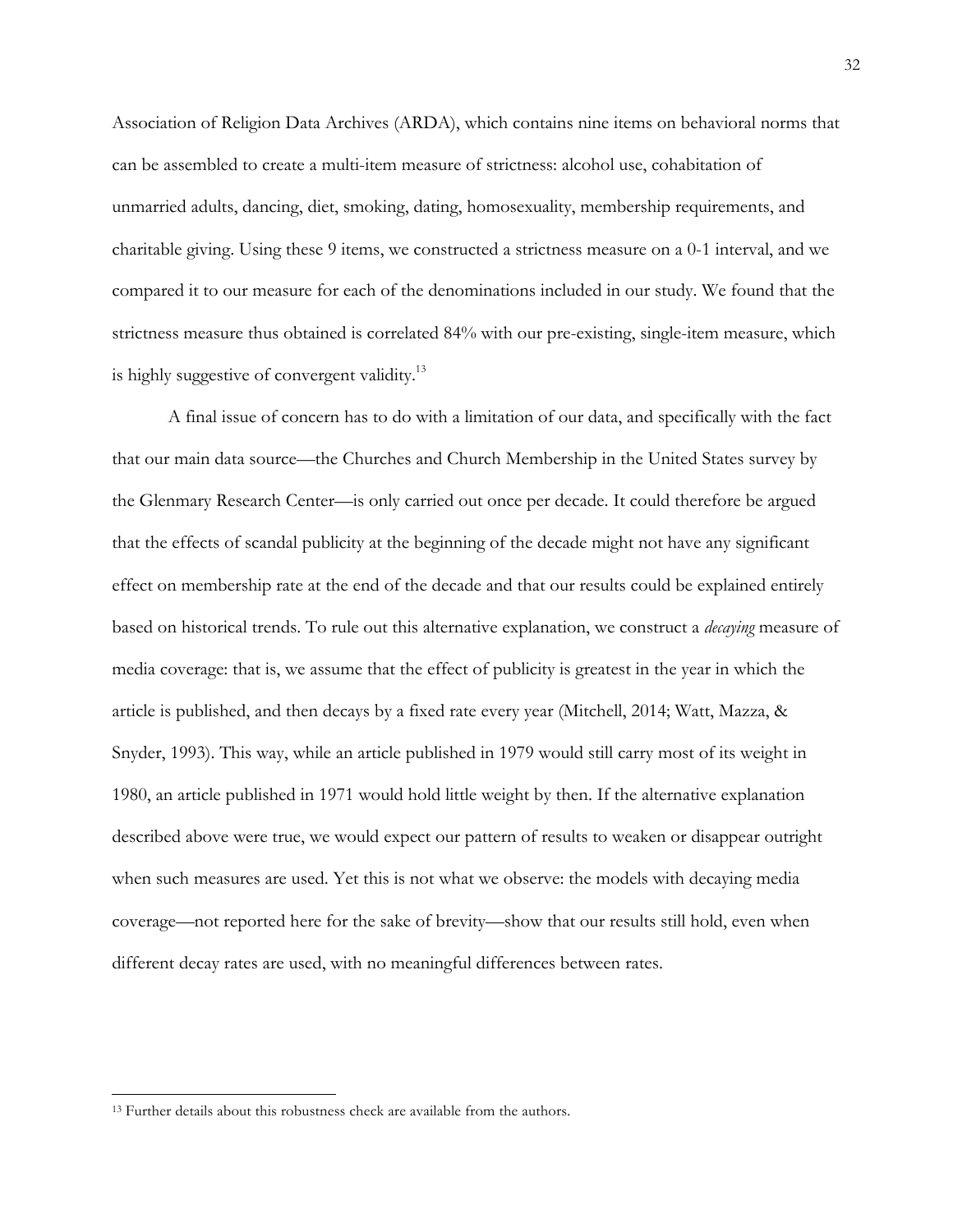#### **DISCUSSION**

While scandals are gaining traction as an object of inquiry in management studies, and scholars have begun to explore their consequences for the focal organization as well as others in the same field, their competitive implications are not yet fully understood. In this article, we leveraged a quantitative study of the effects of sex abuse scandals on Christian denominations in the United States to develop and test a theory of the competitive implications of scandals, using organizational membership as a dependent variable. In so doing, we found evidence that increased publicity of sex abuse scandals was positively associated with a decrease in membership for the Catholic Church at the local level. Furthermore, we found that competing organizations belonging to a different category gained members as a result of the scandal, and all the more so the more similar they were to the scandal-stricken one. Finally, we hypothesized that scandal publicity would trigger an audiencelevel evaluative shift which would put stricter churches at an advantage; our pattern of results is broadly consistent with this account. Overall, our study adds nuance to our understanding of the competitive consequences of scandals in organizational fields, making distinct contributions to the organizational literature which we would situate along four main lines.

First, our study provides a robust organizing framework for analyzing the effect of scandals in organizational settings. While most extant studies (e.g. Graffin et al., 2013; Jonsson et al., 2009) had typically considered a single scandal and its consequences, to our knowledge ours is the first study to examine a large number of geographically dispersed, comparable scandals over the course of several decades, and as such it represents a substantial improvement in terms of external validity and generalizability. Our framework also brings order to the study of scandals by empirically distinguishing the mechanisms behind the various effects that scandals have on the focal organization, as well as other organizations. Second, our findings contribute to scholarly understanding of scandals by providing empirical support for the idea that scandals can be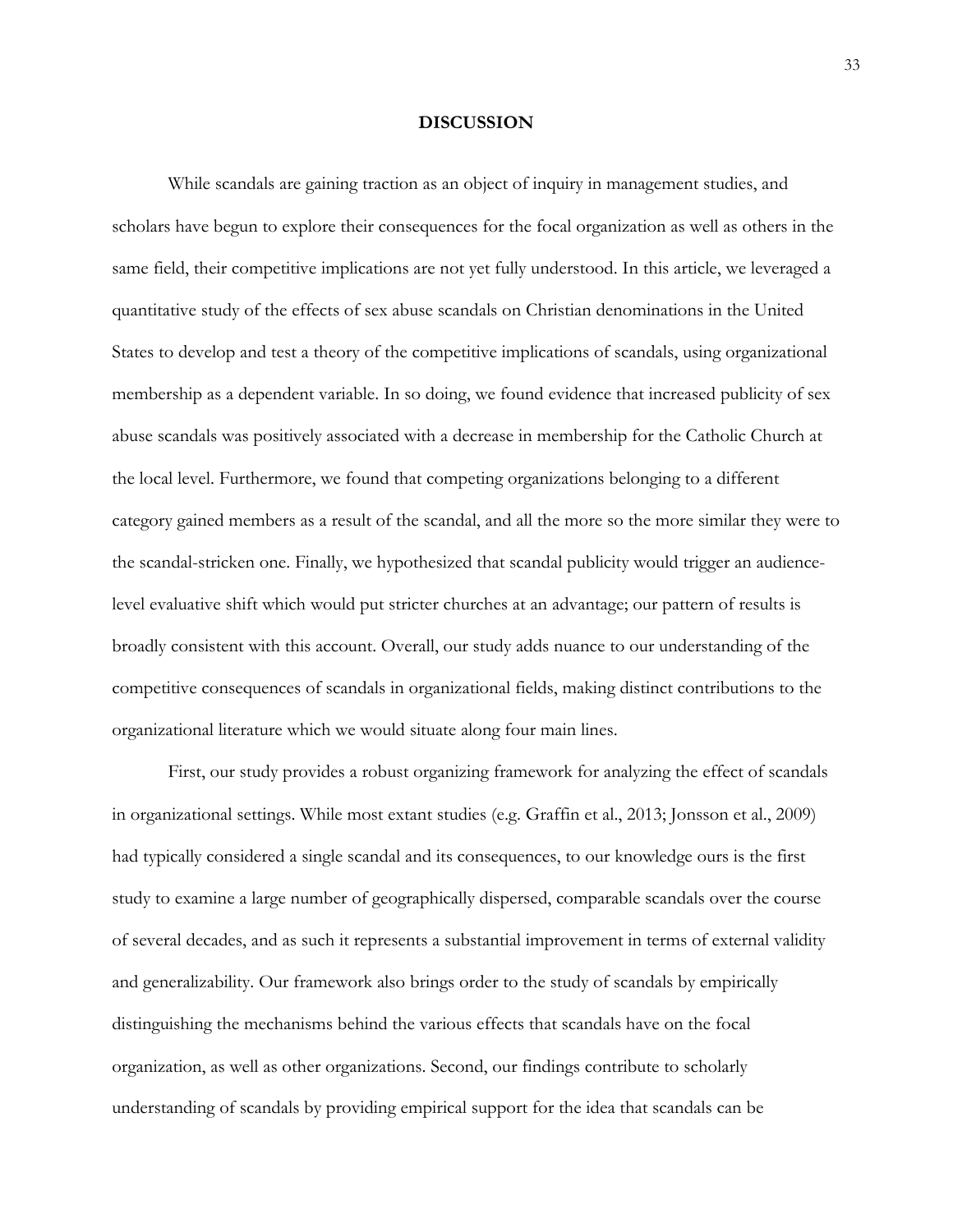conceived as identity threats looming over the members of the stricken organizations. Although our data is not granular enough to observe individual coping mechanisms, and we cannot be certain of the extent to which decreases in Catholic membership are due to adherents defecting vis-à-vis increased difficulty in recruiting converts, taken as a whole our data suggests that sex abuse scandals in the U.S. Catholic Church led at least some of its members to defect, cutting off their relationship with the organization to reduce dissonance (Festinger, 1957) and engage in identity repair. Third, our results strengthen the idea that scandals might translate into (relative) competitive advantages for other organizations. More specifically, we have advanced the argument that publicized transgressions undermine the identification link between the scandal-stricken organizations and its current members, which will result in some of them leaving. At the same time, closely similar organizations offer these estranged members an opportunity to experience analogous levels of involvement and identification, while distancing themselves from the stigmatized organization; as a result of this substitution effect, these organizations will gain the most members in the wake of the scandal. Indeed, we found that former Catholics who joined other Christian denominations predominantly chose churches characterized by similar levels of involvement and participation—a way to reaffirm their religious commitment while disassociating themselves from the Catholic Church. In a way, this result is particularly surprising because the two denominations that are the most unlike the Catholic Church based on our score—the Church of Jesus Christ of Latter-day Saints and Seventh Day Adventists—are also the fastest-growing denominations nationwide.

With respect to the points made above, one of the attractive features of our empirical setting is that we can observe how scandals affect organizations that are both closely similar attractive yet belong to a different category from, and are not associated with, the implicated organization. Whereas most of the recent literature in this area has emphasized the contamination effect that undermines bystander organizations belonging to the same category (Jonsson et al., 2009; Paruchuri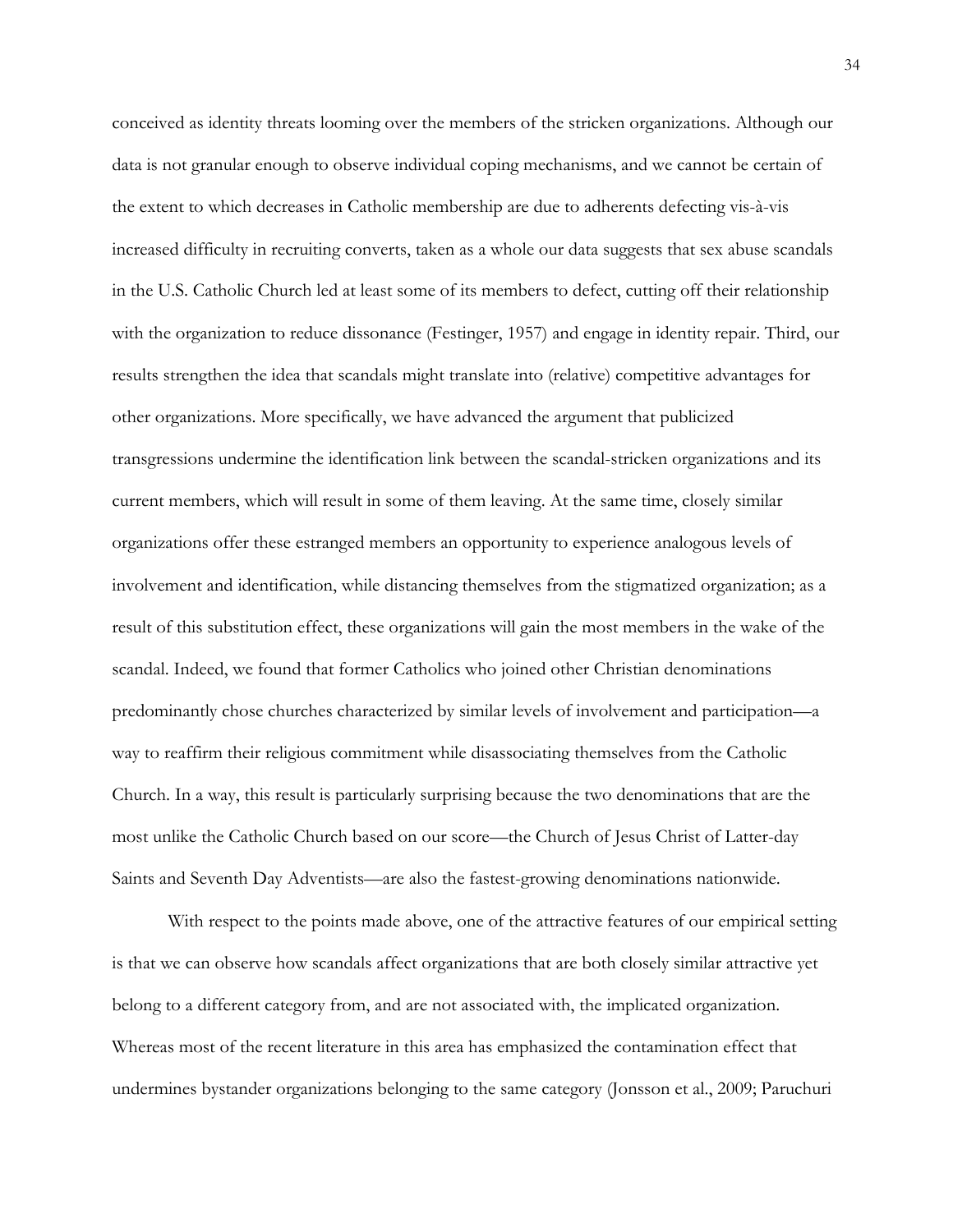& Misangyi, 2015), our study helps bring to light the substitution effect triggered by the weakening of the implicated organization's competitive position. Although past studies provide examples of such substitution (e.g. Jensen, 2006), this is to our knowledge the first study documenting on a large scale the positive spillovers that competitor organizations might experience as a result of scandals. And while the literature examining the linkages between misconduct, scandals, and interorganizational competition is still in its infancy (see Bennett, Pierce, Snyder, & Toffel, 2013; Bertrand & Lumineau, 2016 for notable examples), we believe our study makes a notable contribution in shifting the attention from the contamination aspects of scandals, which have been extensively explored by organizational scholars, to the competitive aspects, which are arguably just as consequential for organizations and can often be exploited to the latter's advantage. Indeed, while scandals might be enduring and far-reaching enough to durably tarnish entire organizational fields, the fact that some organizations are penalized more than others affects the distribution of resources in such a way that competitors exhibiting particular features—in our case, similarity to the scandalstricken organization and strictness—are poised to benefit in the aftermath of a scandal.

Finally, by positing that the field-level effects of scandals are due to a discontinuity in the way in which audiences evaluate organizations, our study invites further attention to the tangible effects that valuation and evaluation processes exert on the working mechanisms of organizational life, an area of inquiry that has been experiencing a surge in interest in recent years (e.g. Lamont, 2012; Zuckerman, 2012). Our findings suggest that scandals can be understood as ruptures of the social structure that introduce a "durable transformation" of evaluative schemas (Sewell, 1996: 843); in fact, by exposing instances of norm transgression, sex abuse scandals made standards of conduct and discipline salient, to the benefit of stricter churches. In a sense, then, "scandals renew societies" (Adut, 2005: 217), with durable effects on organizational fields, as well. On a general level,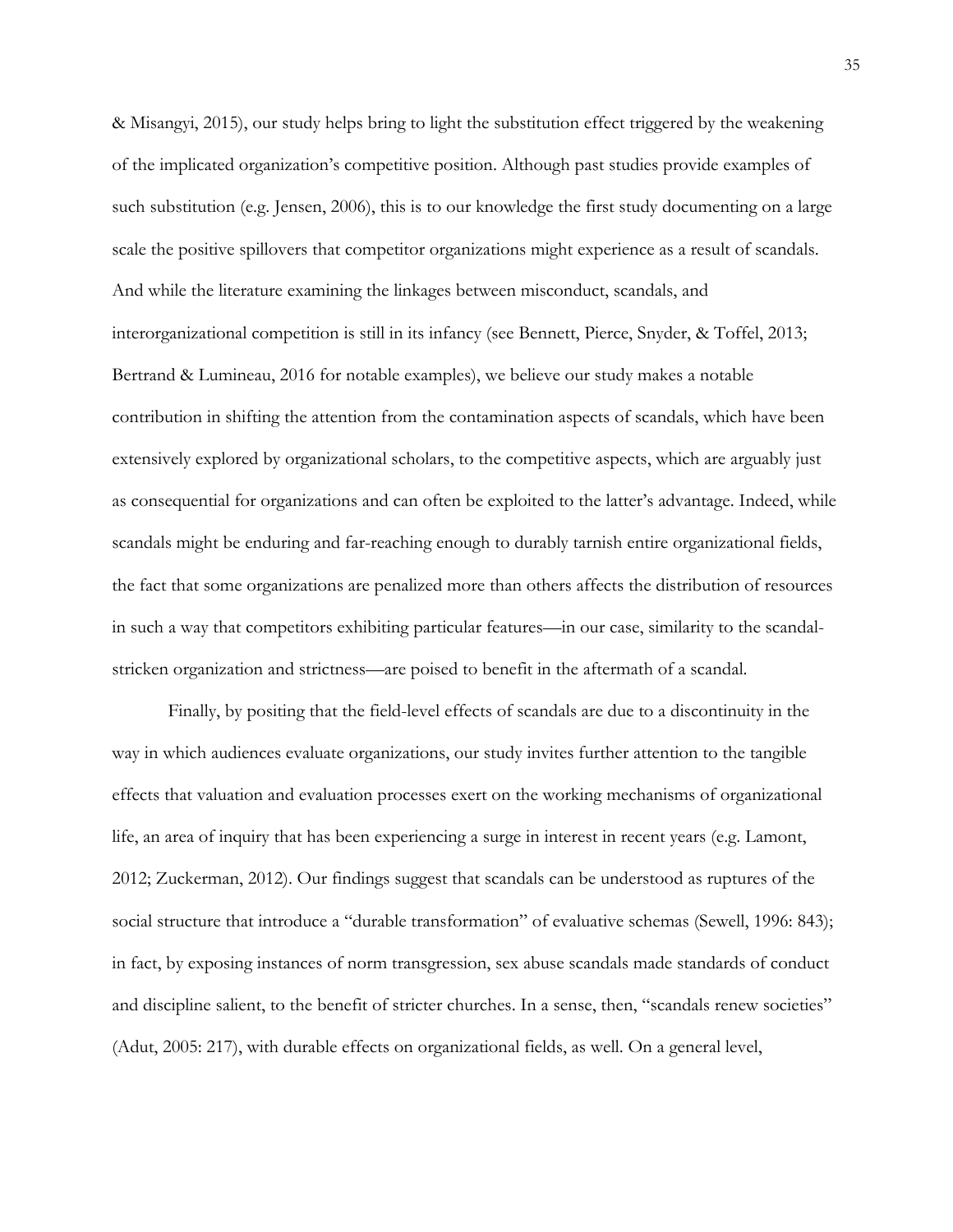understanding the conditions under which evaluative shifts might occur, as well as their consequences, has the potential to open up new avenues for organizational scholarship.

Future research on these issues could further explore the boundary conditions of our results. For instance, scholars may investigate how the type of organization (e.g., market-based, non-profit) as well as the identity of the relevant constituents (e.g., members, customers) affect the relative strengths of the competitive effects of scandals. The relative durability of the various effects may also deserve further scholarly exploration: while within-category contamination may dissipate after organizations react to disprove the presumption of culpability that affect them (Pfarrer et al., 2008), the substitution effect might be more durable. If this is true, organizations with similar offerings operating in the same category as the implicated organization may be at first penalized by a scandal (e.g., suffer a loss in market value), as documented in the literature (Jonsson et al., 2009; Paruchuri & Misangyi, 2015), but eventually benefit from it after the dust has settled (e.g., by durably gaining market share). Along the same lines, an organization known for being strict might enjoy a more or less durable advantage after a scandal over its laxer competitors, as audiences focus their attention on misconduct issues. All of these represent intriguing avenues for future empirical research.

In a similar fashion, the field-level effects of scandals have not yet been thoroughly explored. While our study offers initial evidence that scandals have pervasive effects on the way in which all actors are evaluated within a field, and that such effects likely run counter to the salient features of the transgressions that become public during the course of the scandal, such issues deserve further attention. In particular, scholars could examine the conditions under which scandals are especially likely to trigger a backlash, and if so, its direction and intensity. Finally, scope conditions that might enhance or dampen the effect of scandals (Adut, 2008: 28-29), such as information asymmetry, lack of internal control, closure and other network factors, and the existence of emotional solidarity and collective liability, cannot be tested with our data and would also deserve further inquiry.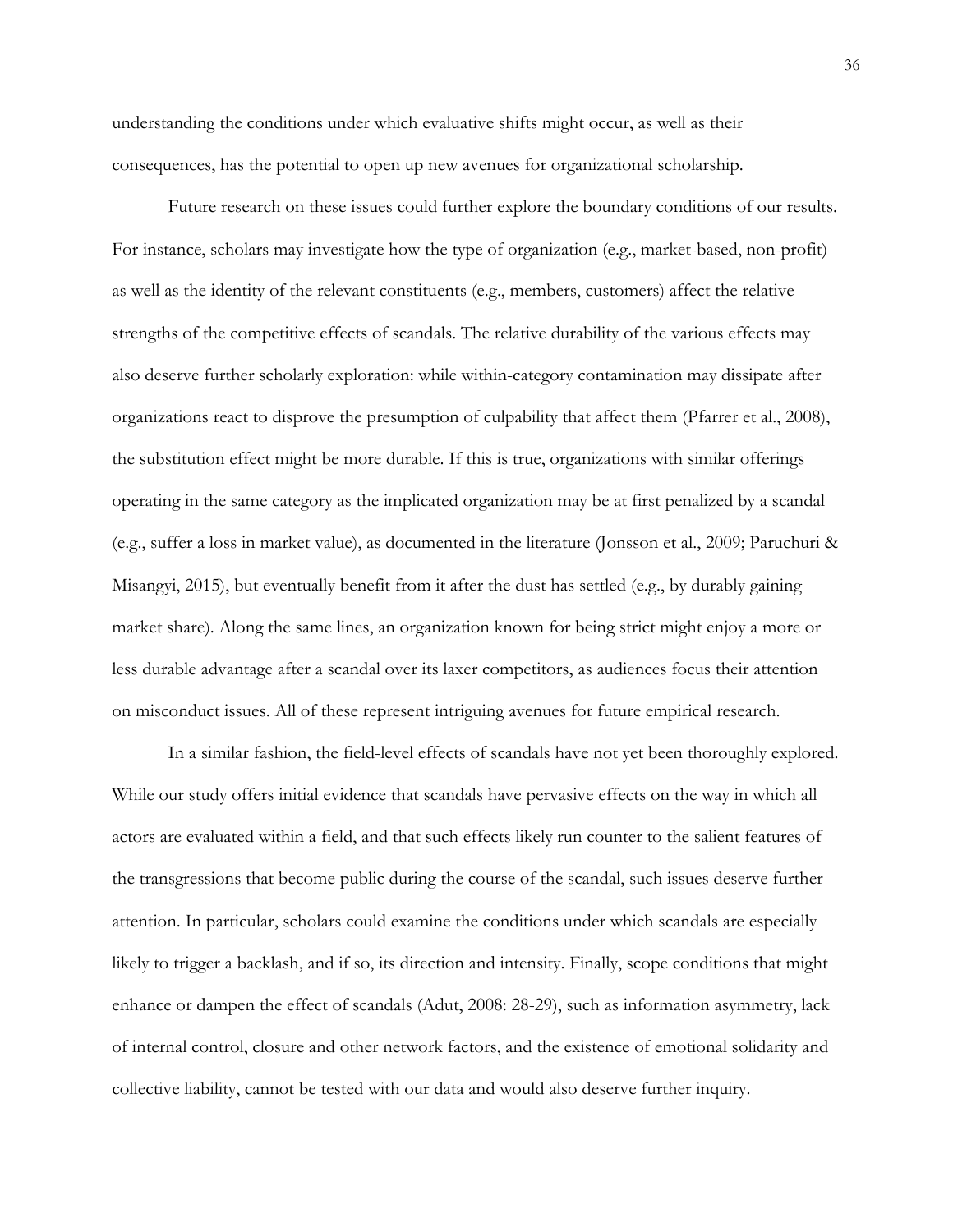Our results come with some caveats, however. Chief amongst them is the fact that, because churches are classified on a unidimensional continuum (as shown in Table 1), similarity and strictness go together; this is not necessarily the case in other settings. For instance, in the Volkswagen example we have cited earlier, similarity and strictness would likely be independent, as there is no apparent correlation between a manufacturer's strictness and the range of its product offerings. While this feature of our empirical setting potentially limits the generalizability of our findings, none of the arguments we have made hinges on this assumption. In a similar vein, while churches are among the most ancient and widespread organizational forms (Tracey, 2012), they differ from the market-based organizations typically studied by management scholars in a variety of ways. At least two key differences appear relevant to the study of scandals. First, churchgoers tend to a have a deep connection to their organization—which may make them relatively more immune to the effects of scandals than, for instance, customers of more market-oriented organizations. The examples of Skandia and Arthur Andersen suggest that customers may be more mobile and quickly dissociate themselves from an organization tarnished by as scandal (Jonsson et al., 2009; Paruchuri & Misangyi, 2015). In that regard, our findings might even be seen as conservative, since the competitive effects of scandals— with respect to both contamination and substitution—may be stronger and unfold more rapidly in market settings. Second, issues of behavioral norm enforcement might be particularly salient in religious organizations, raising questions about the generalizability of our findings relating to strictness. Yet, such issues are all but absent from market settings: the public revelation of concealed misconduct typically triggers a re-evaluation of the organizations accused of untrustworthiness and their conformity to established norms of conduct. The "cheating" label widely applied in the media to the 2015 Volkswagen emission test scandal provides a striking illustration of the vivid reaction that accompanies corporate scandals, often expressed with a strong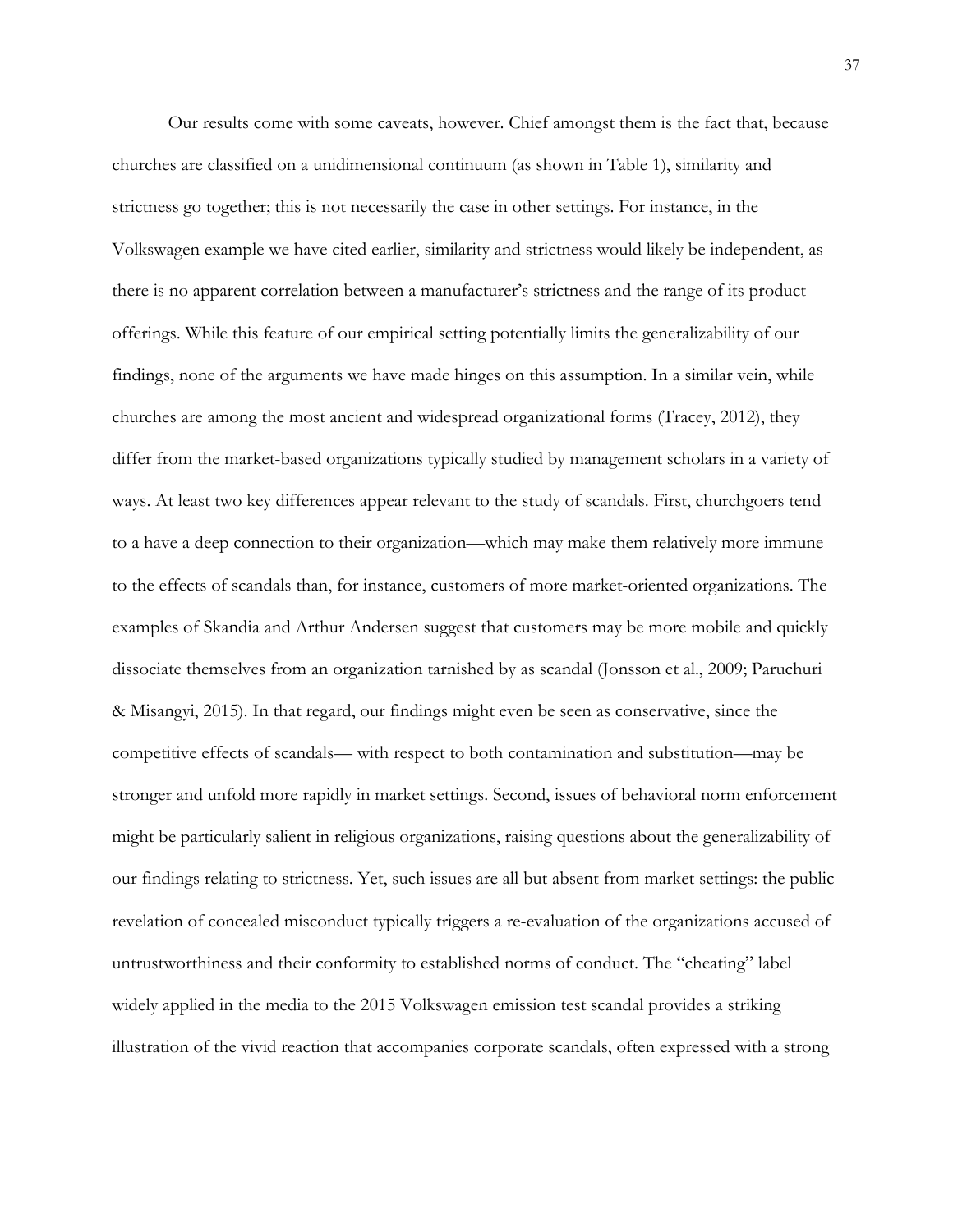moral tone. We would thus expect scandals in market settings to be associated with evaluative shifts, as well.

#### **Practical implications**

Independently of their scholarly relevance, it is our contention that our results can be generalized beyond our empirical setting and condensed into useful lessons for practice. Although scandals *per se* are largely exogenous, and therefore beyond administrative control, we argue that their consequences can be managed by the focal organization and appropriately leveraged by competitor organizations. In the former case, the scandal-stricken organization can implement measures to contain the leakage of members ensuing from the identity threat induced by the scandal, thereby reducing turnover. Such remedial measures might include a public apology, CEO succession (Connelly, Ketchen, Gangloff, & Shook, 2015), impression management techniques, symbolic practice adoption, prosocial claims, or a combination of the above (Marquis, Glynn, & Davis, 2007; McDonnell & King, 2013). In the latter case, competitors can tailor their offerings by making them similar to those of the scandal-stricken organization, while simultaneously highlighting the fact that they belong to a different category—if such claim is credible—and also enforce stricter standards of conduct, thereby capturing many of the scandal-stricken organization's former members. When a scandal affects a firm in a competitive environment, this dynamic could turn out to be a key factor in the so-called "war for talent", in which organizations compete for human capital.

Our findings are likely to extend beyond organizational membership. In the case of the recent (and well-publicized) Volkswagen emissions scandal, for instance, based on our results we would predict that automakers offering products similar to the vehicles recalled by Volkswagen and with a reputation for strict norm enforcement in their emission testing process—and, more generally, in their standard of conduct—are likely to reap the greatest rewards in terms of sales. While many manufacturers offer a product line that is similar to Volkswagen's, and are therefore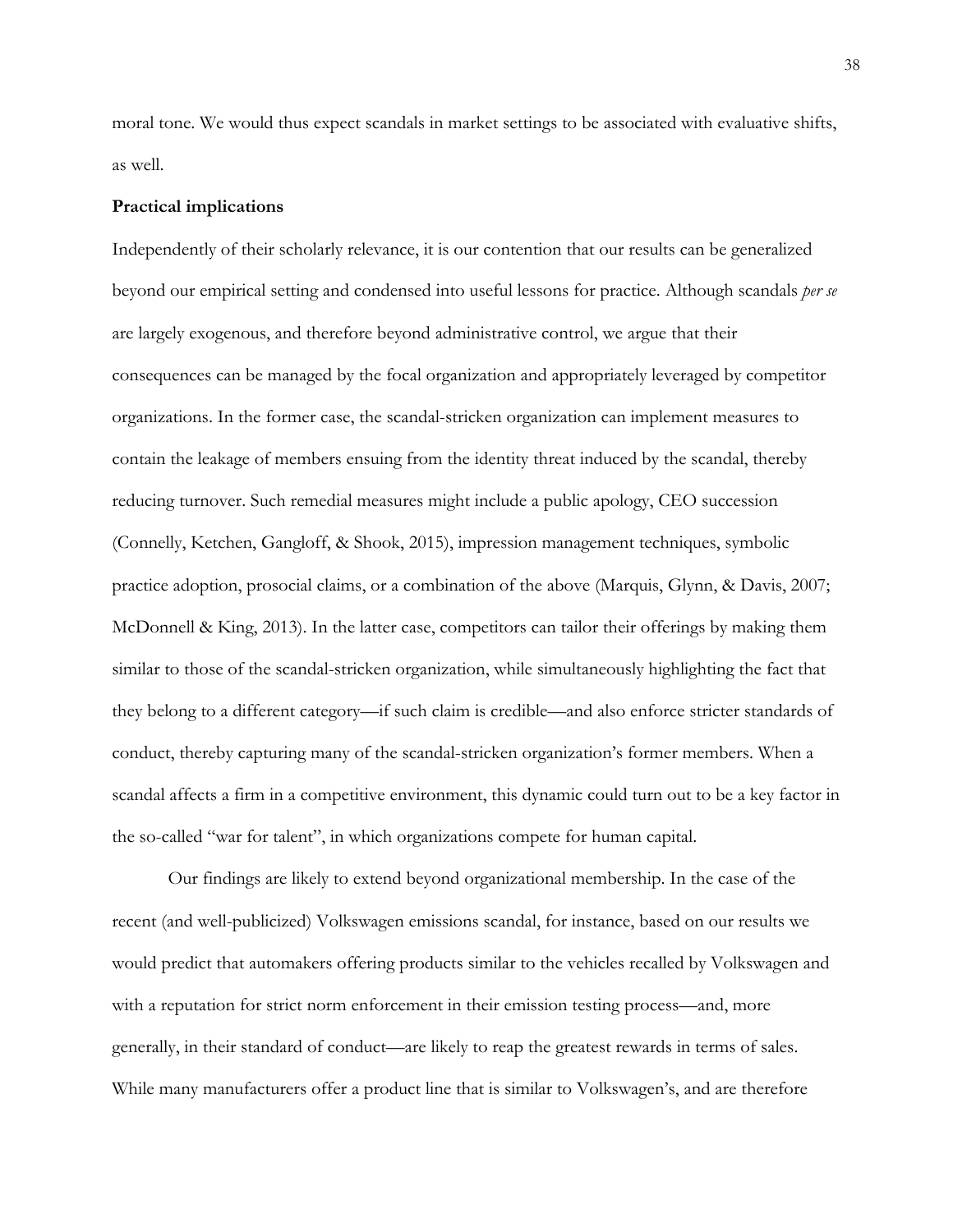well positioned to gain customers from the scandal, those with a strong reputation for strict norm enforcement are likely to benefit the most. It might not be purely coincidental that, in the aftermath of the scandal in November 2015, Volvo—a European car manufacturer known for its rigor—had record sales the U.S.<sup>14</sup> It is therefore in these firms' best interest to emphasize their strictness and make it salient, so as to gain market share. Past work also suggests that bystanders in the same category as Volkswagen will, at least in the short term, be penalized: other German manufacturers such as Daimler and BMW might suffer from the fallout of the scandal due to contamination, regardless of the extent of their overlap in product line and commitment to environmental goals.<sup>15</sup>

In all, our study provides valuable lessons to practitioners in that it sheds further light on what happens in the aftermath of scandals, with particular reference to their competitive implications in organizational settings. In so doing, we underline that scandals cause losses for the focal organization, which can be leveraged by competitors to obtain highly tangible gains. The relative magnitude of such gains, however, is a contingent on: 1) the extent to which a competitor can provide a close substitute to the scandal-stricken organization's offerings; 2) the competitor organization being perceived as enforcing stricter norms of conduct. While the occurrence of scandals is, in itself, beyond organizational control, in the wake of a scandal organizations within the field can nonetheless position themselves optimally to maximize the advantages arising from it. Further, we show the scandal-stricken organization is particularly vulnerable to the loss of key constituencies, which should prompt its leadership to take action and minimize the extent of this dynamic.

<sup>14</sup> http://www.cnbc.com/2015/09/24/as-volkswagen-loses-other-automakers-could-benefit.html

<sup>15</sup> http://www.forbes.com/sites/greatspeculations/2015/09/28/the-domino-effect-of-volkswagens-emissions-scandal/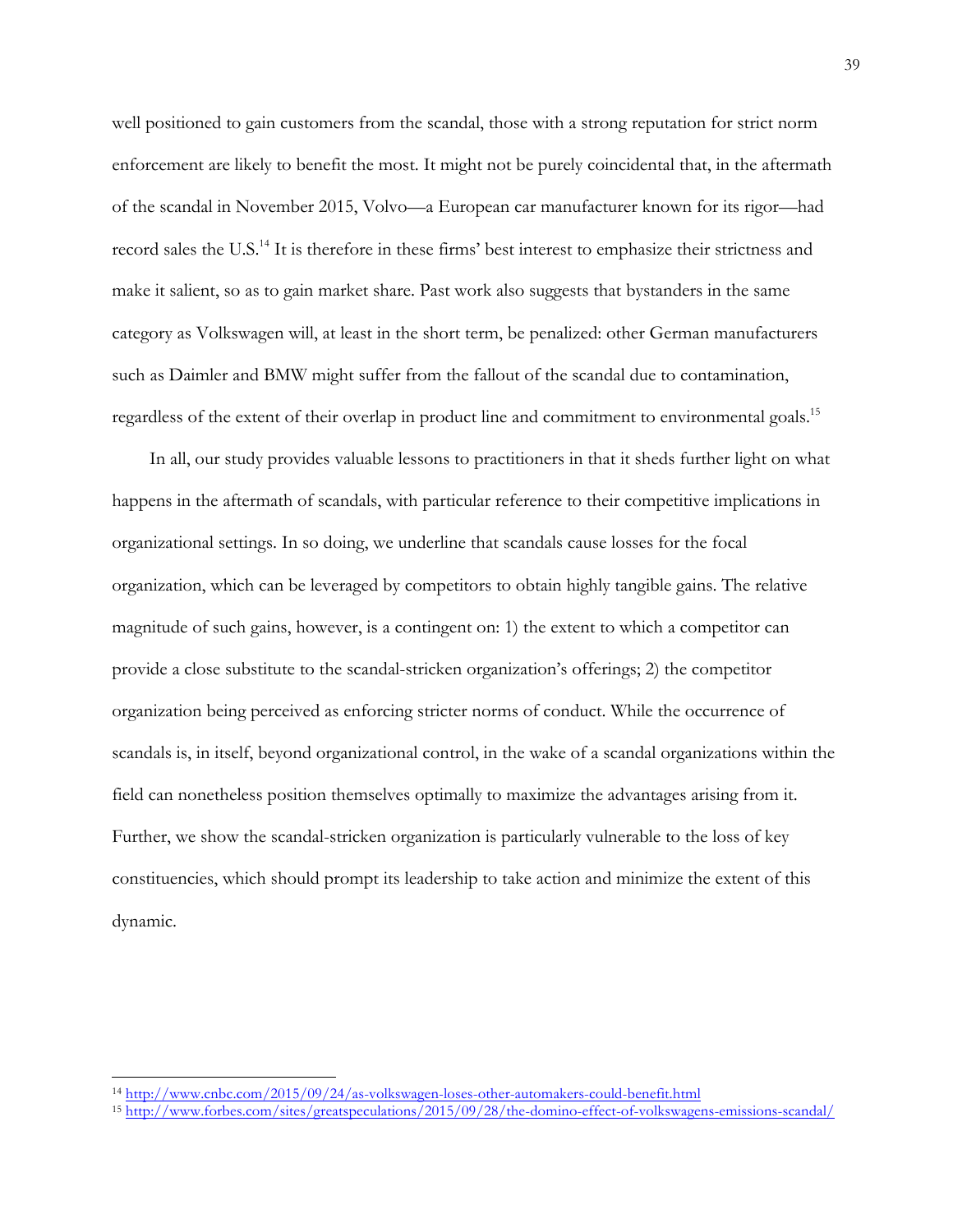#### **REFERENCES**

- Adut, A. 2005. A Theory of Scandal: Victorians, Homosexuality, and the Fall of Oscar Wilde. **American Journal of Sociology**, 111(1): 213–248.
- Adut, A. 2008. **On Scandal: Moral Disturbances in Society, Politics, and Art**. Cambridge, UK: Cambridge University Press.
- Arellano, M., & Bond, S. 1991. Some Tests of Specification for Panel Data: Monte Carlo Evidence and an Application to Employment Equations. **Review of Economic Studies**, 58(2): 277–297.
- Barnett, M. L., & King, A. A. 2008. Good Fences Make Good Neighbors: A Longitudinal Analysis of an Industry Self-Regulatory Institution. **Academy of Management Journal**, 51(6): 1150–1170.
- Barros, P. P., & Garoupa, N. 2002. An Economic Theory of Church Strictness. **The Economic Journal**, 112(481): 559–576.
- Bartunek, J. M., Huang, Z., & Walsh, I. J. 2008. The Development of a Process Model of Collective Turnover. **Human Relations**, 61(1): 5–38.
- Bennett, V. M., Pierce, L., Snyder, J. A., & Toffel, M. W. 2013. Customer-Driven Misconduct: How Competition Corrupts Business Practices. **Management Science**, 59(8): 1725–1742.
- Bertrand, O., & Lumineau, F. 2016. Partners in Crime : The Effects of Diversity on the Longevity of Cartels. **Academy of Management Journal**, 59(3): 983–1008.
- Branscombe, N. R., Ellemers, N., Spears, R., & Doosje, B. 1999. The Context and Content of Social Identity Threat. **Social Identity: Context, Commitment, Content**: 35–58. Oxford, UK: Blackwell.
- Cialdini, R. B., Borden, R. J., Thorne, A., Walker, M. R., Freeman, S., et al. 1976. Basking in Reflected Glory: Three (Football) Field Studies. **Journal of Personality and Social Psychology**, 34(3): 366–375.
- Clarkson, M. B. E. 1995. A Stakeholder Framework for Analyzing and Evaluating Corporate Social Performance. **Academy of Management Review**, 20(1): 92–117.
- Clogg, C., Petkova, E., & Haritou, A. 1995. Statistical Methods for Comparing Regression Coefficients Between Models. **American Journal of Sociology**, 100(5): 1261–1293.
- Coleman, J. S. 1988. Social Capital in the Creation of Human Capital. **American Journal of Sociology**, 94(s1): S95.
- Connelly, B. L. D. J., Ketchen, D. J. J., Gangloff, K. A., & Shook, C. L. 2015. Investor Perceptions of CEO Successor Selection in the Wake of Integrity and Competence Failures: A Policy Capturing Study. **Strategic Management Journal**.
- Desai, V. M. 2011. Mass Media and Massive Failures: Determining Organizational Efforts To Defend Field Legitimacy Following Crises. **Academy of Management Journal**, 54(2): 263–278.
- Devers, C. E., Dewett, T., Mishina, Y., & Belsito, C. A. 2009. A General Theory of Organizational Stigma. **Organization Science**, 20(1): 154–171.
- Dunn, M. B., & Jones, C. 2010. Institutional Logics and Institutional Pluralism: The Contestation of Care and Science Logics in Medical Education, 1967–2005. **Administrative Science Quarterly**, 55(1): 114–149.
- Dutton, J. E., Dukerich, J. M., & Harquail, C. V. 1994. Organizational Images and Member Identification. **Administrative Science Quarterly**, 39(2): 239–263.
- Ellemers, N., Spears, R., & Doosje, B. 2002. Self and Social Identity. **Annual Review of Psychology**, 53(1): 161–86.
- Elsbach, K. D., & Kramer, R. M. 1996. Members' Responses to Organizational Identity Threats : Encountering and Countering the Business Week Rankings. **Administrative Science Quarterly**, 41(3): 442–476.
- Ethier, K. A., & Deaux, K. 1994. Negotiating Social Identity When Contexts Change: Maintaining Identification and Responding to Threat. **Journal of Personality and Social Psychology**, 67(2): 243– 251.
- Felps, W., Mitchell, T., Hekman, D., Lee, T., Holtom, B., et al. 2009. Turnover Contagion: How Coworkers' Job Embeddedness and Job Search Behaviors Influence Quitting. **Academy of Management Journal**, 52(3): 545–561.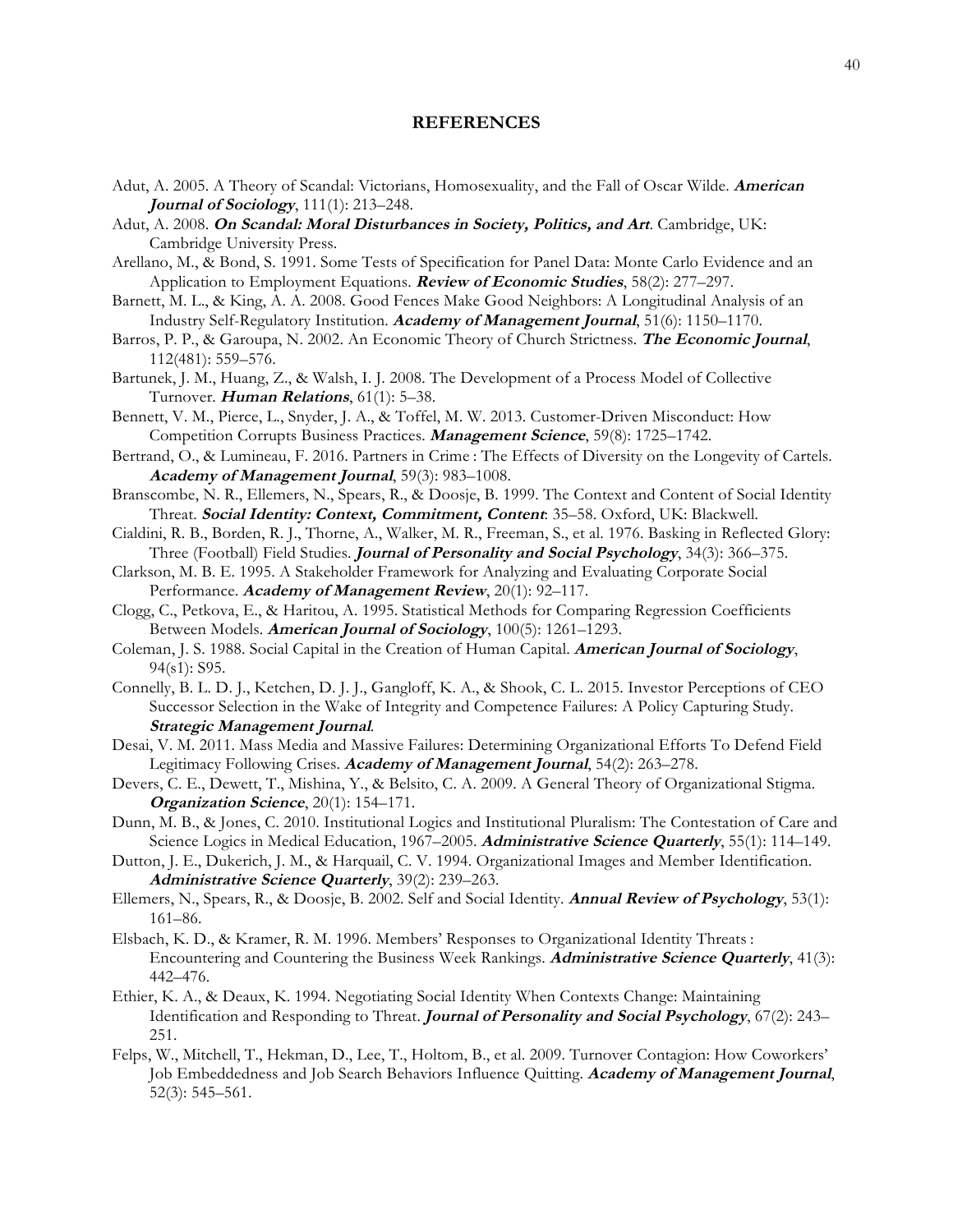Festinger, L. 1957. **A Theory of Cognitive Dissonance**. Stanford, CA: Stanford University Press.

- Gamson, W. A., Croteau, D., Hoynes, W., & Sasson, T. 1992. Media Images and the Social Construction of Reality. **Annual Review of Sociology**, 18(1992): 373–393.
- Goldstein, A., & Haveman, H. A. 2013. Pulpit and Press: Denominational Dynamics and the Growth of Religious Magazines in Antebellum America. **American Sociological Review**, 78(5): 797–827.
- Goode, E., & Ben-Yehuda, N. 1994. Moral Panics: Culture, Politics, and Social Construction. **Annual Review of Sociology**, 20(1994): 149–171.
- Graffin, S. D., Bundy, J., Porac, J. F., Wade, J. B., & Quinn, D. 2013. Falls from Grace and the Hazards of High Status: The 2009 British MP Expense Scandal and Its Impact on Parliamentary Elites. **Administrative Science Quarterly**, 58(3): 313–345.
- Grandey, A. A., Krannitz, M. A., & Slezak, T. 2013. We Are…More Than Football: Three Stories of Identity Threat by Penn State Insiders. **Industrial and Organizational Psychology**, 6(2): 134–140.
- Granovetter, M. 1985. Economic Action and Social Structure: The Problem of Embeddedness. **American Journal of Sociology**, 91(3): 481–510.
- Greve, H. R., Palmer, D., & Pozner, J.-E. 2010. Organizations Gone Wild: The Causes, Processes, and Consequences of Organizational Misconduct. **Academy of Management Annals**, 4(1): 53–107.
- Hatch, N. W., & Dyer, J. H. 2004. Human Capital and Learning as a Source of Sustainable Competitive Advantage. **Strategic Management Journal**, 25(12): 1155–1178.
- Helms, W. S., & Patterson, K. D. W. 2014. Eliciting Acceptance for "Illicit" Organizations: The Positive Implications of Stigma for MMA Organizations. **Academy of Management Journal**, 57(5): 1453– 1484.
- Hilgartner, S., & Bosk, C. L. 1988. The Rise and Fall of Social Problems: A Public Arenas Model. **American**  *Journal of Sociology*, 94(1): 53–78.
- Hitlin, S., & Vaisey, S. 2013. The New Sociology of Morality. **Annual Review of Sociology**, 39(1): 51–68.
- Hoge, D. R. 1979. A Test of the Theories of Denominational Growth and Decline. In D. R. Hoge & D. A. Roozen (Eds.), **Understanding Church Growth and Decline: 1950-1978**: 179–197. New York, NY: Pilgrim Press.
- Hudson, B. A. 2008. Against All Odds: A Consideration Of Core-Stigmatized Organizations. **Academy of Management Review**, 33(1): 252–266.
- Hudson, B. A., & Okhuysen, G. A. 2009. Not with a Ten-Foot Pole: Core Stigma, Stigma Transfer, and Improbable Persistence of Men's Bathhouses. **Organization Science**, 20(1): 134–153.
- Hudson, B. A., & Okhuysen, G. A. 2014. Taboo Topics: Structural Barriers to the Study of Organizational Stigma. **Journal of Management Inquiry**, 23(3): 242–253.
- Hungerman, D. M. 2013. Substitution and Stigma: Evidence on Religious Markets from the Catholic Sex Abuse Scandal. **American Economic Journal: Economic Policy**, 5(3): 227–253.
- Iannaccone, L. R. 1988. A Formal Model of Church and Sect. **American Journal of Sociology**, 94(Supplement): S241–S268.
- Iannaccone, L. R. 1994. Why Strict Churches Are Strong. **American Journal of Sociology**, 99(5): 1180– 1211.
- Iannaccone, L. R., Olson, D. V., & Stark, R. 1995. Religious Resources and Church Growth. **Social Forces**, 74(2): 705–731.
- Jensen, M. 2006. Should We Stay or Should We Go? Accountability, Status Anxiety, and Client Defections. **Administrative Science Quarterly**, 51(1): 97–128.
- Johnson, B. 1963. On Church and Sect. **American Sociological Review**, 28(4): 539–549.
- Jonsson, S., & Buhr, H. 2010. The Limits of Media Effects: Field Positions and Cultural Change in a Mutual Fund Market. **Organization Science**, 22(2): 464–481.
- Jonsson, S., Greve, H. R., & Fujiwara-Greve, T. 2009. Undeserved Loss: The Spread of Legitimacy Loss to Innocent Organizations in Response to Reported Corporate Deviance. **Administrative Science Quarterly**, 54(2): 195.
- Keenan, M. 2011. **Child Sexual Abuse and the Catholic Church: Gender, Power, and Organizational Culture**. Oxford, UK: Oxford University Press.
- Lamont, M. 2012. Toward a Comparative Sociology of Valuation and Evaluation. **Annual Review of**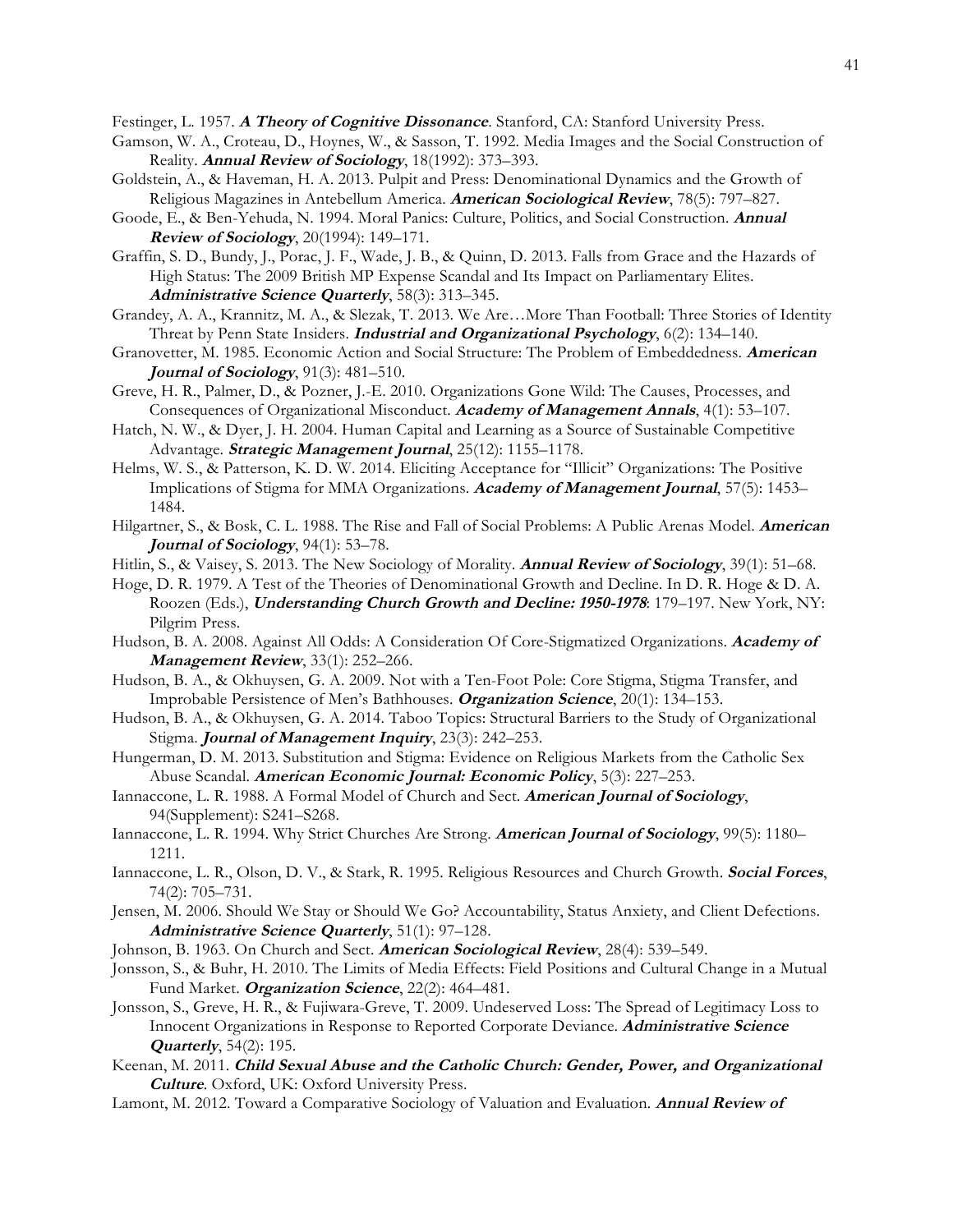**Sociology**, 38(1): 201–221.

- Liang, K.-Y., & Zeger, S. L. 1986. Longitudinal Data Analysis Using Generalized Linear Models. **Biometrika**, 73(1): 13–22.
- Margolis, J. D., & Walsh, J. P. 2003. Misery Loves Companies: Rethinking Social Initiatives by Business. **Administrative Science Quarterly**, 48(2): 268.
- Marquis, C., Glynn, M. A., & Davis, G. F. 2007. Community Isomorphism and Corporate Social Action. **Academy of Management Review**, 32(3): 925–945.
- McCarthy, J. D., & Zald, M. N. 1977. Resource Mobilization and Social Movements: A Partial Theory. **American Journal of Sociology**, 82(6): 1212–1241.
- McDonnell, M.-H., & King, B. G. 2013. Keeping up Appearances: Reputational Threat and Impression Management after Social Movement Boycotts. **Administrative Science Quarterly**, 58(3): 387–419.
- Merica, D. 2012. 7 reasons Catholics leave church (in Trenton, #1 is sex abuse crisis). **CNN Belief Blog**.
- Mishina, Y., Dykes, B. J., Block, E. S., & Pollock, T. G. 2010. Why "Good" Firms Do Bad Things: The Effects of High Aspirations, High Expectations, and Prominence on the Incidence of Corporate Illegality. **Academy of Management Journal**, 53(4): 717–747.
- Mitchell, D.-G. 2014. Here Today, Gone Tomorrow? Assessing How Timing and Repetition of Scandal Information Affects Candidate Evaluations. **Political Psychology**, 35(5): 679–701.
- O'Reilly, C. A., & Chatman, J. A. 1986. Organizational Commitment and Psychological Attachment: The Effects of Compliance, Identification, and Internalization on Prosocial Behavior. **Journal of Applied Psychology**, 71(3): 492–499.
- Palmer, D. A. 2012. **Normal Organizational Wrongdoing: A Critical Analysis of Theories of Misconduct in and by Organizations**. Oxford, UK: Oxford University Press.
- Palmer, D. A., & Yenkey, C. B. 2015. Drugs, Sweat and Gears: An Organizational Analysis of Performance Enhancing Drug Use in the 2010 Tour de France. **Social Forces**.
- Paruchuri, S., & Misangyi, V. F. 2015. Investor Perceptions of Financial Misconduct: The Heterogeneous Contamination of Bystander Firms. **Academy of Management Journal**, 58(1): 169–194.
- Pfarrer, M. D., Decelles, K. A., Smith, K. G., & Taylor, M. S. 2008. After the Fall: Reintegrating the Corrupt Organization. **Academy of Management Review**, 33(3): 730–749.
- Piazza, A., & Perretti, F. 2015. Categorical Stigma and Firm Disengagement: Nuclear Power Generation in the United States, 1970-2000. **Organization Science**, 26(3): 724–742.
- Pierce, L., & Snyder, J. A. 2008. Ethical Spillovers in Firms: Evidence from Vehicle Emissions Testing. **Management Science**, 54(11): 1891–1903.
- Pontikes, E., Negro, G., & Rao, H. 2010. Stained Red: A Study of Stigma by Association with Blacklisted Artists during the "Red Scare" in Hollywood, 1945-1960. **American Sociological Review**, 75(3): 456.
- Pryor, J. B., Reeder, G. D., & Monroe, A. E. 2012. The Infection of Bad Company: Stigma by Association. **Journal of Personality and Social Psychology**, 102(2): 224–41.
- Rhee, M., & Haunschild, P. R. 2006. The Liability of Good Reputation: A Study of Product Recalls in the U.S. Automobile Industry. **Organization Science**, 17(1): 101–117.
- Scott, W. R. 1981. **Organizations: Rational, Natural and Open Systems**. Englewood Cliffs, NJ: Prentice-Hall.
- Sewell, W. H. 1996. Historical Events as Transformations of Structures: Inventing Revolution at the Bastille. **Theory and Society**, 25(6): 841–881.
- Smith, T. W. 1990. Classifying Protestant Denominations. **Review of Religious Research**, 31(3): 225–245.
- Snyder, C. R., Lassegard, M., & Ford, C. E. 1986. Distancing after Group Success and Failure: Basking in Reflected Glory and Cutting Off Reflected Failure. **Journal of Personality and Social Psychology**, 51(2): 382–388.
- Sullivan, B. N., Haunschild, P. R., & Page, K. 2007. Organizations Non Gratae? The Impact of Unethical Corporate Acts on Interorganizational Networks. **Organization Science**, 18(1): 55–70.
- Tajfel, H., & Turner, J. C. 1986. The Social Identity Theory of Intergroup Behavior. In S. Worchel & W. G. Austin (Eds.), **Psychology of Intergroup Relations**: 7–24. Nelson-Hall.
- Thompson, J. B. 2000. **Political Scandal: Power and Visibility in the Media Age**. Cambridge, UK: Polity.
- Tracey, P. 2012. Religion and Organization: A Critical Review of Current Trends and Future Directions.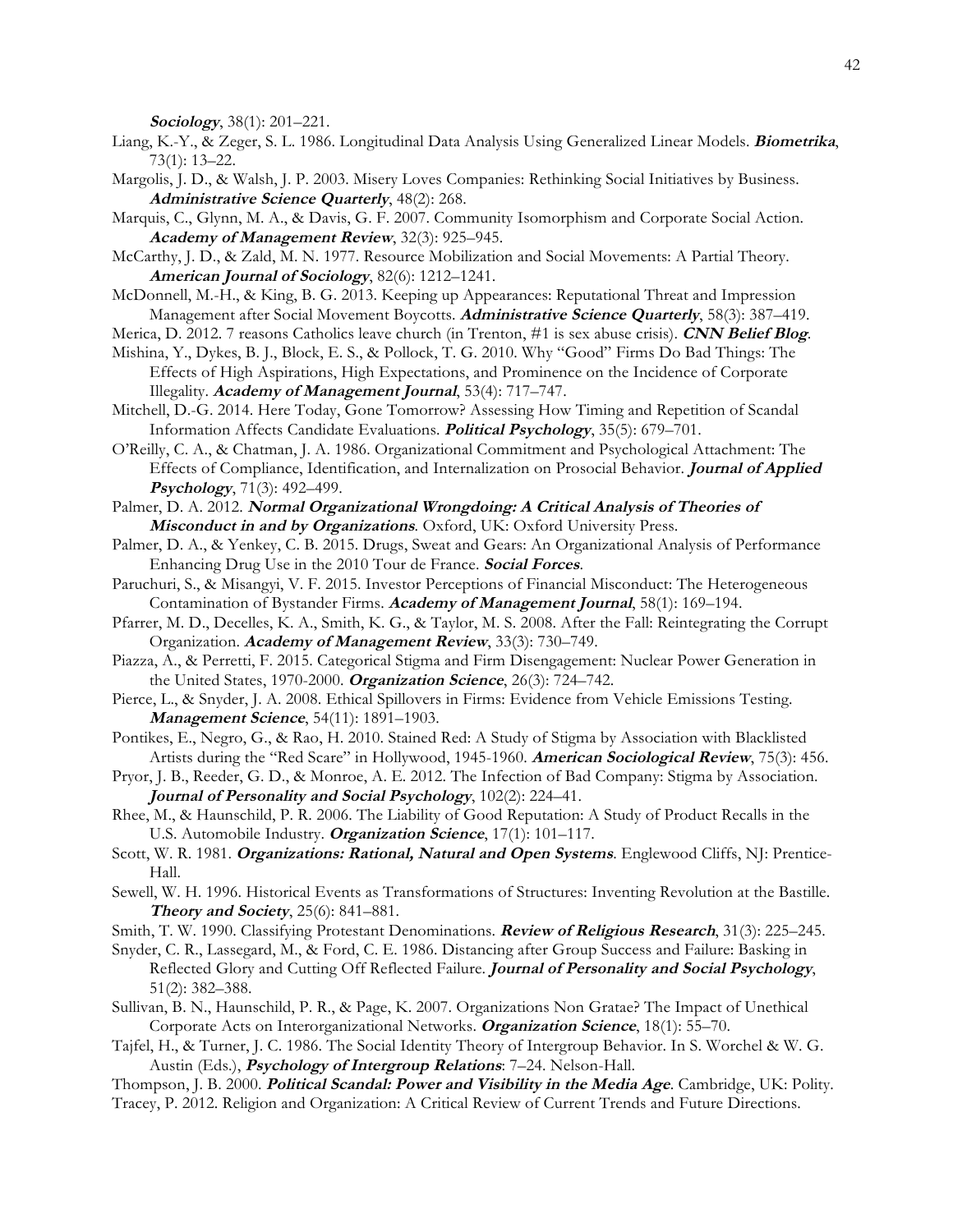#### **Academy of Management Annals**, 6(1): 87–134.

Troeltsch, E. 1950. **The Social Teaching of the Christian Church**. London, UK: Allen & Unwin.

- Vergne, J.-P. 2012. Stigmatized Categories and Public Disapproval of Organizations: A Mixed Methods Study of the Global Arms Industry (1996–2007). **Academy of Management Journal**, 55(5): 1027–1052.
- Warner, R. S. 1993. Work in Progress toward a New Paradigm for the Sociological Study of Religion in the United States. **American Journal of Sociology**, 98(5): 1044–1093.
- Watt, J. H., Mazza, M., & Snyder, L. 1993. Agenda-Setting Effects of Television News Coverage and the Effects Decay Curve. **Communication Research**, 20(3): 408–435.
- Weber, K., Heinze, K. L., & DeSoucey, M. 2008. Forage for Thought: Mobilizing Codes in the Movement for Grass-Fed Meat and Dairy Products. **Administrative Science Quarterly**, 53(3): 529–567.
- White, H. 1980. A Heteroskedasticity-Consistent Covariance Matrix Estimator and a Direct Test for Heteroskedasticity. **Econometrica**, 48(4): 817–838.
- Wiesenfeld, B. M., Wurthmann, K. A., & Hambrick, D. C. 2008. The Stigmatization and Devaluation of Elites Associated with Corporate Failures: A Process Model. **Academy of Management Review**, 33(1): 231–251.
- Zavyalova, A., Pfarrer, M. D., Reger, R. K., & Shapiro, D. L. 2012. Managing the Message: The Effects of Firm Actions and Industry Spillovers on Media Coverage Following Wrongdoing. **Academy of Management Journal**, 55(5): 1079–1101.
- Zuckerman, E. W. 2012. Construction, Concentration, and (Dis)Continuities in Social Valuations. **Annual Review of Sociology**, 38(1): 223–245.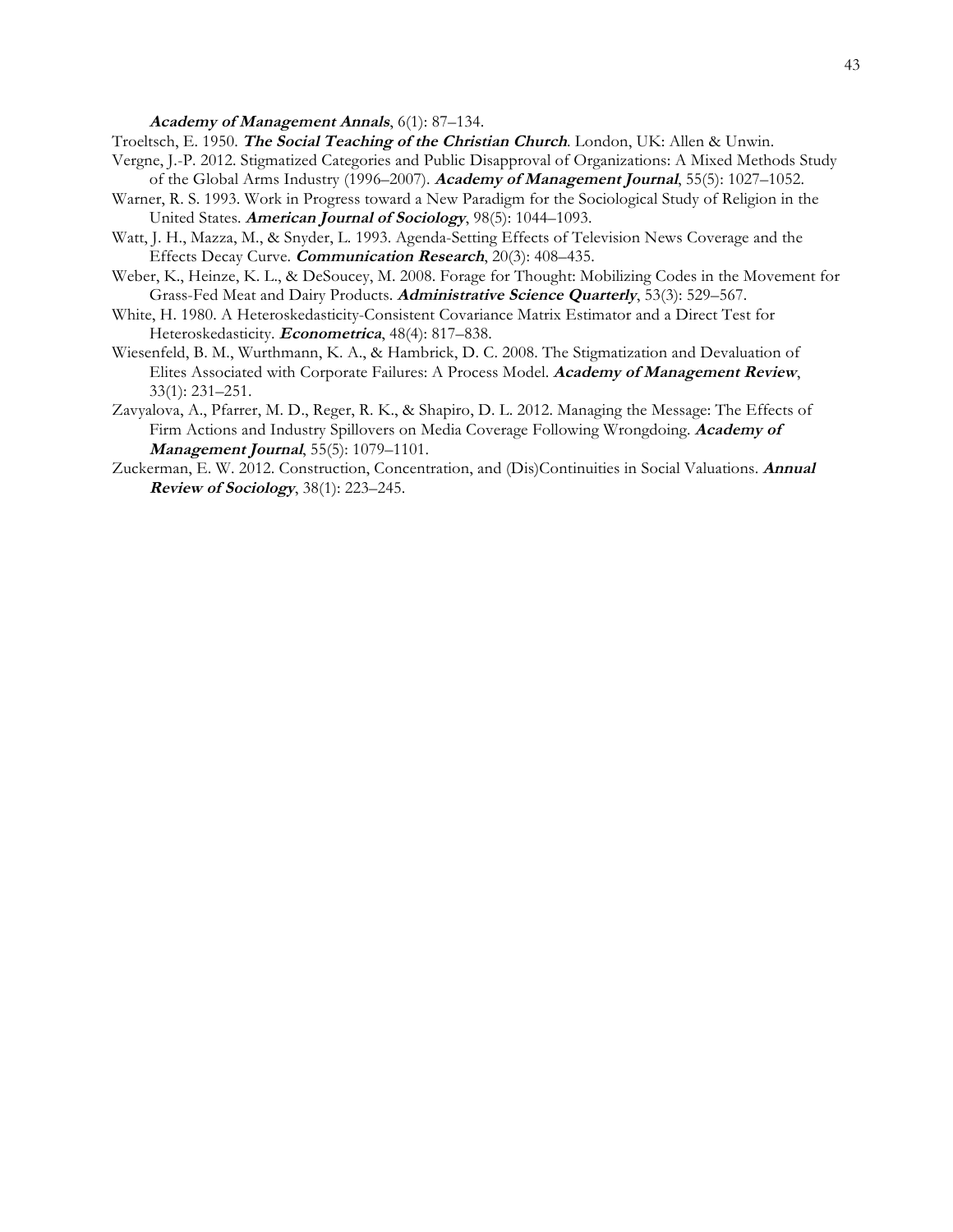# **TABLES**

**Table 1.** Strictness score and membership for the 17 Christian denominations included in the study (column 1 adapted from Iannaccone, 1994).

| Denomination                                    | <b>Strictness</b><br>Score | Dissimilarity <sup>+</sup> | <b>Strictness</b><br>$(dummy)^{++}$ | Membership*   | % of Christians** |
|-------------------------------------------------|----------------------------|----------------------------|-------------------------------------|---------------|-------------------|
| Episcopal                                       | $1.1\,$                    | 1.9                        | $\overline{0}$                      | 2,006,343     | 0.81%             |
| United Church of Christ                         | 1.3                        | 1.7                        | $\theta$                            | 1,080,199     | $0.44\%$          |
| Presbyterian                                    | 1.6                        | 1.4                        | $\overline{0}$                      | 2,775,464     | 1.12%             |
| Unitarian                                       | 1.6                        | 1.4                        | $\boldsymbol{0}$                    | 221,367       | $0.09\%$          |
| Methodist                                       | 1.8                        | 1.2                        | $\boldsymbol{0}$                    | 7,774,931     | 3.15%             |
| Disciples of Christ                             | 2.1                        | 0.9                        | $\boldsymbol{0}$                    | 658,869       | $0.27\%$          |
| American Baptist                                | 2.5                        | 0.5                        | $\boldsymbol{0}$                    | 1,310,505     | 0.53%             |
| Evangelical Lutheran                            | 2.7                        | 0.3                        | $\theta$                            | 4,542,868     | 1.84%             |
| Reformed Church                                 | 2.8                        | 0.2                        | $\theta$                            | 250,938       | 0.10%             |
| Catholic                                        | 3                          | $\overline{\phantom{a}}$   |                                     | 68,503,456    | 27.76%            |
| Missouri Synod Lutheran                         | 3.6                        | 0.6                        | 1                                   | 2,312,111     | 0.94%             |
| Southern Baptist                                | $\overline{4}$             | $\mathbf{1}$               | 1                                   | 16,160,088    | $6.55\%$          |
| Quaker                                          | 4.1                        | 1.1                        | $\mathbf{1}$                        | $\sim 80,000$ | 0.03%             |
| Church of the Nazarene                          | 4.5                        | 1.5                        | $\mathbf{1}$                        | 645,846       | 0.26%             |
| Assemblies of God                               | 4.8                        | 1.8                        | $\mathbf{1}$                        | 2,914,669     | 1.18%             |
| Church of Jesus Christ of Latter-<br>day Saints | 5.4                        | 2.4                        | $\mathbf{1}$                        | 6,058,907     | 2.46%             |
| Seventh Day Adventist                           | 5.8                        | 2.8                        | $\mathbf{1}$                        | 1,043,606     | 0.42%             |
| <b>TOTAL</b>                                    |                            |                            |                                     | 118,340,167   | 47.95%            |

<sup>+</sup> Dissimilarity in strictness score relative to the Catholic Church.

++ Equals 1 if the denomination is stricter than the Catholic Church, 0 otherwise.

\* Membership in the United States (2009).

\*\* Estimated percentage of Christians in the United States (2009).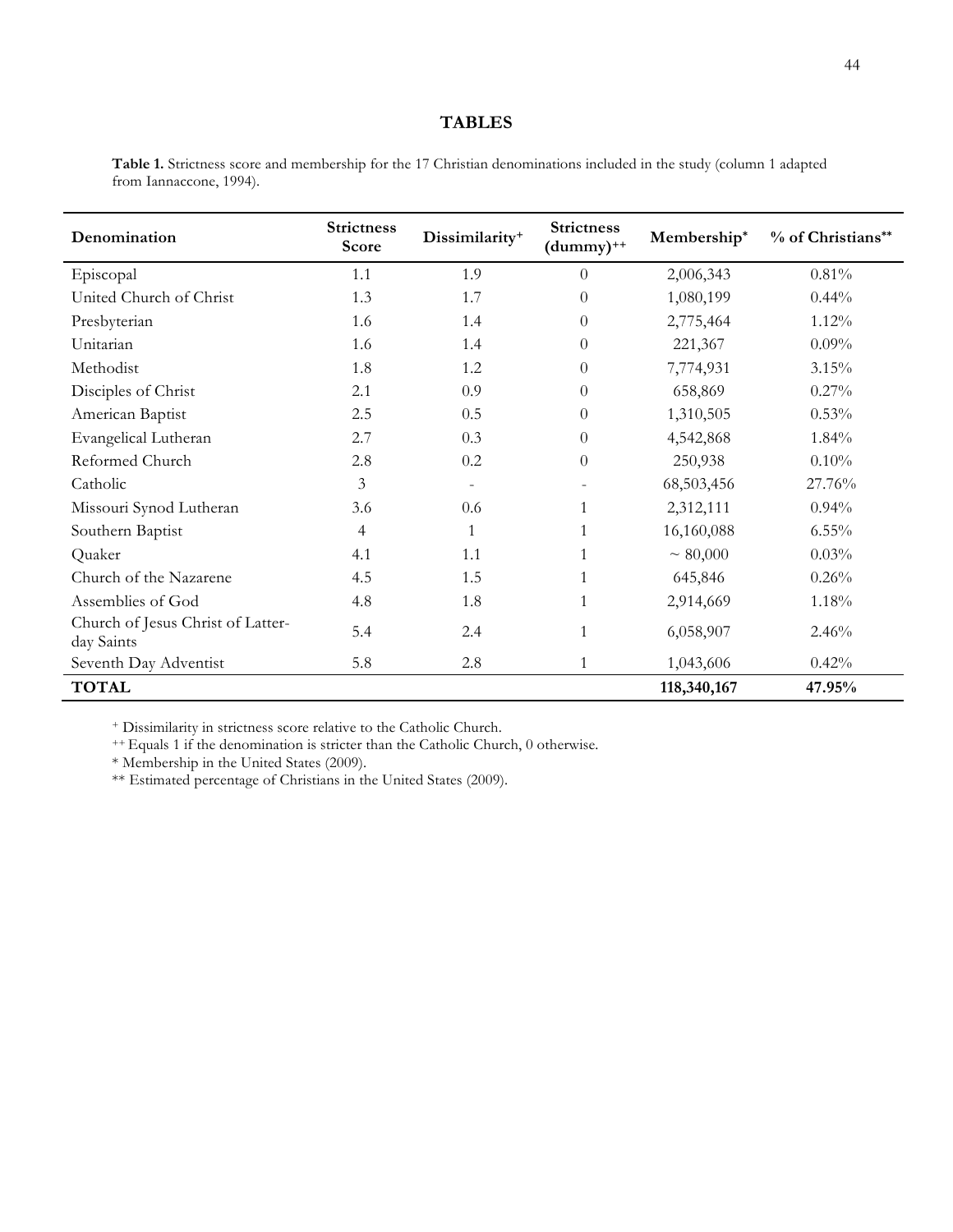**Table 2.** Descriptive statistics and pairwise correlations.16

|                                                | Mean  | S.D.   | Min      | Max             |          |          |          | 4        | 5     | o        |          | 8        | 9 |
|------------------------------------------------|-------|--------|----------|-----------------|----------|----------|----------|----------|-------|----------|----------|----------|---|
| 1 Logged number of Catholics                   | 7.12  | 2.64   |          | $0$ 15.152      |          |          |          |          |       |          |          |          |   |
| 2 Individuals of Hispanic descent (percent)    | 0.054 | 0.119  | $\theta$ | . .568          | 0.21     |          |          |          |       |          |          |          |   |
| 3 Individuals of African descent (percent)     | 0.09  | 0.147  |          | $0 \quad 0.909$ | $-0.231$ | $-0.099$ |          |          |       |          |          |          |   |
| 4 Individuals below the poverty line (percent) | 0.169 | 0.083  |          | $0\quad 0.672$  | $-0.409$ | 0.173    | 0.446    |          |       |          |          |          |   |
| 5 Religious adherents (orthogonalized)         |       |        | $-0.295$ | 39.372          | 0.399    | 0.129    | 0.072    | $-0.118$ |       |          |          |          |   |
| <b>6</b> County population (orthogonalized)    |       |        | $-16.53$ | 51.35           | 0.069    | 0.038    | 0.006    | $-0.035$ |       |          |          |          |   |
| 7 Herfindahl-Hirschman index                   | 0.319 | 0.164  | 0.014    |                 | $-0.182$ | 0.177    | 0.115    | 0.275    | 0.048 | $-0.123$ |          |          |   |
| 8 Individuals accused of misconduct            | l.425 | 2.951  | $\theta$ | 58              | 0.238    | 0.01     | $-0.063$ | $-0.119$ | 0.252 | 0.056    | 0.044    |          |   |
| <b>9</b> Scandal coverage (logged)             | 1.172 | . .619 | $\Omega$ | 7.112           | 0.151    | 0.124    | $-0.032$ | $-0.129$ | 0.12  | 0.036    | $-0.104$ | $-0.121$ |   |

|                                                             | Mean     | S.D.  | Min       | Max    |          |          |                 |          |          |          |           | 8       |       | 10    |  |
|-------------------------------------------------------------|----------|-------|-----------|--------|----------|----------|-----------------|----------|----------|----------|-----------|---------|-------|-------|--|
| 1 Logged number of adherents to (non-Catholic) denomination | 3.604    | 3.324 | $\theta$  | 13.129 |          |          |                 |          |          |          |           |         |       |       |  |
| 2 Individuals of Hispanic descent (percent)                 | 0.047    | 0.114 | $\theta$  | . .568 | 0.004    |          |                 |          |          |          |           |         |       |       |  |
| 3 Individuals of African descent (percent)                  | 0.09     | 0.148 | $\theta$  | 0.909  | $-0.026$ | $-0.103$ |                 |          |          |          |           |         |       |       |  |
| 4 Individuals below the poverty line (percent)              | 0.169    | 0.088 | $\theta$  | 0.672  | $-0.227$ | 0.185    | 0.445           |          |          |          |           |         |       |       |  |
| 5 Focal denomination adherents nationwide (logged)          | 14.087   | 2.203 | $\Omega$  | 16.805 | 0.491    | 0.003    | $-0.006$        | $-0.051$ |          |          |           |         |       |       |  |
| 6 Herfindahl-Hirschman index                                | 0.326    | 0.164 | 0.071     |        | $-0.181$ | 0.188    | 0.154           | 0.312    | $-0.027$ |          |           |         |       |       |  |
| 7 Individuals accused of misconduct                         | .733     | 3.213 | $\Omega$  | 58     | 0.164    | 0.04     | $-0.071$        | $-0.129$ | $-0.007$ | 0.026    |           |         |       |       |  |
| 8 County population (orthogonalized)                        | $-0.017$ | 1.021 | $-16.409$ | 50.993 | 0.065    | 0.022    | 0.012           | $-0.034$ | $-0.005$ | $-0.115$ | 0.071     |         |       |       |  |
| 9 Religious adherents (orthogonalized)                      | $-0.012$ | 0.958 | $-0.297$  | 39.109 | 0.25     | 0.106    | 0.071           | $-0.131$ | 0.007    | 0.062    | 0.301     | $-0.02$ |       |       |  |
| 10 Catholic adherents (orthogonalized)                      | 0.022    | 0.935 | $-18.576$ | 22.557 | $-0.113$ | 0.078    | $-0.116$        | 0.054    | $-0.012$ | 0.194    | $(1)$ . 1 | 0.006   | 0.099 |       |  |
| 11 Scandal publicity (logged)                               | 1.015    | 1.653 | $\theta$  | 7.024  | $-0.015$ |          | $0.066 - 0.017$ | $-0.213$ | 0.065    | $-0.028$ | -0.059    | 0.011   | 0.102 | 0.009 |  |

<sup>&</sup>lt;sup>16</sup> This table does not include dissimilarity and strictness as reported in Table 1 because these do not vary across counties and over time, but are denomination-specific.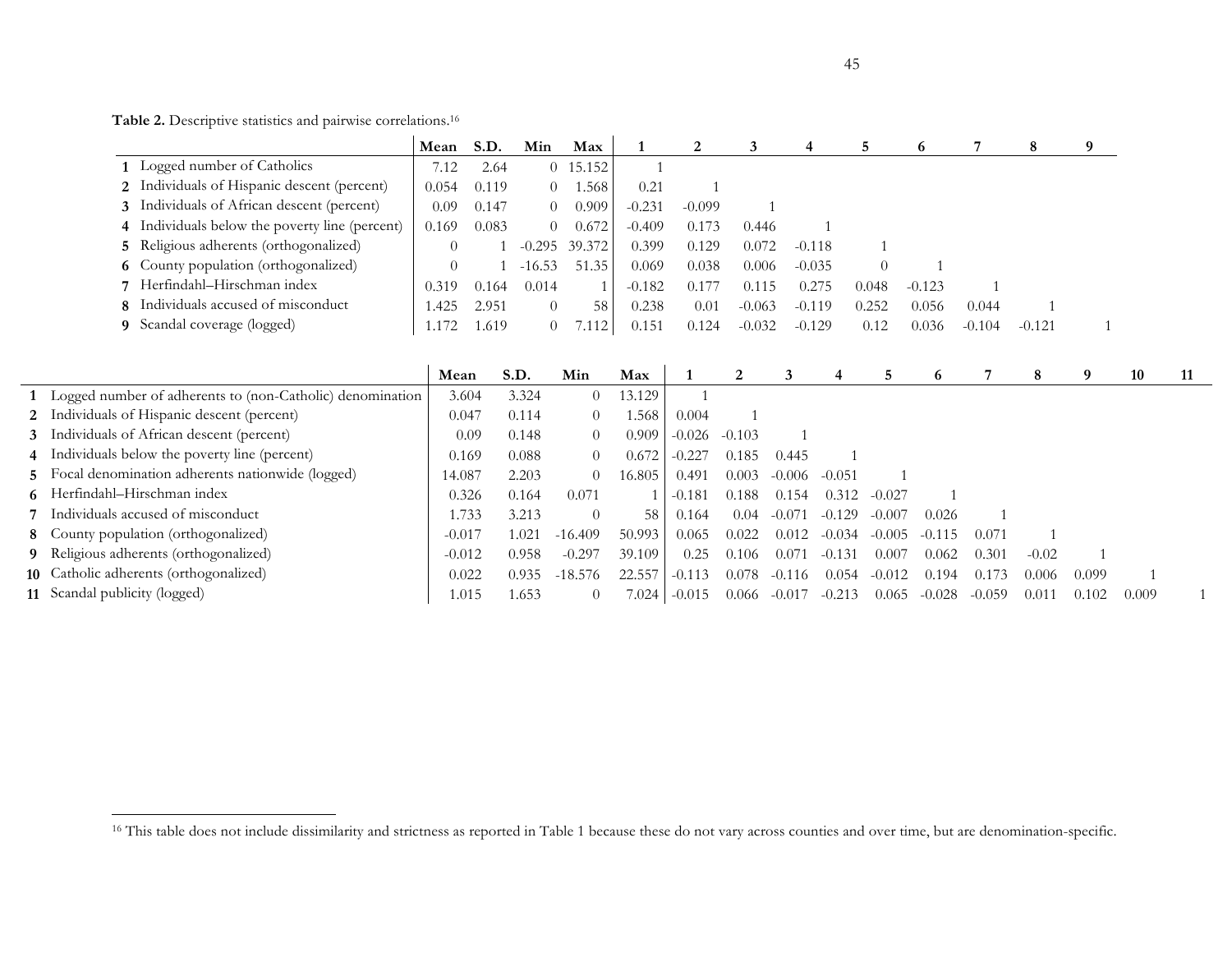| <b>VARIABLES</b>                             | Model 1    | Model 2    | Model 3    | Model 4    |
|----------------------------------------------|------------|------------|------------|------------|
|                                              |            |            |            |            |
| Lagged number of Catholics (logged)          | $0.280***$ | $0.099*$   | $0.094*$   | 0.053      |
|                                              | (0.058)    | (0.044)    | (0.044)    | (0.047)    |
| Religious adherents (orthogonalized)         | 0.124      | 0.049      | 0.068      | 0.101      |
|                                              | (0.085)    | (0.070)    | (0.067)    | (0.082)    |
| County population (orthogonalized)           | 0.024      | $-0.005$   | $-0.002$   | 0.006      |
|                                              | (0.027)    | (0.021)    | (0.021)    | (0.021)    |
| Herfindahl-Hirschman index                   | 1.706*     | $1.313+$   | $1.194+$   | 0.827      |
|                                              | (0.665)    | (0.671)    | (0.658)    | (0.670)    |
| Individuals of Hispanic descent (percent)    | 3.983***   | $3.383***$ | 3.369***   | $3.377***$ |
|                                              | (0.556)    | (0.536)    | (0.532)    | (0.531)    |
| Individuals of African descent (percent)     | $-1.853*$  | $-2.748**$ | $-2.722**$ | $-2.637**$ |
|                                              | (0.888)    | (0.920)    | (0.912)    | (0.913)    |
| Individuals below the poverty line (percent) | $-0.377$   | $-0.062$   | $-0.064$   | 0.078      |
|                                              | (0.357)    | (0.359)    | (0.357)    | (0.345)    |
| Time dummies                                 | No         | Yes        | Yes        | Yes        |
| Individuals accused of misconduct            |            |            | $0.007+$   | $-0.003$   |
|                                              |            |            | (0.004)    | (0.006)    |
| Scandal coverage (logged)                    |            |            |            | $-0.116*$  |
|                                              |            |            |            | (0.054)    |
| Constant                                     | 4.869***   | $6.349***$ | $6.482***$ | 7.056***   |
|                                              | (0.554)    | (0.412)    | (0.419)    | (0.490)    |
| Observations                                 | 5,668      | 5,668      | 5,668      | 5,660      |
| Number of counties                           | 2,868      | 2,868      | 2,868      | 2,864      |
|                                              |            |            |            |            |

**Table 3.** Arellano-Bond dynamic panel data estimation of Catholic membership in each county (logged).

Robust standard errors in parentheses

\*\*\* p<0.001, \*\* p<0.01, \* p<0.05, + p<0.1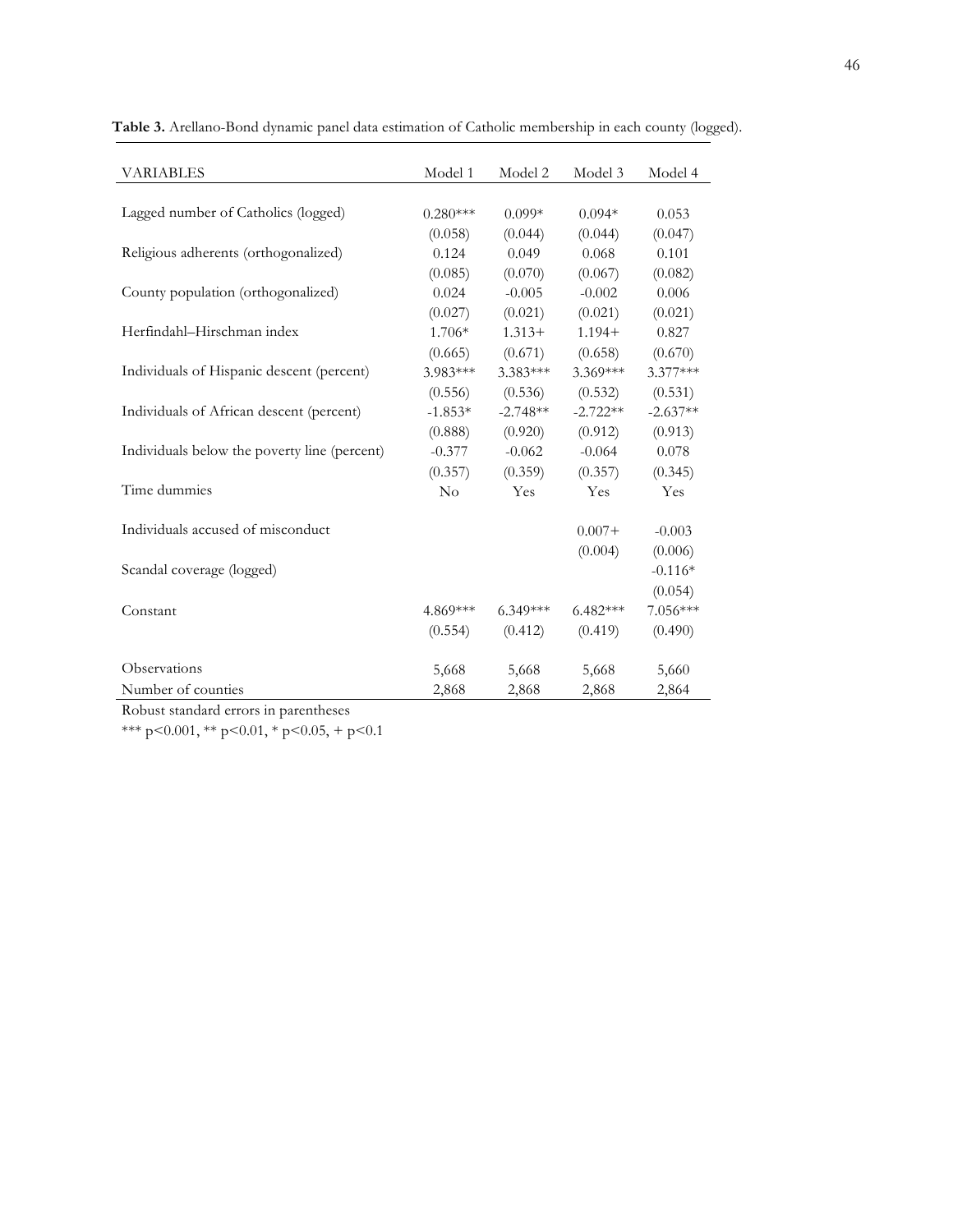| Table 4. Generalized estimating equations (GEE) estimates of the logged number of adherents to non-Catholic denominations at the county |  |
|-----------------------------------------------------------------------------------------------------------------------------------------|--|
| level.                                                                                                                                  |  |

| <b>VARIABLES</b>                                     | Model 5     | Model 6        | Model 7     | Model 8     | Model 9     | Model 10    | Model 11    |
|------------------------------------------------------|-------------|----------------|-------------|-------------|-------------|-------------|-------------|
| Individuals of Hispanic descent (percent)            | $-0.791***$ | $-0.791***$    | $-0.320***$ | $-0.301**$  | $-0.300**$  | $-0.302**$  | $-0.301**$  |
|                                                      | (0.075)     | (0.077)        | (0.079)     | (0.093)     | (0.093)     | (0.093)     | (0.093)     |
| Individuals of African descent (percent)             | $-0.941***$ | $-0.941***$    | $-0.733***$ | $-0.258**$  | $-0.258**$  | $-0.259**$  | $-0.258**$  |
|                                                      | (0.070)     | (0.070)        | (0.070)     | (0.094)     | (0.094)     | (0.094)     | (0.094)     |
| Individuals below the poverty line (percent)         | $0.000$ *** | $0.000$ ***    | $0.000***$  | $0.000***$  | $0.000***$  | $0.000***$  | $0.000***$  |
|                                                      | (0.000)     | (0.000)        | (0.000)     | (0.000)     | (0.000)     | (0.000)     | (0.000)     |
| Focal denomination adherents nationwide (logged)     | $1.430***$  | $1.430***$     | 1.420***    | 1.408***    | 1.416***    | $1.405***$  | 1.412***    |
|                                                      | (0.012)     | (0.012)        | (0.011)     | (0.011)     | (0.011)     | (0.011)     | (0.011)     |
| Herfindahl-Hirschman index                           | $-1.574***$ | $-1.573***$    | $-1.468***$ | $-1.302***$ | $-1.302***$ | $-1.301***$ | $-1.301***$ |
|                                                      | (0.044)     | (0.044)        | (0.047)     | (0.050)     | (0.050)     | (0.050)     | (0.050)     |
| Individuals accused of misconduct                    | $0.022***$  | $0.022***$     | $0.011***$  | $0.003+$    | $0.003+$    | $0.003+$    | $0.003+$    |
|                                                      | (0.001)     | (0.001)        | (0.001)     | (0.001)     | (0.001)     | (0.001)     | (0.001)     |
| County population (orthogonalized)                   | $0.221***$  | $0.222***$     | $0.220***$  | $0.200***$  | $0.200***$  | $0.200***$  | $0.200***$  |
|                                                      | (0.010)     | (0.011)        | (0.010)     | (0.010)     | (0.010)     | (0.010)     | (0.010)     |
| Religious adherents (orthogonalized)                 | $0.721***$  | $0.723***$     | $0.714***$  | $0.625***$  | $0.625***$  | $0.625***$  | $0.625***$  |
|                                                      | (0.031)     | (0.032)        | (0.031)     | (0.028)     | (0.028)     | (0.028)     | (0.028)     |
| Dissimilarity (orthog.)                              | $0.353***$  | $0.354***$     | $0.342***$  | $0.340***$  | $0.355***$  | $0.340***$  | $0.355***$  |
|                                                      | (0.016)     | (0.016)        | (0.016)     | (0.015)     | (0.015)     | (0.015)     | (0.015)     |
| Strictness (dummy, orthog.)                          | $0.116***$  | $0.116***$     | $0.113***$  | $0.112***$  | $0.113***$  | $0.106***$  | $0.107***$  |
|                                                      | (0.012)     | (0.012)        | (0.012)     | (0.012)     | (0.012)     | (0.012)     | (0.012)     |
| Catholic adherents (orthogonalized)                  | $-0.150***$ | $-0.158***$    | $-0.172***$ | $-0.199***$ | $-0.199***$ | $-0.199***$ | $-0.199***$ |
|                                                      | (0.011)     | (0.011)        | (0.011)     | (0.011)     | (0.011)     | (0.011)     | (0.011)     |
| Scandal publicity (logged)                           |             | 0.001          | $0.045***$  | $0.029***$  | $0.028***$  | $0.029***$  | $0.029***$  |
|                                                      |             | (0.002)        | (0.004)     | (0.004)     | (0.004)     | (0.004)     | (0.004)     |
| Time dummies                                         | $\rm No$    | N <sub>0</sub> | Yes         | Yes         | Yes         | Yes         | Yes         |
| State dummies                                        | $\rm No$    | No             | No          | Yes         | Yes         | Yes         | Yes         |
| Scandal publicity (logged) x Dissimilarity           |             |                |             |             | $-0.008***$ |             | $-0.008***$ |
|                                                      |             |                |             |             | (0.002)     |             | (0.002)     |
| Scandal publicity (logged) x Stricter denom. (dummy) |             |                |             |             |             | $0.005***$  | $0.005***$  |
|                                                      |             |                |             |             |             | (0.001)     | (0.001)     |
| Constant                                             | $-17.06***$ | $-17.06***$    | $-17.14***$ | $-16.91***$ | $-17.03***$ | $-16.85***$ | $-16.98***$ |
|                                                      | (0.169)     | (0.169)        | (0.164)     | (0.191)     | (0.188)     | (0.192)     | (0.189)     |
| Observations                                         | 169,698     | 169,390        | 169,390     | 169,390     | 169,390     | 169,390     | 169,390     |
| Number of denomination-county dyads                  | 50,249      | 50,149         | 50,149      | 50,149      | 50,149      | 50,149      | 50,149      |
|                                                      |             |                |             |             |             |             |             |

Standard errors in parentheses \*\*\* p<0.001, \*\* p<0.01, \* p<0.05, + p<0.1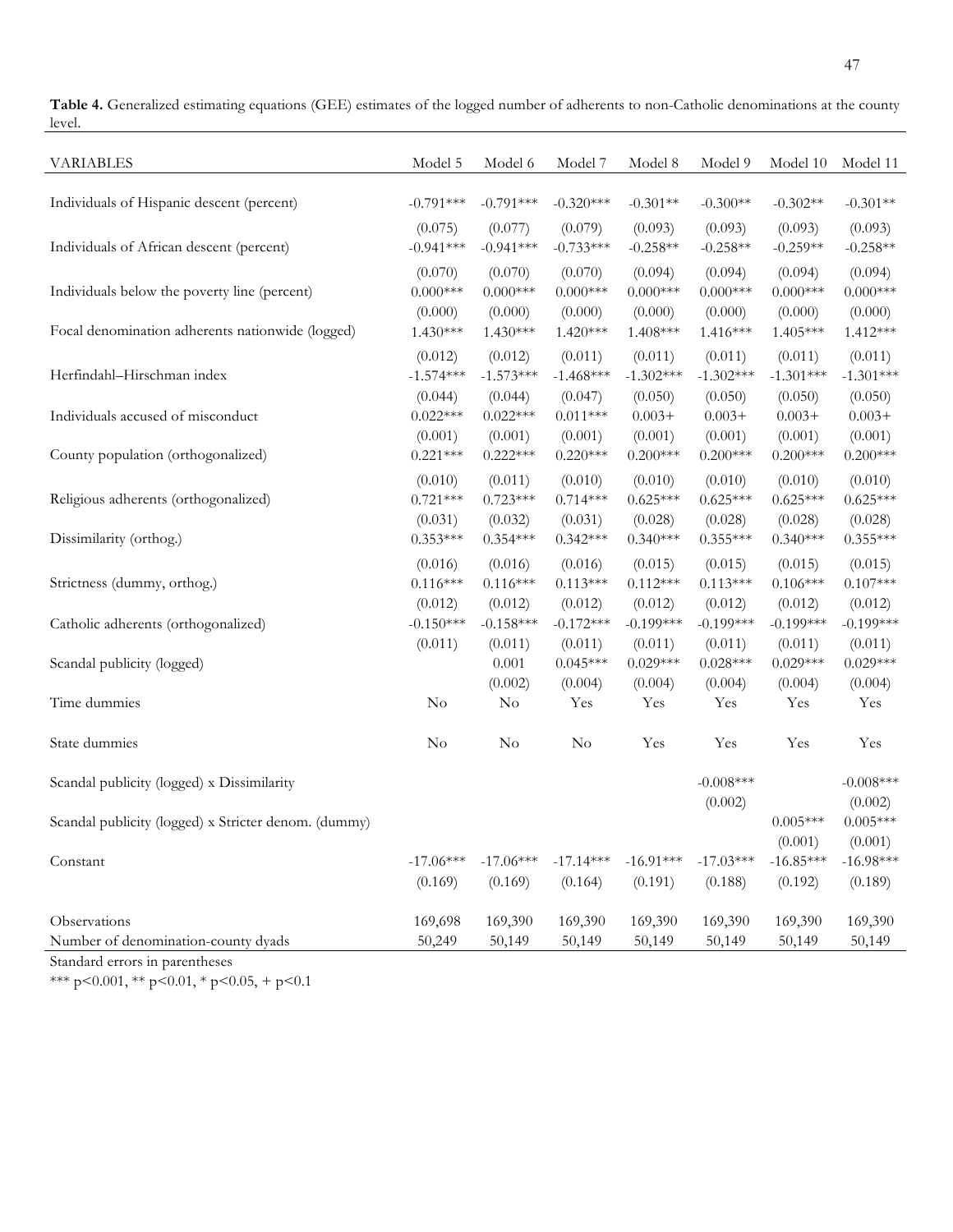|                                             | Count | $\frac{0}{0}$ |
|---------------------------------------------|-------|---------------|
| Baptist                                     | 7     | 10.3          |
| Methodist                                   | 4     | 5.9           |
| Lutheran                                    | 11    | 16.2          |
| Presbyterian                                | 5     | 7.4           |
| Episcopalian                                | 4     | 5.9           |
| Disciples of Christ                         | 1     | 1.5           |
| United Church of Christ                     | 2     | 2.9           |
| Reformed Christian                          | 0     | 0.0           |
| Adventist                                   | 0     | 0.0           |
| Quaker                                      | 1     | 1.5           |
| Church of Jesus Christ of Latter-day Saints | 1     | 1.5           |
| Other Christian                             | 32    | 47.1          |
| <b>TOTAL</b>                                | 68    | 100.0         |
|                                             |       |               |
| SIMILAR CHURCHES                            | 24    | 35.3%         |
| DISSIMILAR CHURCHES                         | 12    | 17.6%         |
| OTHER CHURCHES                              | 32    | $47.1\%$      |

**Table 5.** Breakdown of former Catholics that joined other Christian denominations and mentioned the sex abuse scandal as a reason for doing so (data from the 2009 Faith in Flux Survey).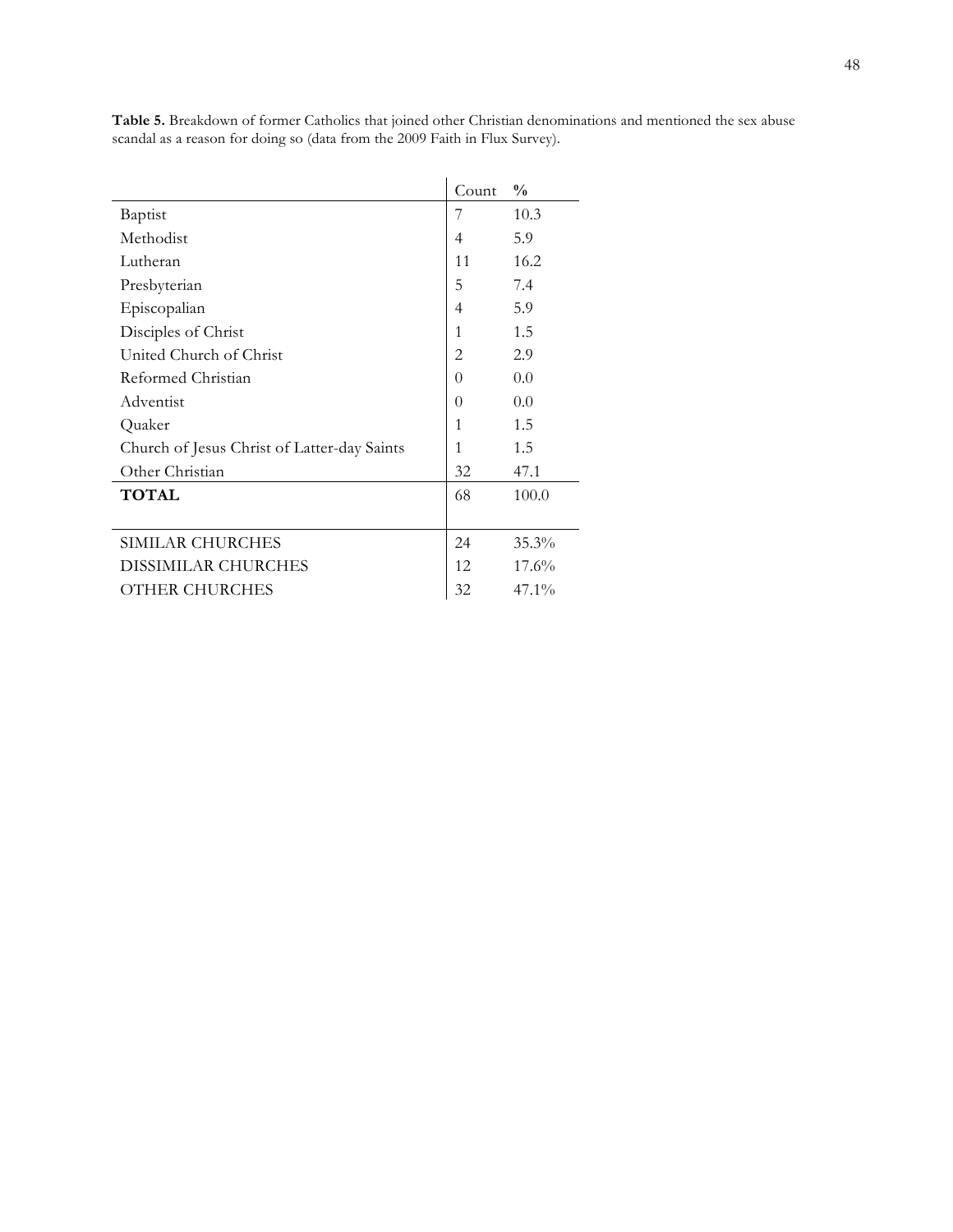| <b>VARIABLES</b>                                                 | Model 12<br>Less strict churches | Model 13<br>Stricter churches |
|------------------------------------------------------------------|----------------------------------|-------------------------------|
| Logged number of adherents to focal denomination in county, 1990 | $0.939***$                       | $0.855***$                    |
|                                                                  | (0.002)                          | (0.004)                       |
| Focal denomination adherents nationwide (logged), 1990           | $-0.601**$                       | $-1.492***$                   |
|                                                                  | (0.200)                          | (0.178)                       |
| Focal denomination adherents nationwide (logged), 2000           | $0.581**$                        | 1.718***                      |
|                                                                  | (0.207)                          | (0.181)                       |
| Individuals of Hispanic descent (percent), 1990                  | 0.338                            | $-0.501$                      |
|                                                                  | (0.237)                          | (0.367)                       |
| Individuals of Hispanic descent (percent), 2000                  | $-0.211$                         | $0.896**$                     |
|                                                                  | (0.226)                          | (0.331)                       |
| Individuals of African descent (percent), 1990                   | 0.353                            | $-1.043$                      |
|                                                                  | (0.297)                          | (0.649)                       |
| Individuals of African descent (percent), 2000                   | $-0.203$                         | $1.195+$                      |
|                                                                  | (0.298)                          | (0.643)                       |
| Individuals below the poverty line (percent), 1990               | $-0.515***$                      | $-0.739*$                     |
|                                                                  | (0.145)                          | (0.304)                       |
| Individuals below the poverty line (percent), 2000               | $-0.330+$                        | $-0.545$                      |
|                                                                  | (0.172)                          | (0.369)                       |
| Herfindahl-Hirschman index, 1990                                 | $0.318***$                       | $0.549***$                    |
|                                                                  | (0.079)                          | (0.149)                       |
| Herfindahl-Hirschman index, 2000                                 | $-0.451***$                      | $-0.963***$                   |
|                                                                  | (0.075)                          | (0.139)                       |
| Religious adherents (orthogonalized), 1990                       | $-0.078$                         | $-0.071$                      |
|                                                                  | (0.074)                          | (0.106)                       |
| Religious adherents (orthogonalized), 2000                       | $0.141*$                         | $0.194*$                      |
|                                                                  | (0.065)                          | (0.094)                       |
| County population (orthogonalized), 1990                         | 0.005                            | 0.000                         |
|                                                                  | (0.022)                          | (0.031)                       |
| County population (orthogonalized), 2000                         | 0.015                            | 0.030                         |
|                                                                  | (0.017)                          | (0.025)                       |
| Catholic adherents (orthogonalized), 1990                        | $0.109***$                       | $0.145***$                    |
|                                                                  | (0.023)<br>$-0.149***$           | (0.026)<br>$-0.207***$        |
| Catholic adherents (orthogonalized), 2000                        |                                  |                               |
| Logged cumulative scandal publicity up to 1990                   | (0.026)<br>$0.028**$             | (0.029)<br>0.017              |
|                                                                  | (0.009)                          | (0.016)                       |
| Logged scandal publicity, 1990-2000                              | 0.004                            | $0.025*$                      |
|                                                                  | (0.005)                          | (0.010)                       |
| Denomination dummies                                             | Yes                              | Yes                           |
| State dummies                                                    | Yes                              | Yes                           |
|                                                                  |                                  |                               |
| Constant                                                         | $0.564***$                       | $-2.379***$                   |
|                                                                  | (0.140)                          | (0.175)                       |
| Observations                                                     | 27,198                           | 21,154                        |
| R-squared                                                        | 0.952                            | 0.850                         |

**Table 6.** OLS estimates of the logged number of adherents to non-Catholic denominations at the county level in 2000.

Robust standard errors in parentheses

\*\*\* p<0.001, \*\* p<0.01,  $*$  p<0.05, + p<0.1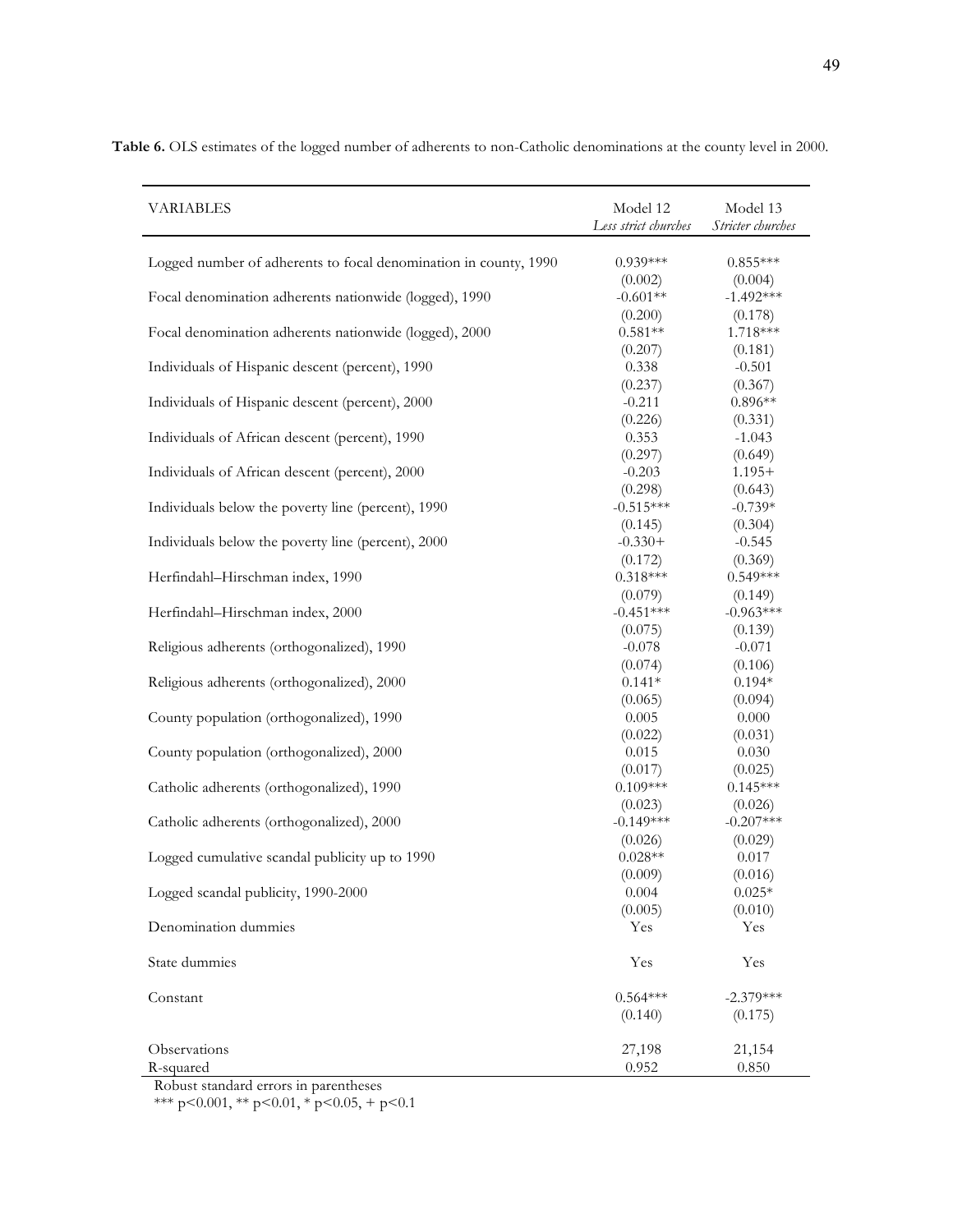## **FIGURES**



**Figure 1.** Temporal evolution of Catholic sex abuse scandal publicity in U.S. newspapers, 1970-2000.



Note– Distribution of the 2,251 alleged sex-abuse cases where the decade of (first) misconduct was reported in the press.

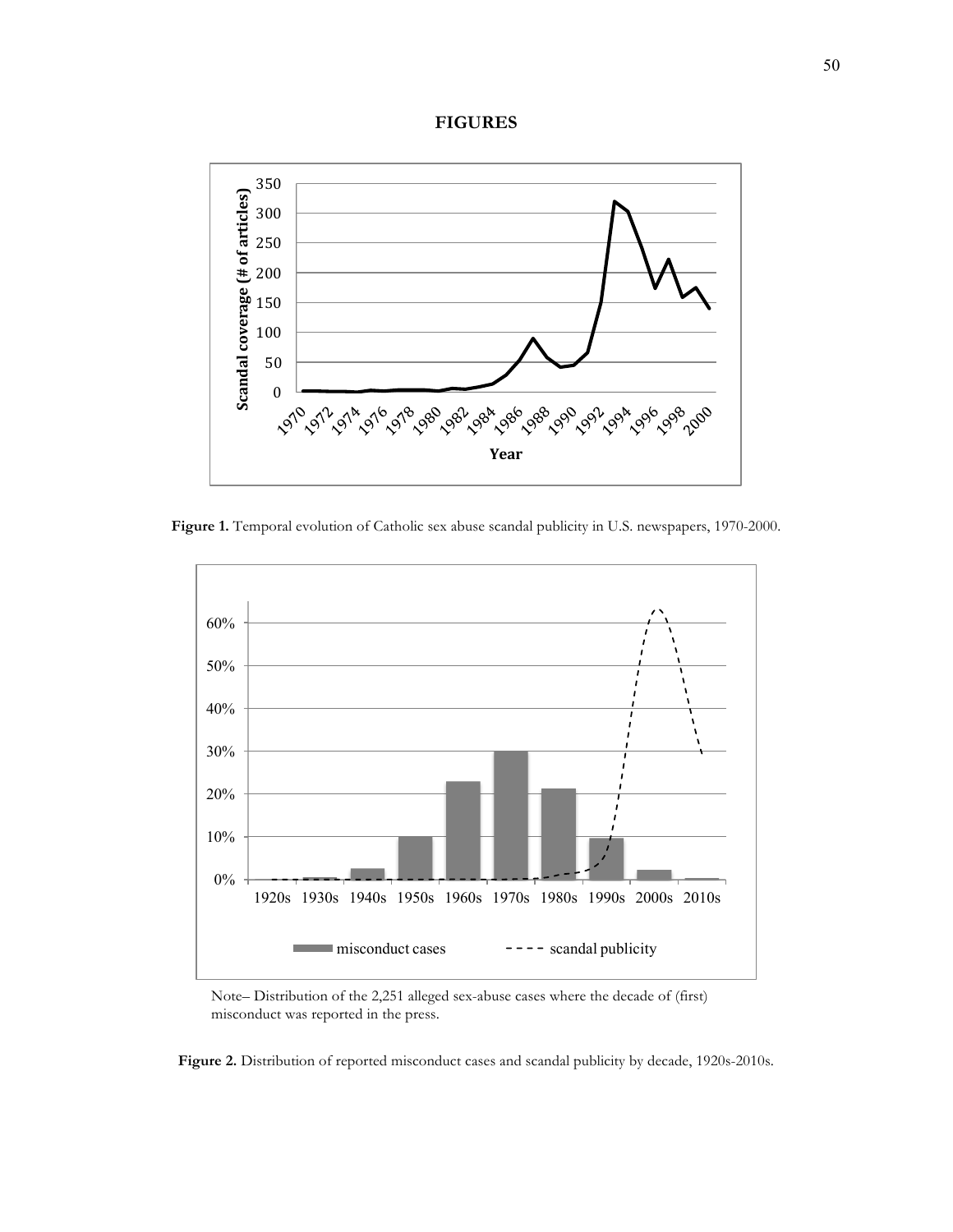

**Figure 3.** Marginal effect of Catholic scandal publicity on non-Catholic membership as a function of dissimilarity to the Catholic Church.

# **APPENDIX**

| Denomination                                   | Ethnic<br>Identity | Cons<br>/Lib   | Ecumenism | Polity | Evangelism | Social<br>Action | <b>Distinctive</b><br>Lifestyle | Pluralism |
|------------------------------------------------|--------------------|----------------|-----------|--------|------------|------------------|---------------------------------|-----------|
| American Baptist                               | 1.71               | 4.24           | 3.05      | 5.71   | 3.86       | 4.91             | 2.95                            | 5.14      |
| Assemblies of God                              | 1.76               | 1.15           | 6.17      | 5.63   | 6.48       | $\overline{2}$   | 6                               | 1.48      |
| Church of the Nazarene                         | 2                  | 1.8            | 5.89      | 4.26   | 5.67       | 2.6              | 5.3                             | 2.24      |
| Disciples of Christ                            | 1.9                | 4.67           | 2.33      | 5      | 3.26       | 5                | 2.95                            | 5.5       |
| Episcopal                                      | 2.67               | 5.57           | 2.63      | 2.24   | 1.52       | 5.33             | 1.55                            | 5.52      |
| Evangelical Lutheran                           | 4.45               | 3.925          | 3.58      | 3.42   | 3.19       | 4.56             | 3                               | 3.85      |
| Methodist                                      | 2                  | 5.57           | 2.16      | 2.05   | 3.14       | 5.76             | 2.25                            | 5.91      |
| Missouri Synod Lutheran                        | 5.29               | 1.62           | 6.32      | 2.86   | 4.11       | 2.85             | 3.85                            | 1.38      |
| Church of Jesus Christ of<br>Latter-day Saints | 2.67               | 1.56           | 6.87      | 1.87   | 6.32       | 2.57             | 6.28                            | 1.4       |
| Presbyterian                                   | 1.95               | 5.05           | 1.95      | 2.95   | 3          | 5.76             | 2.05                            | 5.19      |
| Reformed Church                                | 4.81               | 3.29           | 3.83      | 3.3    | 3.5        | 4                | 2.95                            | 3.57      |
| Seventh Day Adventist                          | 2.05               | 1.48           | 6.37      | 2.92   | 6.05       | 2.71             | 6.26                            | 1.15      |
| Southern Baptist                               | 1.95               | $\overline{2}$ | 6.21      | 5.38   | 6.57       | 2.76             | 4.45                            | 2.71      |
| United Church of Christ                        | 2.05               | 6.62           | 1.32      | 4.57   | 1.76       | 6.31             | 1.6                             | 6.52      |

**Table A1.** Denominational scores from Hoge (1979).